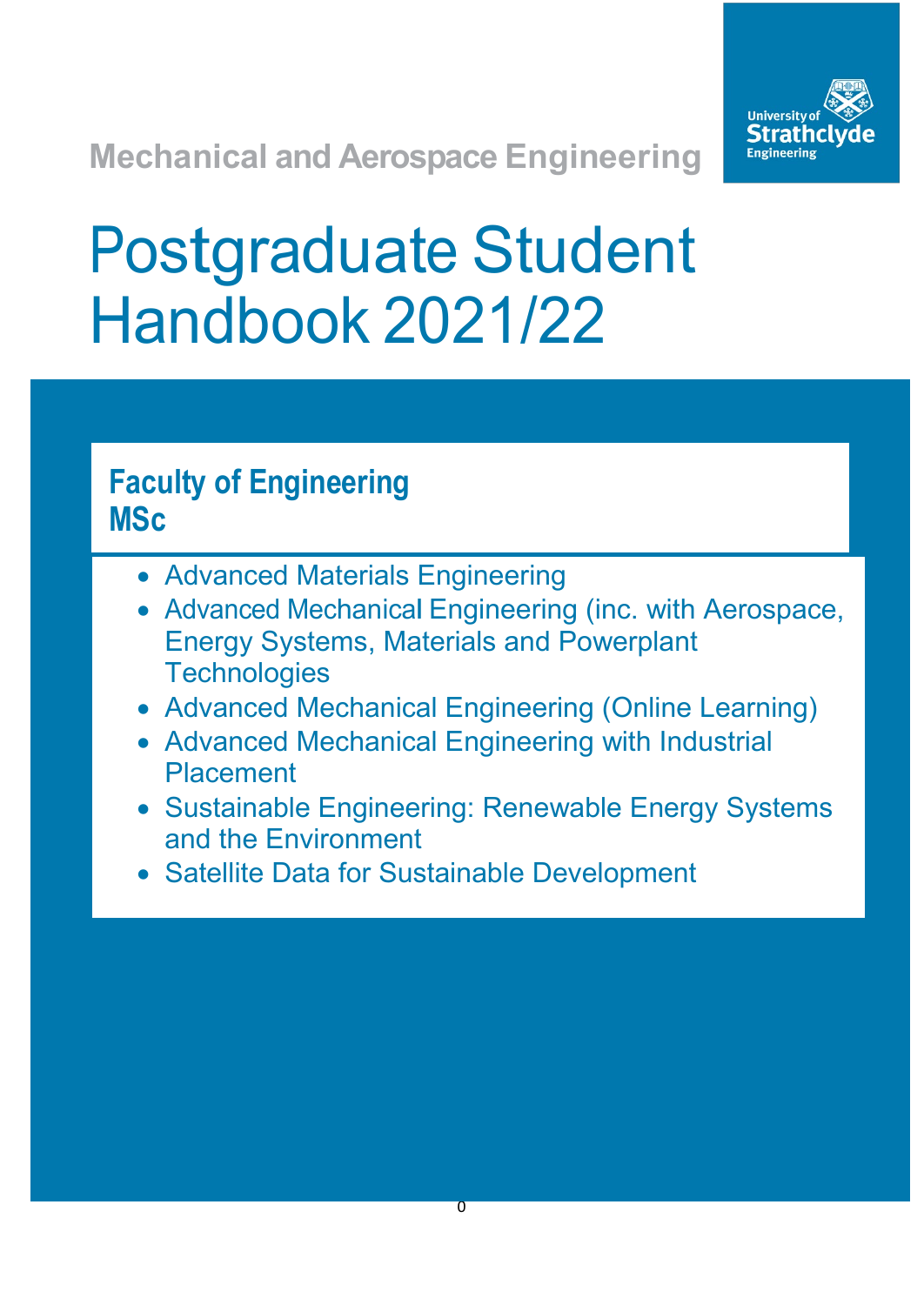# **IMPORTANT**

**While every effort has been made to ensure content is correct at time of publication, students should remain mindful that changes may occur due to the ongoing global pandemic. Students are expected to must regularly check communications/notifications for new information, in addition to the dedicated webpages which are frequently updated with new University and Government information:**

> <https://www.strath.ac.uk/coronavirus/students/> <https://www.strath.ac.uk/studywithus/campuslife2021-22/>

The contents of this document are as far as possible up to date and accurate at the date of publication. Changes and restrictions are made from time to time and the University reserves the right to add to, amend, or withdraw courses and facilities, to restrict student numbers and to make any other alterations as it may deemed desirable and necessary. Changes are published by incorporation in the University Regulations.

Please note from the University Regulations, in Note 7:

*'In the unlikely event of any conflict between the Regulations and other University publications including Course Handbooks, Regulations take precedence.'*

It is the responsibility of each individual student to become familiar with University Regulations which apply to them, and in particular with any changes made to their Course Regulations during their attendance: **<https://www.strath.ac.uk/sees/educationenhancement/qualityassurance/universityregulations/>**

**The University of Strathclyde is a charitable body, registered in Scotland SC0152**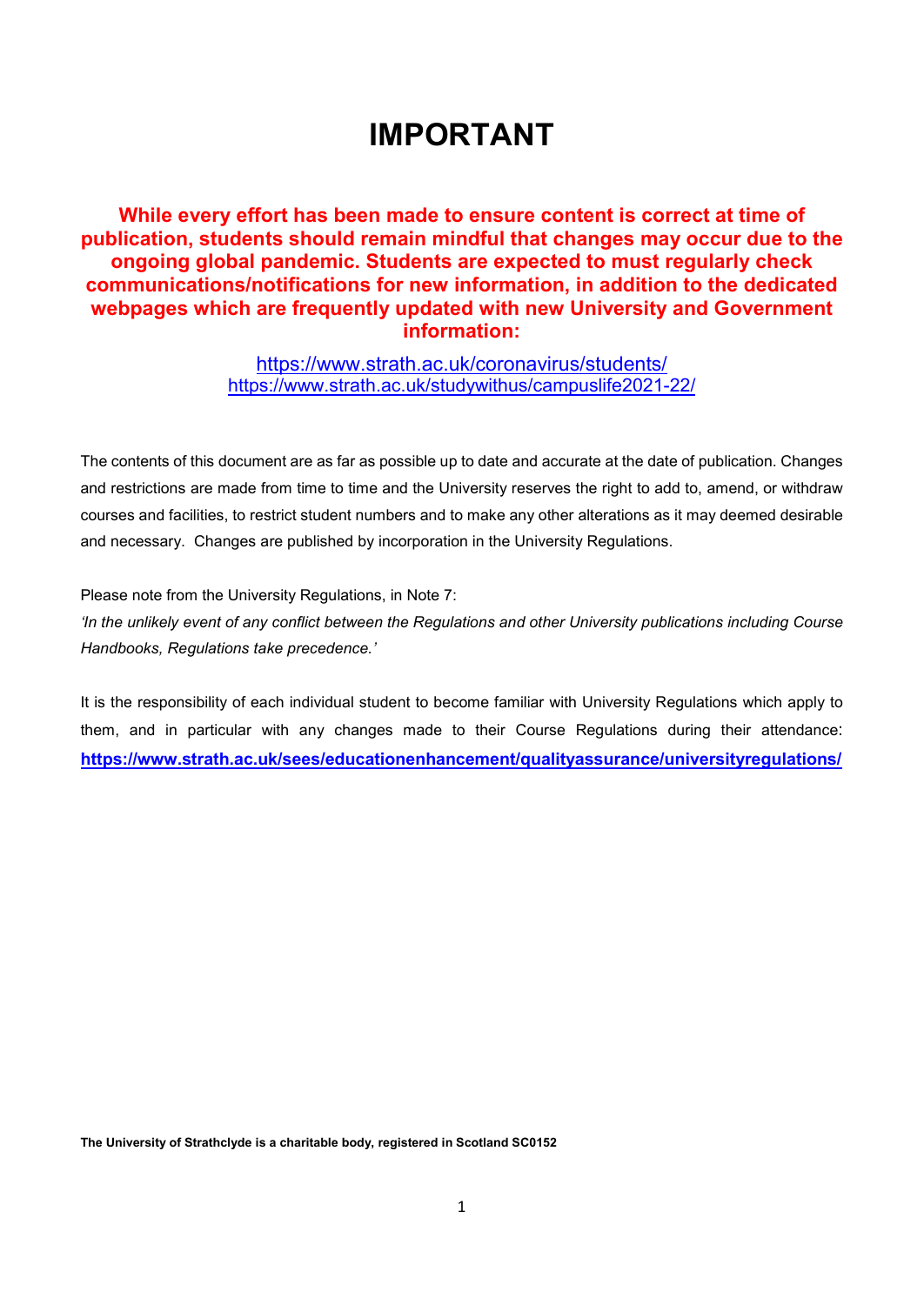| Contents                                                                           |  |
|------------------------------------------------------------------------------------|--|
|                                                                                    |  |
|                                                                                    |  |
|                                                                                    |  |
|                                                                                    |  |
|                                                                                    |  |
|                                                                                    |  |
|                                                                                    |  |
|                                                                                    |  |
| Problems? - Where to go minimum minimum minimum minimum minimum minimum minimum 12 |  |
|                                                                                    |  |
|                                                                                    |  |
|                                                                                    |  |
|                                                                                    |  |
|                                                                                    |  |
|                                                                                    |  |
|                                                                                    |  |
|                                                                                    |  |
|                                                                                    |  |
|                                                                                    |  |
|                                                                                    |  |
|                                                                                    |  |
|                                                                                    |  |
|                                                                                    |  |
|                                                                                    |  |
|                                                                                    |  |
|                                                                                    |  |
|                                                                                    |  |
|                                                                                    |  |
|                                                                                    |  |
|                                                                                    |  |
|                                                                                    |  |
|                                                                                    |  |
|                                                                                    |  |
|                                                                                    |  |
|                                                                                    |  |
|                                                                                    |  |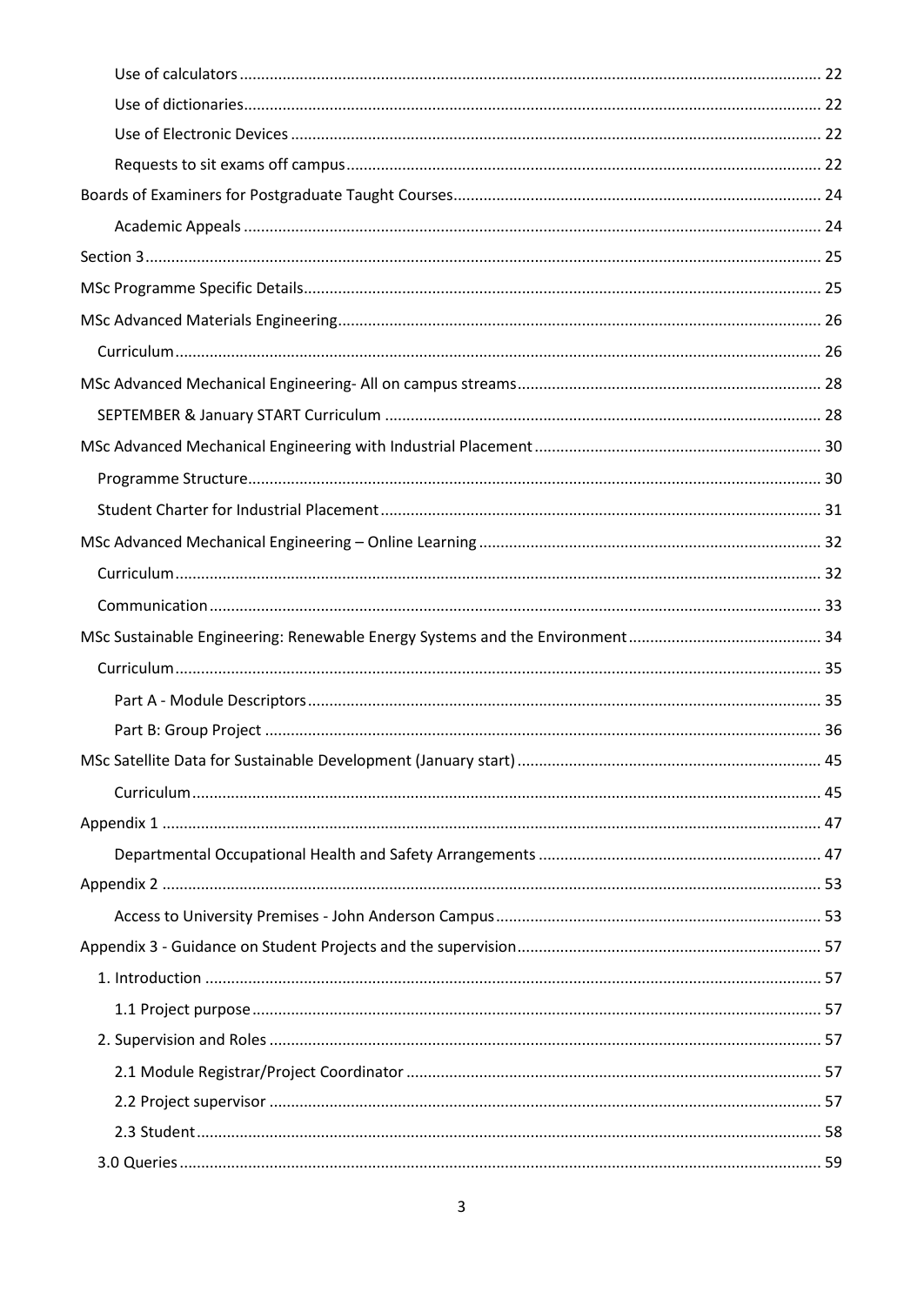# <span id="page-4-0"></span>Session 2021/22 – Important Dates

## **Up-to-date 'Key Dates' are at** <https://www.strath.ac.uk/keydates/>

- **Semester 1:** 13 September 2021 9 January 2022
- **Semester 2:** 10 January 2022- 22 May 2022 *(SEM 1 for January starts)*

Please note that the University is **closed** on the following dates:

- 27 September 2021
- 24 December 2021 04 January 2022 (inclusive)
- 15 April and 18 April 2022
- 02 May 2022
- 02 June and 03 June 2022
- 15 and 18 July 2022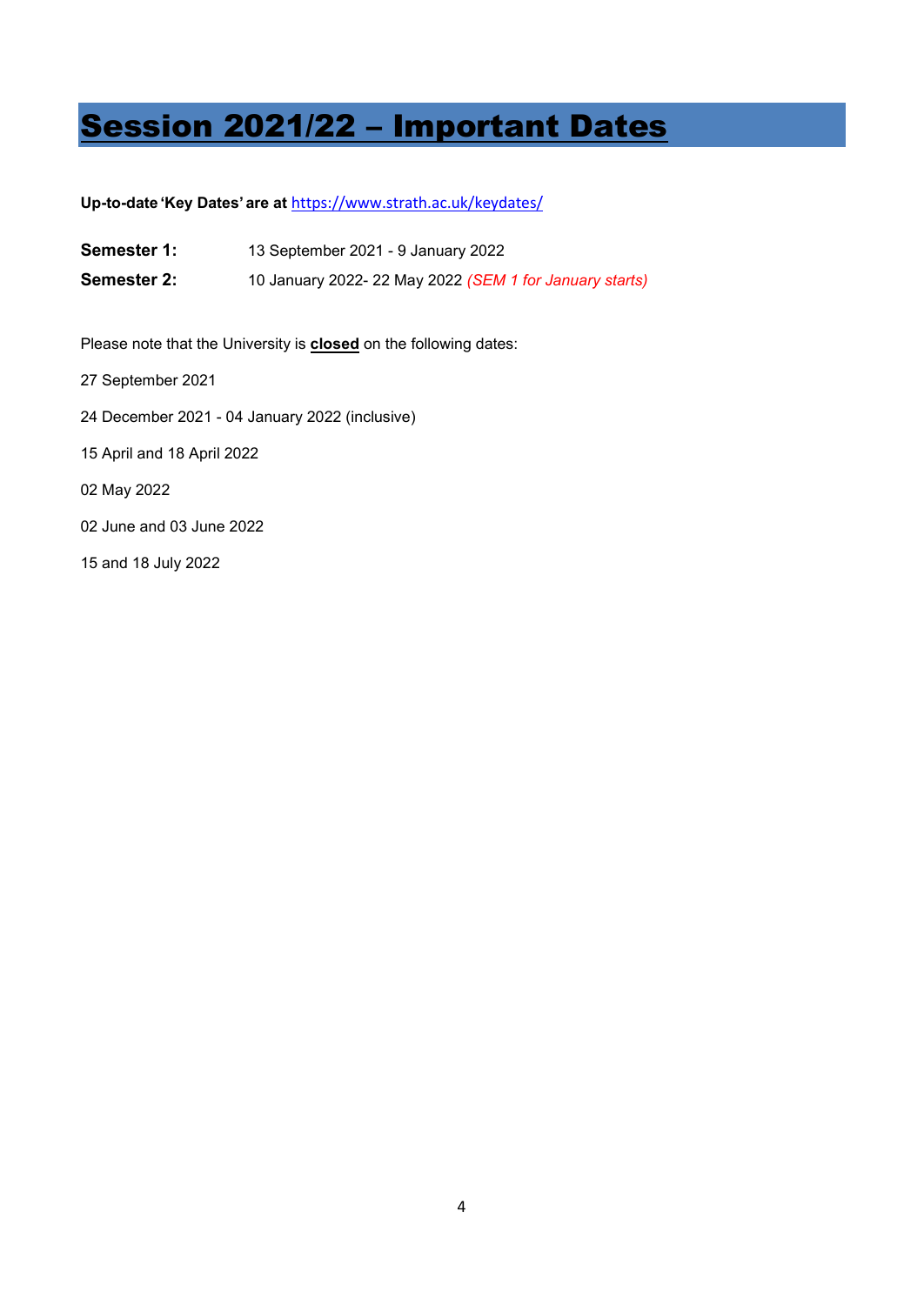# <span id="page-5-0"></span>From the Head of Department



Dear Students,

On behalf of all members of staff, I would like to welcome you to the Department of Mechanical and Aerospace Engineering here at Strathclyde. We hope you will have an enjoyable and successful time with us.

This handbook explains the organisation and regulations affecting the MSc, PgDip and PGCert Courses.

# **StrathLife – The Student Journey**

This handbook should be read in conjunction with 'everything you need to know about student life' which can be found here:

[www.strath.ac.uk/studywithus/strathlife/](http://www.strath.ac.uk/studywithus/strathlife/)

This provides information on the range of support and information services within the University.

Yours sincerely,

*Professor Alexander Galloway* 

Head of Department

Department of Mechanical and Aerospace Engineering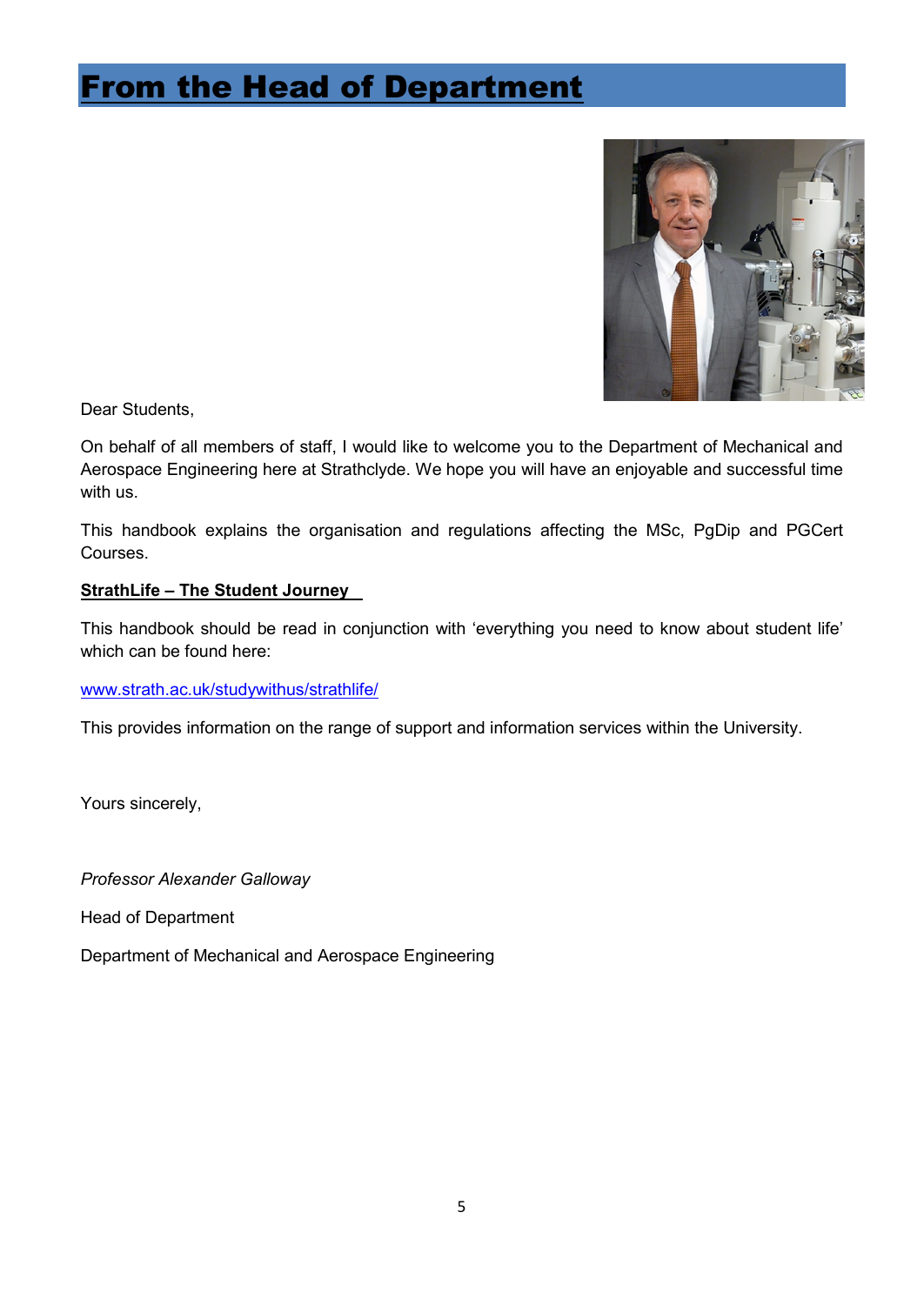# <span id="page-6-0"></span>Section 1 – The Department of Mechanical & erospace Engineering

# <span id="page-6-1"></span>Introduction

The University of Strathclyde has existed in various forms in Glasgow since 1796 and is recognised as one of the largest and most important institutions in the field of engineering education and research in the UK, and located in the centre of Glasgow - Scotland's commercial and industrial capital.

The Faculty of Engineering comprises of eight departments, covering all major engineering areas: Architecture, Biomedical Engineering, Chemical & Process Engineering, Civil & Environmental Engineering; Design, Manufacture & Engineering Management; Electronic & Electrical Engineering; Mechanical & Aerospace Engineering and Naval Architecture, Ocean& Marine Engineering.

The department's MSc programmes have been developed to provide high calibre engineering graduates with an in-depth technical understanding of advanced mechanical, energy, and aerospace engineering topics, together with generic skills that will allow them to contribute effectively in developing company capabilities. The programmes are designed to make students more employable and also satisfy the Further Learning requirements necessary to obtain CEng status. Students joining the programmes will have the opportunity to study a selection of technical/specialist postgraduate (level 5) classes, enabling them to build their technical knowledge within their chosen sector. All MSc programmes require the completion of and MSc industrial-based project or research thesis carrying 60 credits.

## **Advanced Materials Engineering**

Materials engineering is the field of engineering where materials have been developed, processed, and tested to be used in a variety of applications, from computer chips and aircraft wings to wind turbines and biomedical devices.

The Advanced Materials Engineering programme through a variety of modules leads to awards in Postgraduate Certificate (requires 60 credits), Postgraduate Diploma (requires 120 credits) and MSc levels (requires 180 credits).

The programme includes a total of 5 compulsory teaching modules in the field of materials (e.g. metal and alloys, composites, processing and fabrication of materials) and a wide range of optional modules from which the student can choose. For students interested in pursuing an MSc qualification, an individual research project will be completed, generally working alongside industrial partners and research colleagues. Individual staff-supported projects provide students with the opportunity to apply the skills and knowledge acquired during their studies to a specific problem or project.

The Advanced Materials Engineering programme attracts graduates from a range of backgrounds in engineering, physics and materials science. This programme is designed to build a comprehensive understanding of basic materials engineering, including industrial metallurgy, composites, and advanced materials. Students will gain a broad knowledge base on advanced manufacturing processes and the importance of materials sciences. In addition, students will benefit from industry exposure through funded research projects, site visits and visitor lectures and other employability initiatives with the National Manufacturing Institute of Scotland and the Advanced Forming Research Centre.

## **Advanced Mechanical Engineering- on campus**

The Advanced Mechanical Engineering programme offers flexible postgraduate training opportunities, and leads to awards at Postgraduate Diploma and MSc levels. The course includes technical/specialist and generic taught modules, and industry-relevant projects for those progressing to the MSc. Teaching methods include lectures, practical exercises and site visits. The MSc requires 180 credits and the PgDip 120 credits.

This programme has been specifically conceived to attract graduates from different branches of engineering,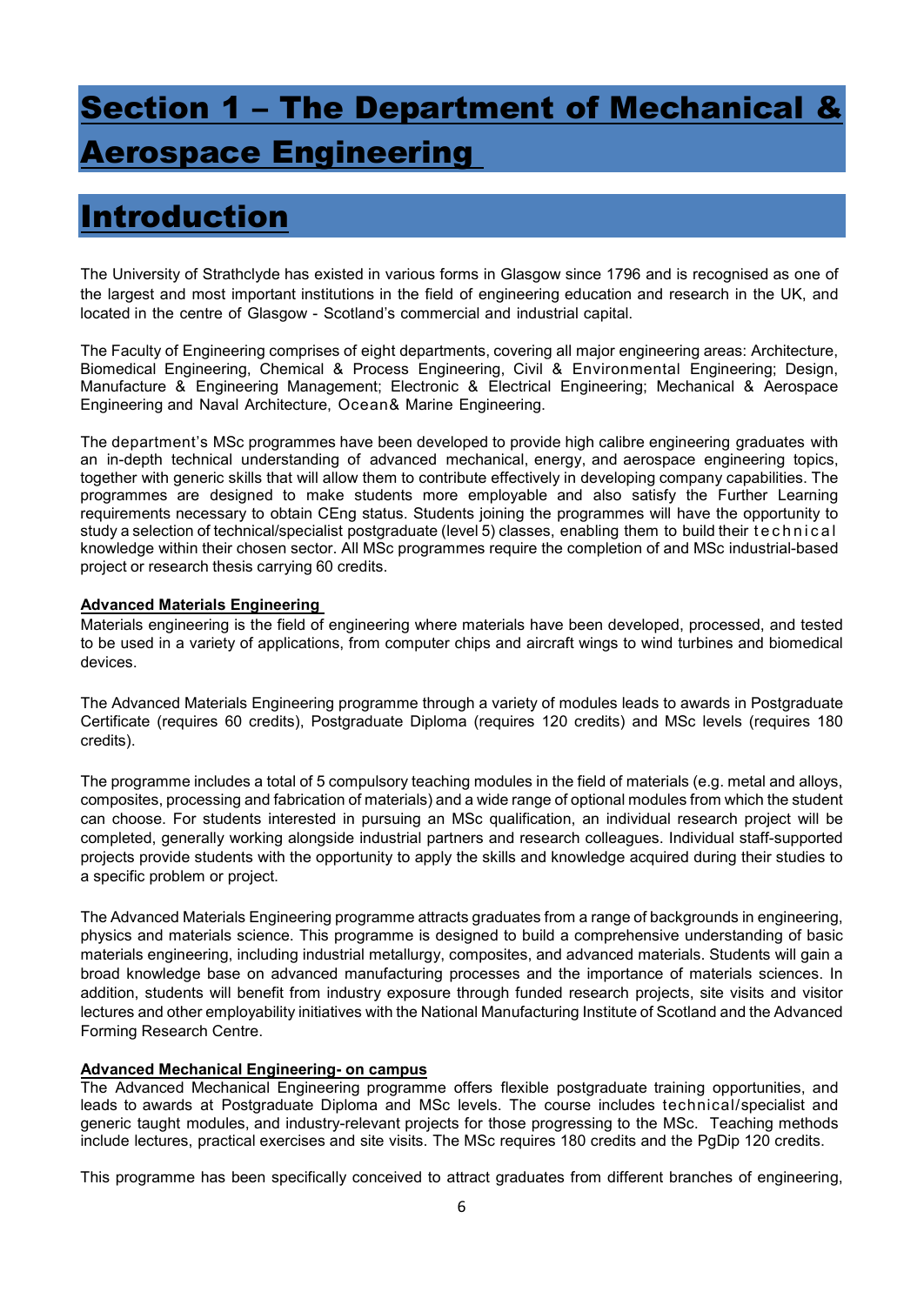physics or mathematics interested in developing a successful mechanical engineering career in industry, public institutions or academic research. It has therefore been designed as a broad-based programme covering a wide portfolio of mechanical engineering modules.

Inherently multidisciplinary, this programme stands at the intersection of different specialisms, which include (but are not limited to) aerospace disciplines, materials science, energy systems and powerplant technologies. Students can develop relevant knowledge and skills in any of these four specific sectors (AME with specialism) or build a more general curriculum (general AME) involving a balanced combination of theoretical, analytical, computational and experimental techniques and methods. This flexibility allows our course to branch out and put students in a condition to tackle a variety of industrially-relevant problems. Teaching is delivered by qualified and long experienced academics, who are at the forefront of their respective fields. Individual projects in semester 3 are student led with staff support, allowing students to put in practice what they have learned during the first two semesters.

This programme is particularly suitable for Graduate Engineers in the following sectors:

- o Chemical, Petrochemical & Process Engineering
- o Design Engineering
- o Energy & Power Generation
- o Manufacturing
- o Oil & Gas
- o Power Plant
- o Renewable Energies

### **Advanced Mechanical Engineering- Online Learning**

The Advanced Mechanical Engineering Online learning programme has been developed to provide high calibre mechanical engineering graduates with an in-depth technical understanding of advanced mechanical engineering topics, working flexibly on their studies part time, while in other employment or circumstances.

Engineering involves the creative process of turning knowledge of science and technology into products, services, and infrastructure that benefit society. For example, the energy sector is currently undergoing major changes, providing significant technological challenges and offering excellent career prospects for well-qualified engineers. The role of engineering is crucial in developing efficient technologies that can help protect the environment while contributing to competitiveness and economic growth.

The Advanced Mechanical Engineering (Online Learning) course offers flexible, part time postgraduate training opportunities, and leads to awards at Postgraduate Certificate, Postgraduate Diploma and MSc levels. The PgCert requires 60 credits, the PgDip 120 credits, and the MSc 180 credits. The MSc project carries 60 credits.

## **Renewable Energy Systems and the Environment (RESE)**

Engineering involves the creative process of turning knowledge of science and technology into products, services, and infrastructure that benefit society. The energy sector is currently undergoing major changes, providing significant technological challenges and offering excellent career prospects for well-qualified engineers. The role of engineering is crucial in developing efficient technologies that can help protect the environment while contributing to competitiveness and economic growth.

The RESE course attracts graduates from a range of backgrounds and exemplifies the multidisciplinary nature of engineering required to meet the challenges of a "just transition" to sustainable renewable energy systems that benefit local and wider environments.

The RESE course is structured to deliver knowledge and skills plus experience of real-world application. The 5 compulsory taught classes in semester 1 establish the knowledge base for application in group and individual projects in semesters 2 and 3. Group projects tackle industry and societal challenges, employing a range of software tools, with students presenting their outcomes to peers and at a final 'industry day' forum. During semester 2 site visits to renewable energy sites are arranged to gain practical insights from practitioners. Students select an additional 3 elective taught classes in semesters 1 and 2. Individual projects in semester 3 are student led with staff support, allowing students to explore fields relevant to their individual career path.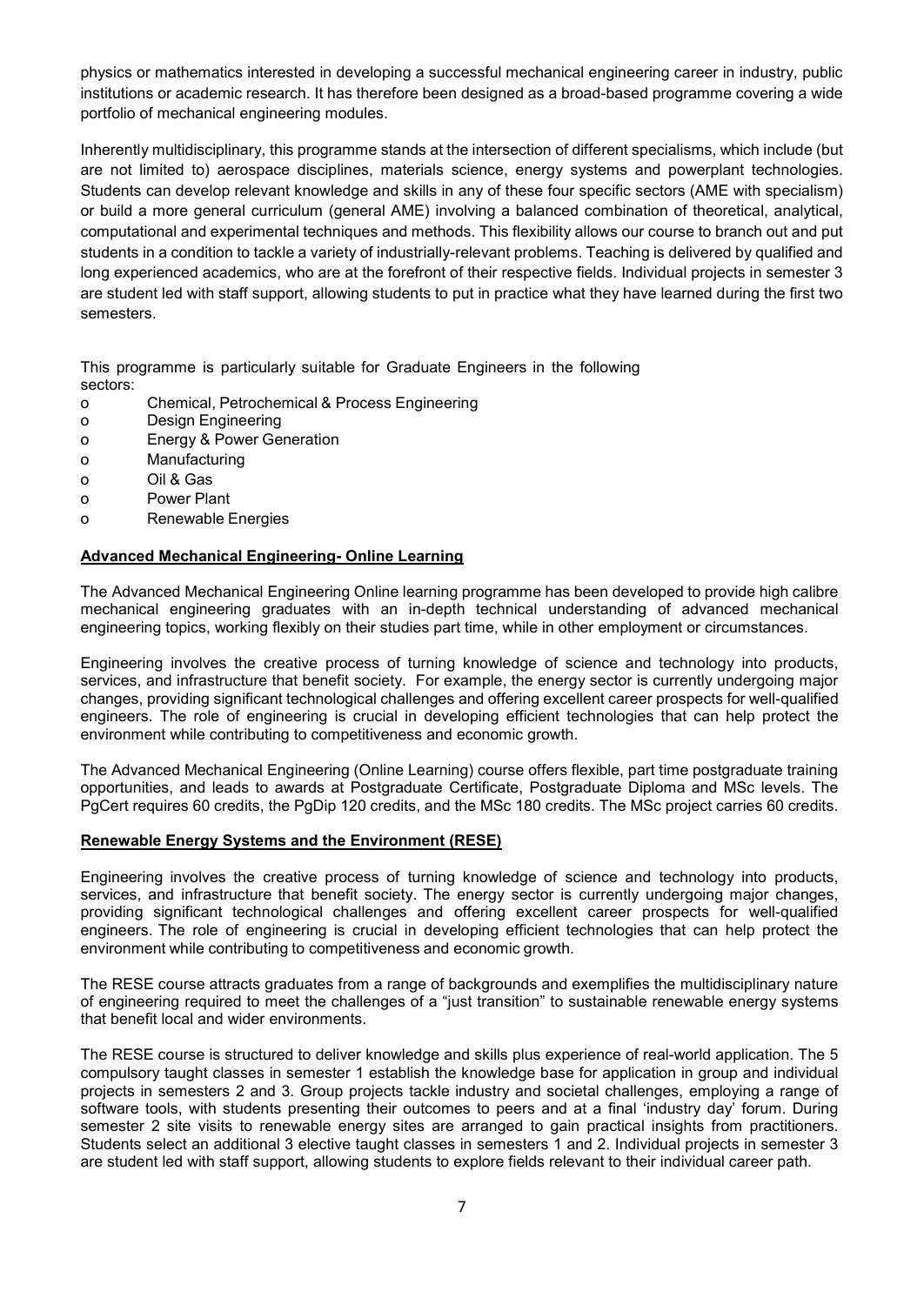### **Satellite Data for Sustainable Development**

The new MSc in Satellite Data for Sustainable Development has been developed to provide high calibre graduates with an in-depth technical understanding of how satellite data can be used to address global challenges particularly in sustainable development. It offers a cross-disciplinary approach to the teaching of space system design, data science and sustainability. The applied learning activities of the MSc programme are strategically aligned with the goals and interests of the University of Strathclyde's Centre for Sustainable Development at Strathclyde, to give students a wider exposure to the global movement that surrounds the 17 UN SDGs.

The programme will focus on the practical use of satellite data in direct applications to SDGs through the analysis of case studies, invited lecture talks and engagement, through student projects with start-ups and NGOs actively working in the field. Students will gain an insight in to the broad use of satellite data across various industries and will be equipped with a host of technical skills and knowledge relating to space system design, remote sensing and data analytics.

Students joining the course will take 4 compulsory modules and have the opportunity to select among a wide range of optional classes in the area of Entrepreneurship, Business and Management, Machine Learning and Data Analysis, Urban Design, Civil and Environmental Engineering and Energy Systems.

The Satellite Data for Sustainable Development course offers flexible postgraduate training opportunities, and leads to awards at Postgraduate Diploma and MSc levels. The course includes specialist and generic taught modules, and an individual project for those progressing to the MSc. Teaching methods include lectures, practical laboratories, invited lectures and a final individual project. This course is suitable for graduates with a broad range of backgrounds: Engineering, Physical Sciences, Applied Sciences, Public Policy, Law, and Business. Other qualifications may also be considered provided there is evidence of capacity for postgraduate study and an attitude to data analytics.

### **Individual Project:**

Alongside completion of 120 credits of taught modules, students completing the MSc route undertake an industry-relevant project which entails the production of a dissertation. This individual project involves an indepth study and production of a thesis – it may be focused on an idea suggested by industrial contacts, or aligned to one of the many areas of research strengths within the Department.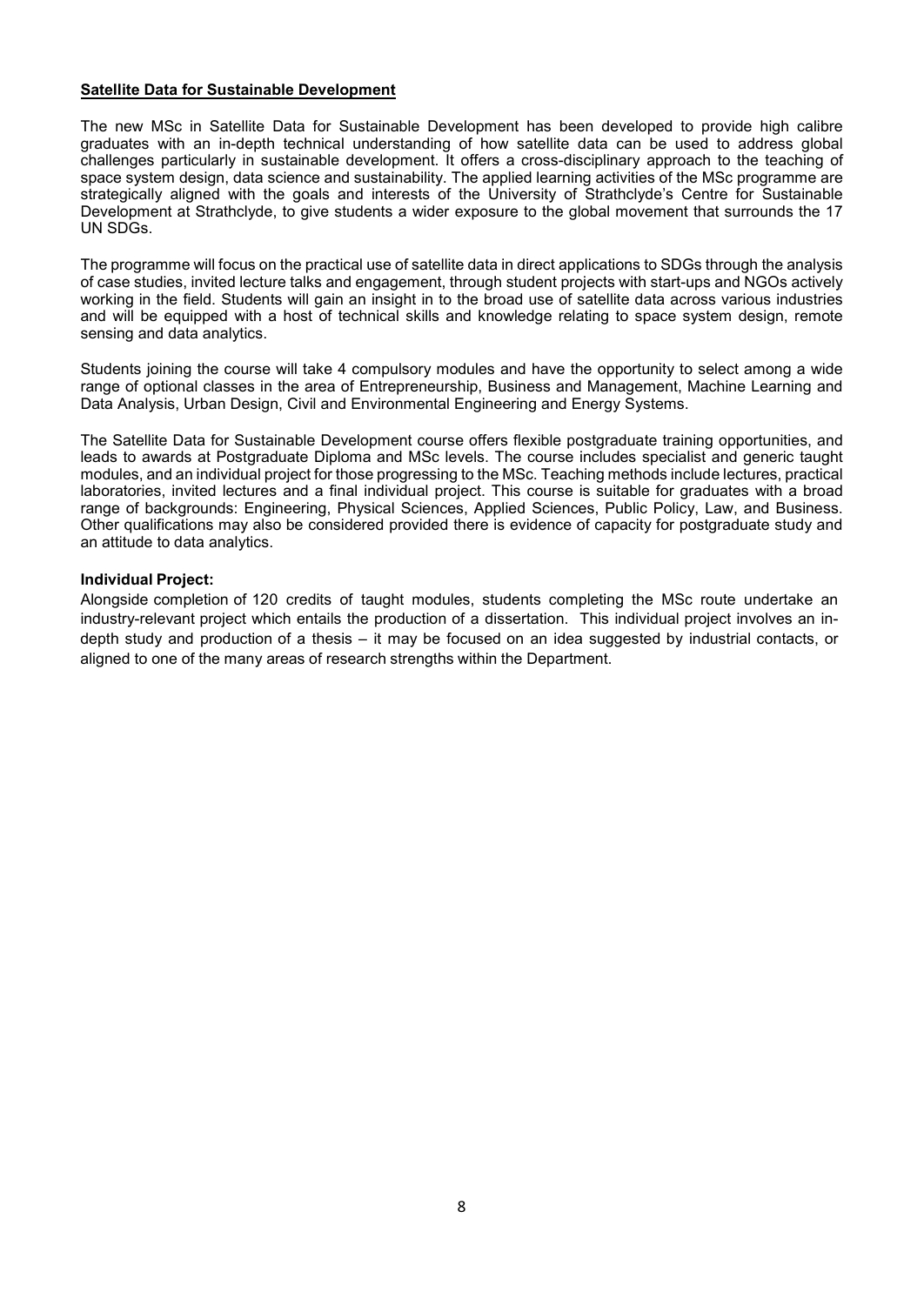# People in the Department

<span id="page-9-0"></span>PLEASE REFER TO THE UNIVERSITY DIRECTORY [\(http://but.mis.strath.ac.uk/Teldir/control/search\)](http://but.mis.strath.ac.uk/Teldir/control/search) or MAE STAFF SEARCH WEBPAGE LINK [\(http://www.strath.ac.uk/staff/?department=Mechanical%20and%20Aerospace%20Engineering\)](http://www.strath.ac.uk/staff/?department=Mechanical%20and%20Aerospace%20Engineering) FOR ALL DEPARTMENT STAFF NAMES AND CONTACT DETAILS.

Departmental academic staff can be found on Level 8 of the James Weir Building. (please report to **MAE Reception room JW804** on arrival prior to meeting staff) *Please note many staff are still working from home at the moment and best means of contact is via email*

> **Head of Department: Prof Alexander Galloway Deputy Head: Prof Donald Mackenzie**

**Director of Studies (UG & PGT): Dr Emma Henderson**

**Deputy Director of Postgraduate Studies: Dr Olga Ganilova Director of Education: Professor Bradley Wynne Departmental Safety Convener: Dr Tugrul Comlekci PGT Administrator: Miss Emma Mcaulay**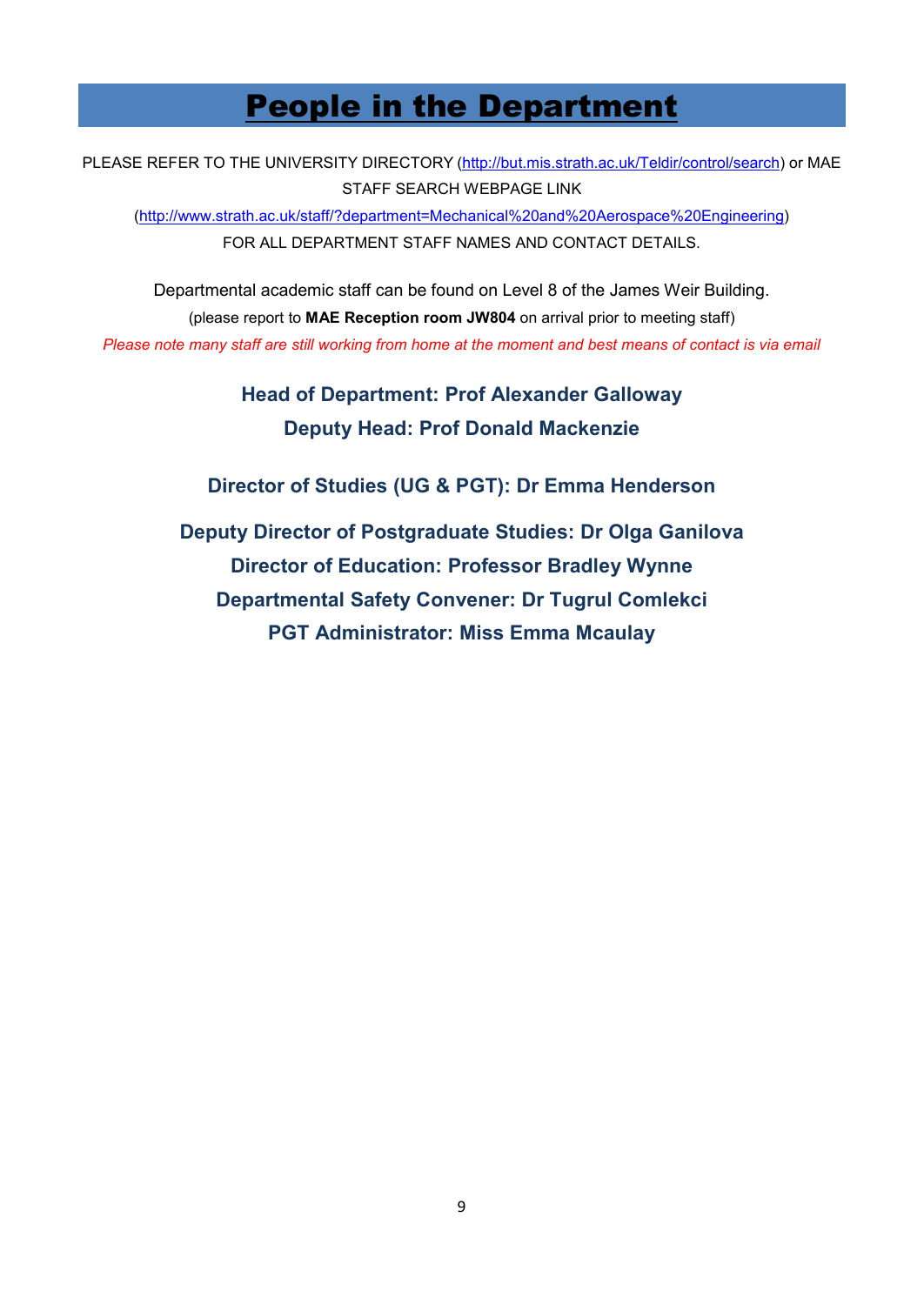# <span id="page-10-0"></span>Programme Advisers

Each taught programme has been assigned a Programme Adviser of Studies(PA), in addition to the Deputy Director of PGT Studies who oversees all programmes. The aim of the Adviser is to counsel you on aspects of your course (in particular for academic queries/issues) and to assist you in choosing optional subjects to study. Details on this year's Programme Advisers are found below:

| MSc Advanced Materials Engineering                                                                                       | Dr Stella Manoli                 |
|--------------------------------------------------------------------------------------------------------------------------|----------------------------------|
|                                                                                                                          | Mae-MATENG-adviser@strath.ac.uk  |
| MSc Advanced Mechanical Engineering<br>(including with Aerospace, Energy Systems,<br>Materials & Powerplant Technologies | Dr Marcello Lappa                |
| MSc Advanced Mechanical Engineering with<br>Industrial Placement                                                         | Mae-AME-adviser@strath.ac.uk     |
| MSc Advanced Mechanical Engineering -                                                                                    | Dr Jie Yuan                      |
| Online Learning                                                                                                          | mae-dl-adviser@strath.ac.uk      |
| MSc Sustainable Engineering: Renewable<br><b>Energy Systems and the Environment</b>                                      | Dr Paul Tuohy                    |
|                                                                                                                          | Mae-RESE-adviser@strath.ac.uk    |
| MSc Satellite Data for Sustainable<br>Development                                                                        | Dr Annalisa Riccardi             |
|                                                                                                                          | Mae-SATDATA-adviser@strath.ac.uk |
| Deputy<br>Director of Postgraduate<br>Taught<br><b>Studies</b>                                                           | Dr Olga Ganilova                 |
|                                                                                                                          | olga.ganilova@strath.ac.uk       |

*The above is subject to change; refer to your Pegasus record for up-to-date details.*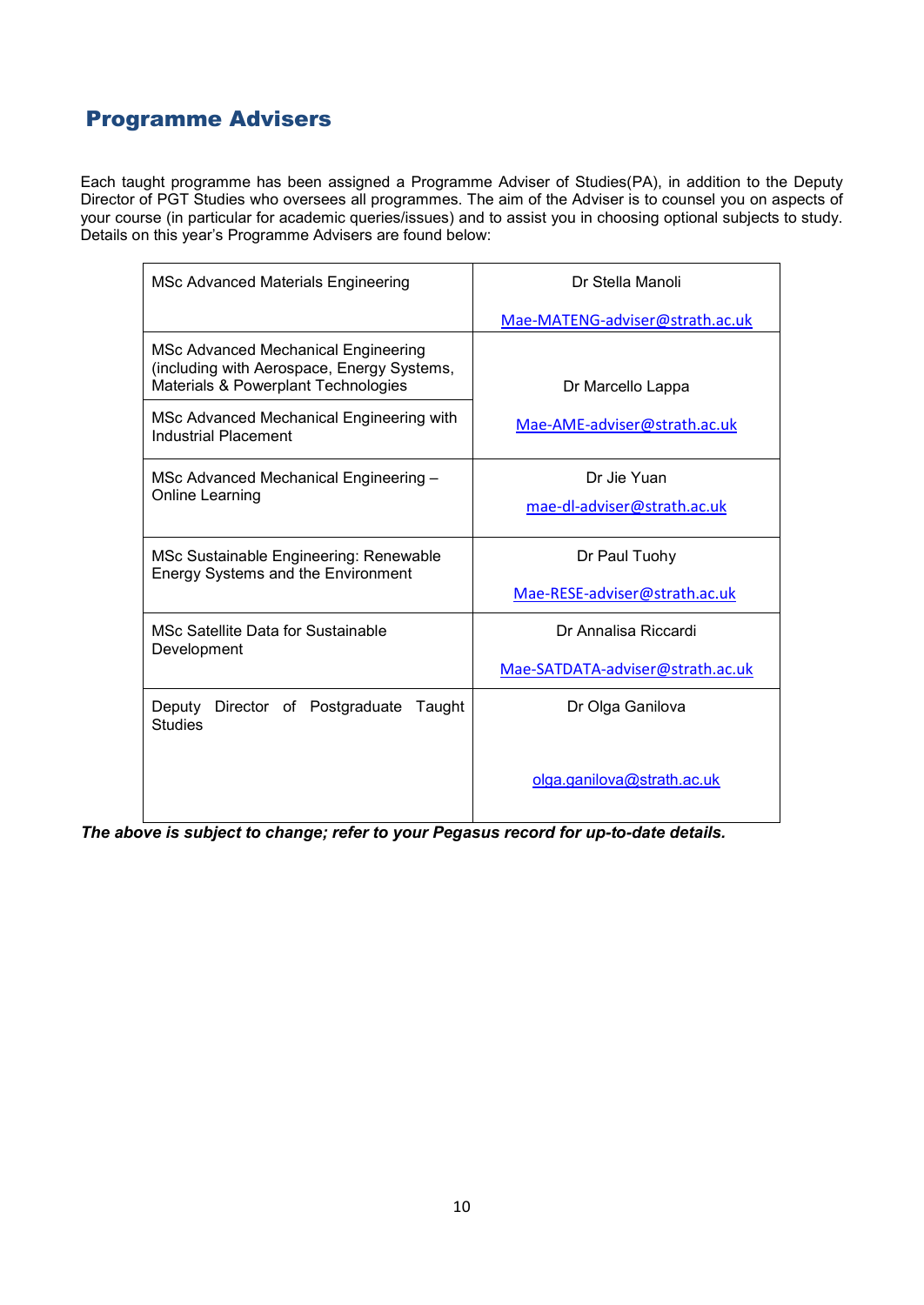# <span id="page-11-0"></span>Student Support Services

There are numerous support services within the University and these are detailed on the University's 'Strathlife' student page at [http://www.strath.ac.uk/studywithus/strathlife/.](http://www.strath.ac.uk/studywithus/strathlife/) Further information on these can also be found on the PGT myplace page [\(https://classes.myplace.strath.ac.uk/course/view.php?id=21089\)](https://classes.myplace.strath.ac.uk/course/view.php?id=21089).

Information and any relevant forms are also available on the Student Experience and Enhancement Services website at: [https://www.strath.ac.uk/professionalservices/sees/.](https://www.strath.ac.uk/professionalservices/sees/)

# <span id="page-11-1"></span>Staff-Student Liaison Committee (SSLC)

A Staff-Student Liaison Committee, which normally meets once per semester, provides a forum where academic problems may be raised by student representatives. Students are encouraged to consider the benefits of becoming a Student Rep, further information on which can be found from the USSA at [https://www.strathunion.com/voice/studentreps/.](https://www.strathunion.com/voice/studentreps/)

Departmental Student Reps are encouraged to run the SSLC, which normally comprises two reps from each programme, the PGT Course Director, Programme Advisers and senior members of staff or others as appropriate. When selected, the names of reps will be provided to all students. If there is an issue which is important to a large number of students which you believe should be discussed by this Committee, please inform the Student Rep so that it can be placed on the agenda for the next meeting. However, before the issue is brought to the meeting, it is IMPORTANT that it has first gone through the proper 'Problems' channels which follow. Only if no satisfactory resolution can be accomplished through the normal channels should it be brought before the SSLC.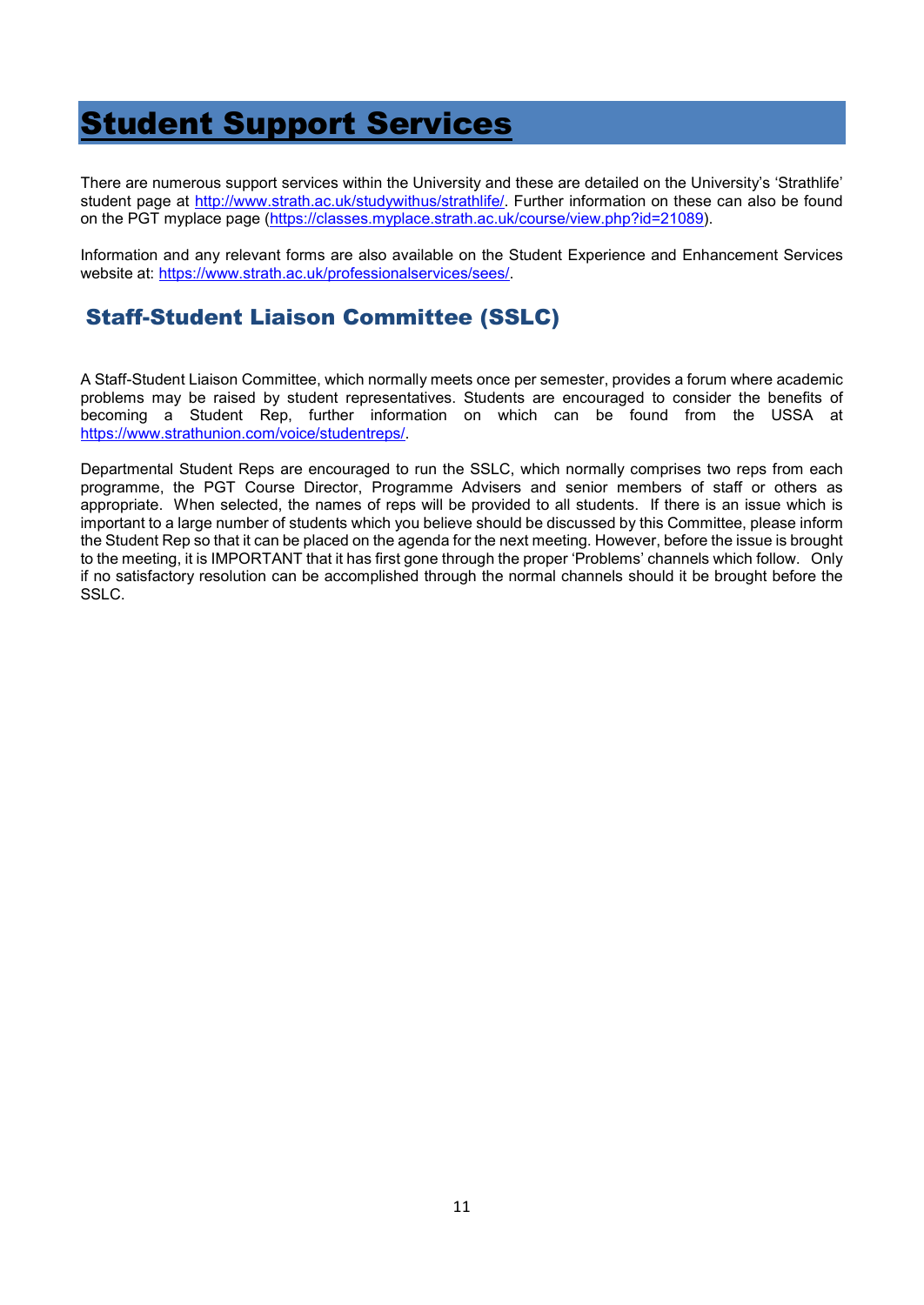<span id="page-12-0"></span>

# <span id="page-12-1"></span>**Disability**

A disability is defined in the UK as, a physical or mental impairment which has a substantial and long-term adverse effect on a person's ability to carry out normal day-to-day activities. It covers physical disability, some medical conditions and mental illness.

If you have, or think you have, a disability you should disclose this as soon as possible to enable you to access any additional support that you may need. Information provided is treated as confidential and will not be shared with other staff without your consent. The University has a dedicated Disability and Wellbeing Team offering advice and assistance (refer to the 'Strathlife' webpage for details). If you believe you qualify for special assessment arrangements, you must contact the team without delay. **Requirements must be prepared several weeks prior to exams starting.**

The MAE Departmental Disability Coordinator is **Professor Matthew Cartmell** ([matthew.cartmell@strath.ac.uk\)](mailto:matthew.cartmell@strath.ac.uk)

Further details and additional contacts may be obtained from the Disability & Wellbeing Service webpages at [https://www.strath.ac.uk/professionalservices/disabilityandwellbeing/.](https://www.strath.ac.uk/professionalservices/disabilityandwellbeing/)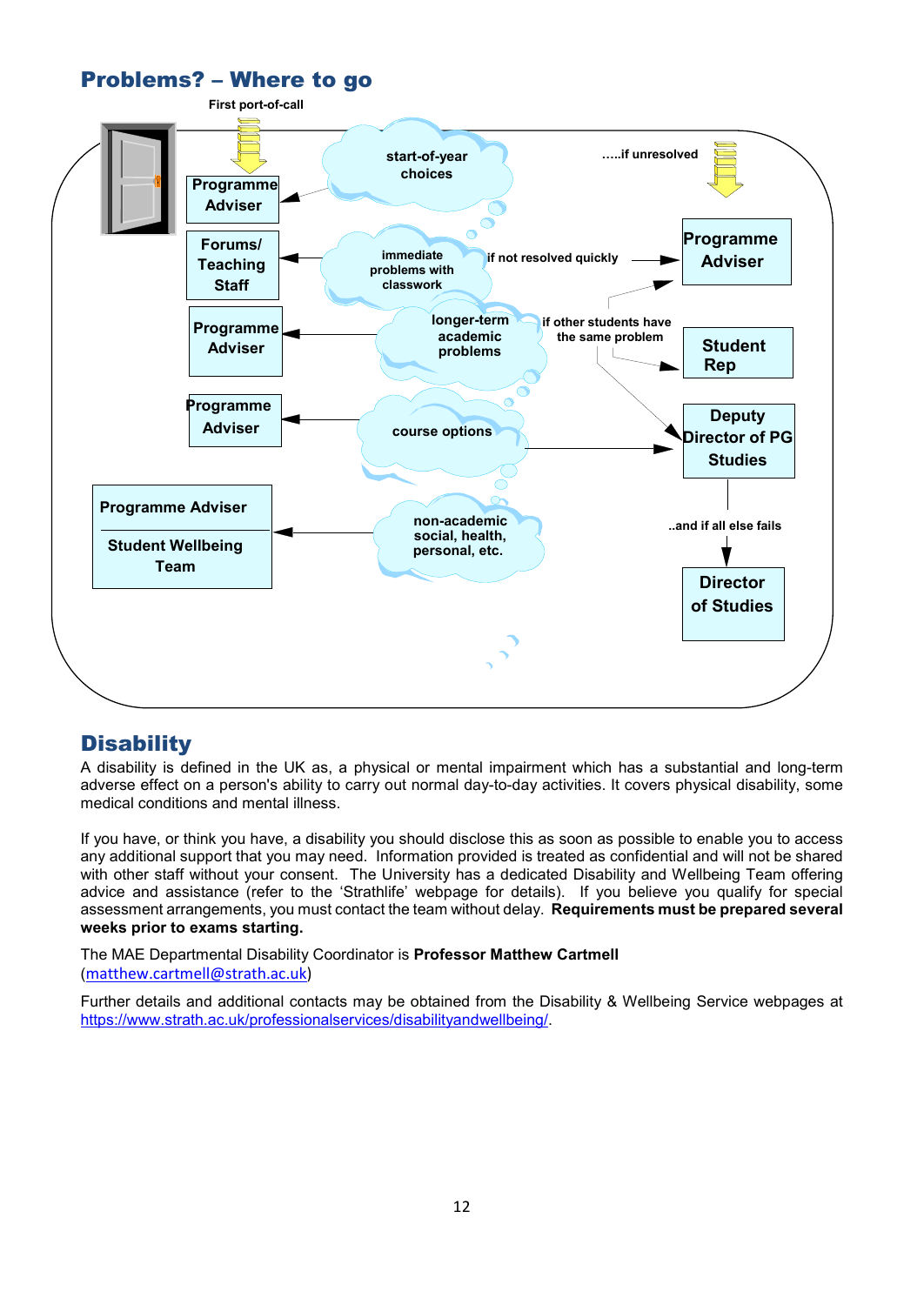# <span id="page-13-0"></span>Useful Administrative and Other Information

# <span id="page-13-1"></span>General enquiries

General enquiries should be directed in the first instance to [mae-pg@strath.ac.uk](mailto:mae-pg@strath.ac.uk) or 0141 548 2039

# <span id="page-13-2"></span>Access to Buildings

If you wish to access University premises out-with normal hours (generally Monday-Friday, 0800 – 1800) it is important that you read Appendix 2 of this Handbook. All students must complete the appropriate form.

For access to computer labs, it will be necessary for you to have a 'Red Card' signed by a member of staff in MAE Reception. Thereafter the card must be taken for counter-signature to the Information Technology Services (ITS) Helpdesk based in the University Library. Cards issued by the Department only provide access to certain locations.

While we try our best, we cannot guarantee that you can obtain a card immediately even during MAE Reception opening hours, as certain staffing situations can prevent this. Therefore, you must plan ahead and not leave it until late on a Friday afternoon to ask for a card.

For further information and general details on access to buildings (including specific hours of opening), please refer to the University's Estates webpage [https://www.strath.ac.uk/professionalservices/estates/security/access/.](https://www.strath.ac.uk/professionalservices/estates/security/access/) Direct any queries to Security Services - see<https://www.strath.ac.uk/professionalservices/estates/security/> (building codes are at [https://www.strath.ac.uk/professionalservices/estates/roombooking/buildingcodes/\)](https://www.strath.ac.uk/professionalservices/estates/roombooking/buildingcodes/).

If you experience an issue with physical access anywhere on campus, please email: [physicalaccess@strath.ac.uk](mailto:physicalaccess@strath.ac.uk) where a member of Estates staff will be able to help.

# <span id="page-13-3"></span>Change of Address / Personal Details

Students are required to notify the University of any change in permanent home or term-time addresses as soon as possible. Letters are often posted to students therefore it is vital that your current addresses are on file and<br>up-to-date. All relevant details must be updated via up-to-date. All relevant details must be updated via Pegasus – see [https://www.strath.ac.uk/professionalservices/studentlifecycle/personaldetails/.](https://www.strath.ac.uk/professionalservices/studentlifecycle/personaldetails/)

# <span id="page-13-4"></span>Email Accounts

You **must** check your '@uni.strath' email account on a regular basis to ensure that you do not miss announcements or updates. Emails should also be cleared regularly as communications cannot be received when your account has reached capacity.

**Failure to read emails could impact on your studies if you miss an important message** (online forums are not the sole means used by the University for issuing communication)**.**

# <span id="page-13-5"></span>Graduation

PGT Award Ceremonies (Congregations) are normally held in October/November. All students hoping to graduate or be presented must complete the enrollment form well in advance and pay the appropriate fee. Details of the ceremonies and enrolment forms are usually available from Student Experience in March each year- see [http://www.strath.ac.uk/studywithus/graduation/.](http://www.strath.ac.uk/studywithus/graduation/)

# <span id="page-13-6"></span>**Myplace**

The University's virtual learning environment (VLE) is called Myplace. All classes for which you are officially registered will automatically appear on Myplace. In addition, MAE students will also see dedicated programme pages, and the General MAE PGT page, which include support, advice and information.

Login using your Strathclyde student DS username and password. Details can be found at [https://www.strath.ac.uk/studywithus/strathlife/whatitslikestudyingatuniversity/myplace/.](https://www.strath.ac.uk/studywithus/strathlife/whatitslikestudyingatuniversity/myplace/) You will find hints and tips as well as support for Myplace via the link to the 'Student Support Section' (including how to submit an assignment electronically and an explanation of Turnitin).

Myplace delivers online resources and activities designed to enhance learning. The pages will include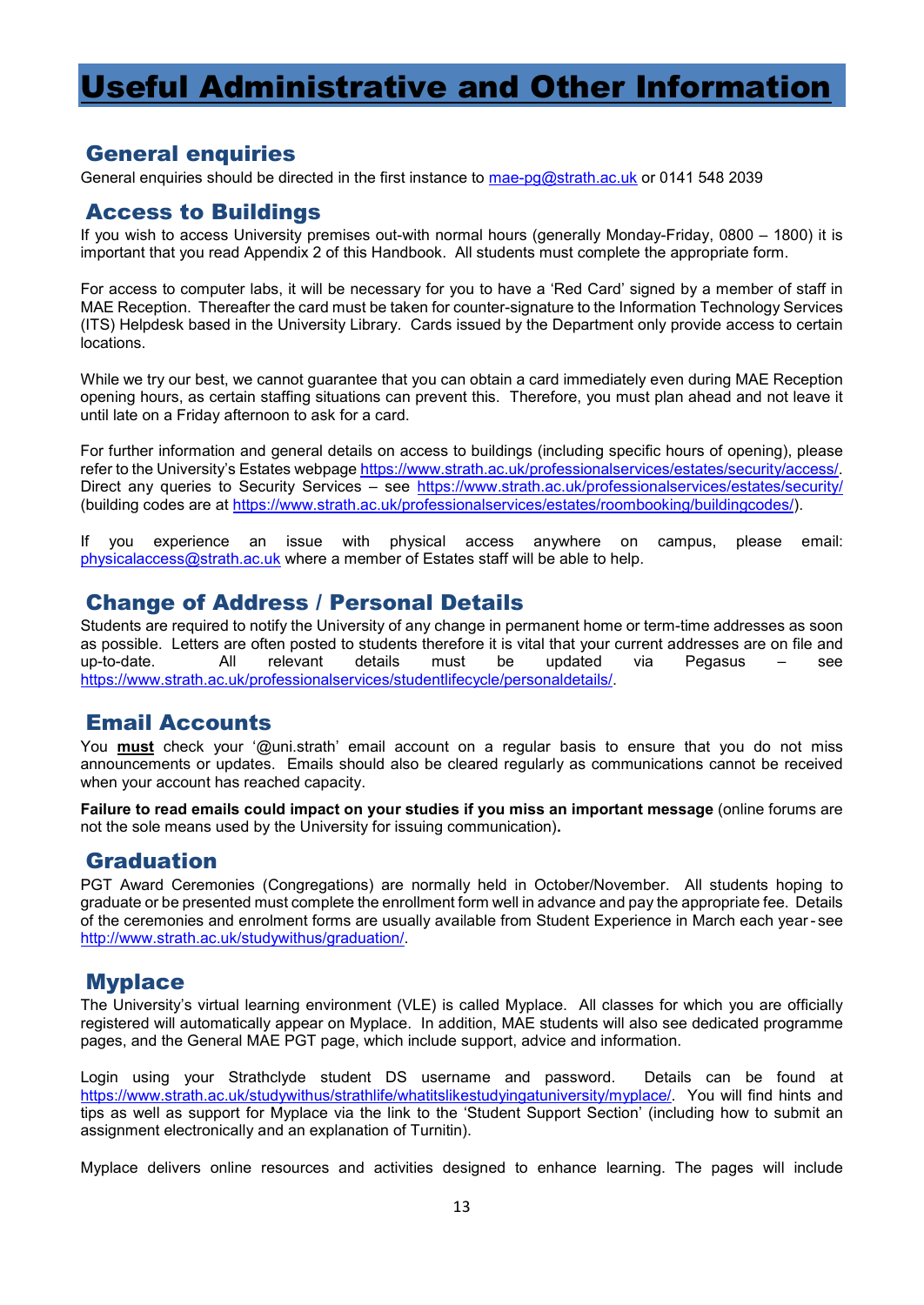assessments, online discussion, learning materials (e.g. lecture slides) and class news.

Please note that it will take a few days after registration for your classes to be added and the systems to update so that your classes appear in MyPlace. If you are not registered for a class and you think you should be you should contact your programme adviser.

# <span id="page-14-0"></span>Library

We expect students to use the library independently as part of their daily study routine. Independent study using books and journal articles will augment class notes and facilitate a deeper understanding. Distance learning students can access the University library online services, whilst on campus students can also access our hard copy media too. All students can borrow online books and download academic papers and journals.

The library also offers a postal service for distance learning students.

The University of Strathclyde uses an integrated search service called SUPrimo. This service allows students to access online journals, reports, articles, books, exam papers and other relevant materials. Additionally, students have access to a wide selection of databases subscribed to by The University of Strathclyde.

A guide on how to use the library is here: <https://www.strath.ac.uk/professionalservices/library/>

# <span id="page-14-1"></span>Student Complaints

Please refer to the below University website for the official complaints procedure (note – student issues should always be directed to your Programme Adviser or PGT Director in the first instance).

<https://www.strath.ac.uk/contactus/complaintsprocedure/>

# <span id="page-14-2"></span>Student Experience

Student Experience is based on Level 1 of the McCance Building. All changes to classes/programme must be notified to Student Experience **by your department** (please contact your Programme Adviser). Student Experience hours of opening are:

Monday-Friday: 1000 to 1600 hours

Outside these times, much of the information/forms you may require should be available on the Student Experience webpages at [https://www.strath.ac.uk/professionalservices/sees/.](https://www.strath.ac.uk/professionalservices/sees/)

See<https://www.strath.ac.uk/professionalservices/studentlifecycle/contactus/> for contact details.

*Please note many staff are still working from home at the moment and best means of contact is via email*

# <span id="page-14-3"></span>Tier 4 Visas

Students granted a Tier 4 visa have the responsibility to abide by the conditions of their visa. Engaging with your studies prevents any problems with your visa and protects your visa status. If you are absent or away from the Glasgow campus at any time during your studies and you hold a Tier 4 visa, you must request permission from MAE first. The Tier 4 Immigration Rules are very strict and the consequences of not adhering to these can include being suspended from study and/or reported to the Home Office.

All visa enquiries should be directed to the International Student Support Team – see webpages at [https://www.strath.ac.uk/studywithus/internationalstudents/whileyourehere/internationalstudentsupportteam/.](https://www.strath.ac.uk/studywithus/internationalstudents/whileyourehere/internationalstudentsupportteam/)

# <span id="page-14-4"></span>Use of Computing Facilities and Resources

The University will not permit the use of its computer facilities and resources for access to, or transmission of, information which is considered by the University to be unacceptable; illegal; in breach of university policies, such as those on Equal Opportunities and Harassment; wasteful of resources or not commensurate with the provision of facilities for legitimate educational purposes.

Examples of such unacceptable use may include:

accessing/displaying pornographic material; stating defamatory opinions/views concerning individuals or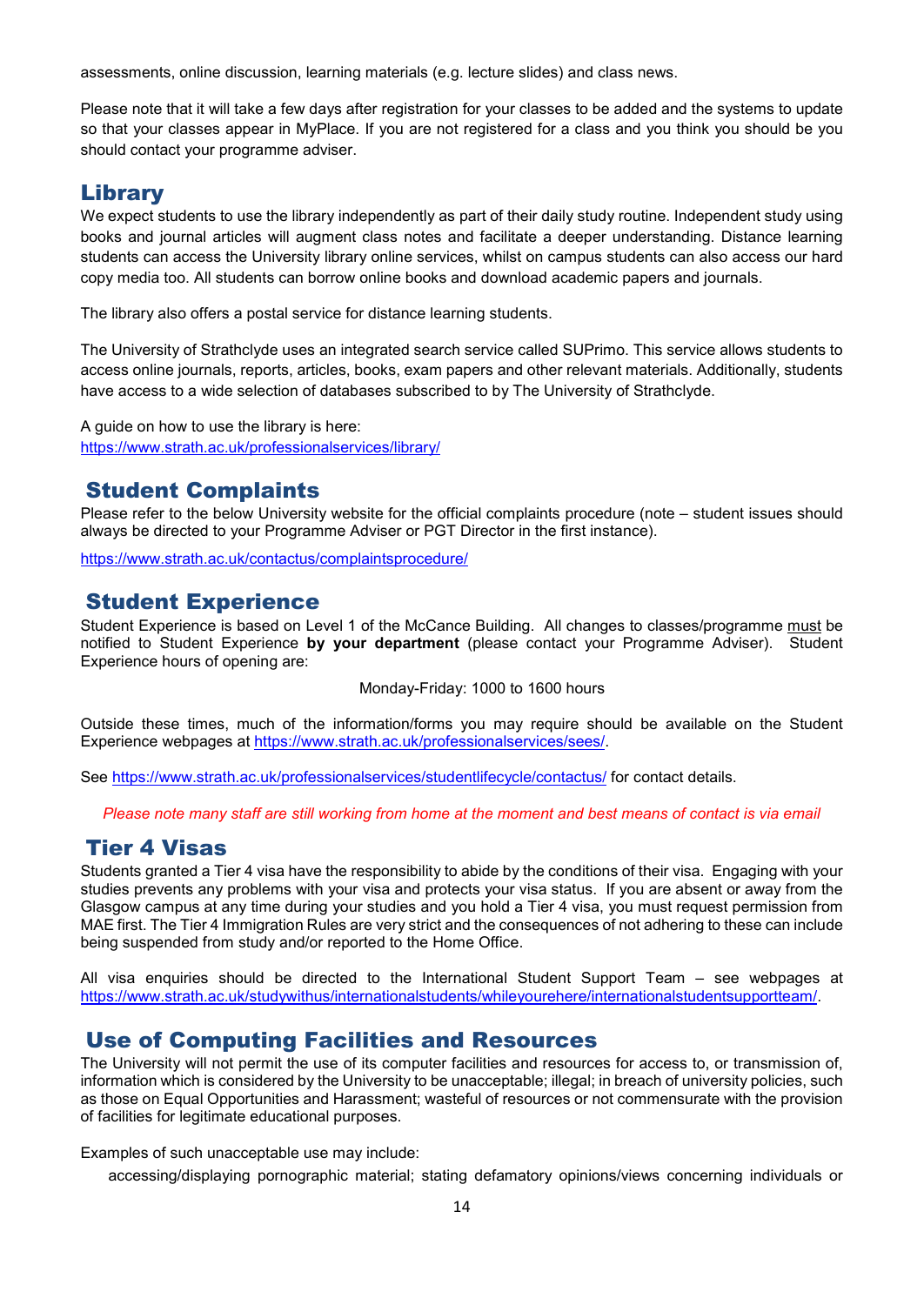organisations; accessing/displaying discriminatory material or material which encourages discrimination; engaging in games or chain E-mail; publishing information which is intended to misinform and thereby causes anxiety or inconvenience to another; unauthorised use of University logos, titles etc; spamming; corrupting or destroying another user's data; violating the privacy of other users; disrupting the work of others; using JANET (Joint Academic NETwork) in a way that denies service to others; misuse of networked resources such as the introduction of viruses.

The University actively monitors usage of the University computer facilities and resources which includes monitoring the access to, publication or receipt of, any Internet materials by any user.

Further IT Services details can be found at [https://www.strath.ac.uk/is/.](https://www.strath.ac.uk/is/)

# <span id="page-15-0"></span>Copyright

Under UK Copyright laws, original works such as; books, journal articles, images, music or films are protected by copyright. This means that they cannot be reproduced (copied), on paper or electronically, unless: covered by a license, permitted by statutory exceptions or legal defenses or where permission is given by the copyright holder. Remember that materials found on the Internet are equally protected by copyright even if there is no fee or password required to access them.

The University has a range of licenses in place which permit students to make copies of extracts, for example one chapter or one article, from copyright works for the purpose of their studies and in other cases the law will often provide a defense. If you are unsure whether you can copy material, always check if there are Terms & Conditions or similar and follow them. With web-based materials, if in doubt, provide a link (URL) rather than copying the material. Never link to sites that you know contain 'pirated', infringing (or otherwise illegal) material. Further guidance is available (see link below).

It is important that students observe the terms and limits of licenses and exceptions. Failure to do so may make you personally liable for copyright infringement, as well as cause; loss of access to materials such as eBooks, eJournals or databases, by your fellow students and the whole University. Dealing with copyright material inappropriately can be a disciplinary offence and a breach of University regulations.

It is important when copying other people's work, in print or on the internet, to do this fairly. This means that whilst copying for your research or your assignments is generally permissible, republishing copies on social media or the public web is likely to cause problems. You should only copy as much as you need for your work and should not reuse other people's work in a commercial context without checking if you need permission. Finally, always acknowledge your use of other people's work and cite them accordingly. This will help you stay legal as well as avoiding plagiarism.

The good news is that normally, you own copyright in material you produce such as a dissertation or project report and this too is protected by copyright.

If you have any questions or concerns, please visit the Information Governance and Compliance webpage [https://www.strath.ac.uk/professionalservices/is/compliance/.](https://www.strath.ac.uk/professionalservices/is/compliance/)

# <span id="page-15-1"></span>General Information - summary

General Course regulations are published on the University website at: <https://www.strath.ac.uk/studywithus/academicregulations/>

Policies and Procedures for students are published on the University Student Experience and Enhancement Services website at: [http://www.strath.ac.uk/sees/studentpolicies/.](http://www.strath.ac.uk/sees/studentpolicies/) These include:

- Absence and Voluntary Suspension<br>○ Academic Appeals
- ⊙ Academic Appeals<br>⊙ Personal Circumsta
- **Personal Circumstances**
- o Student Discipline
- o Academic Dishonesty
- o Assessment and Feedback
- Compensation Scheme and Progress<br>○ Honours Classification & Other Award
- Honours Classification & Other Awards Rankings<br>○ Motivation Merit & Distinction
- **Motivation Merit & Distinction**
- o Careers, Education, Information, Advice & Guidance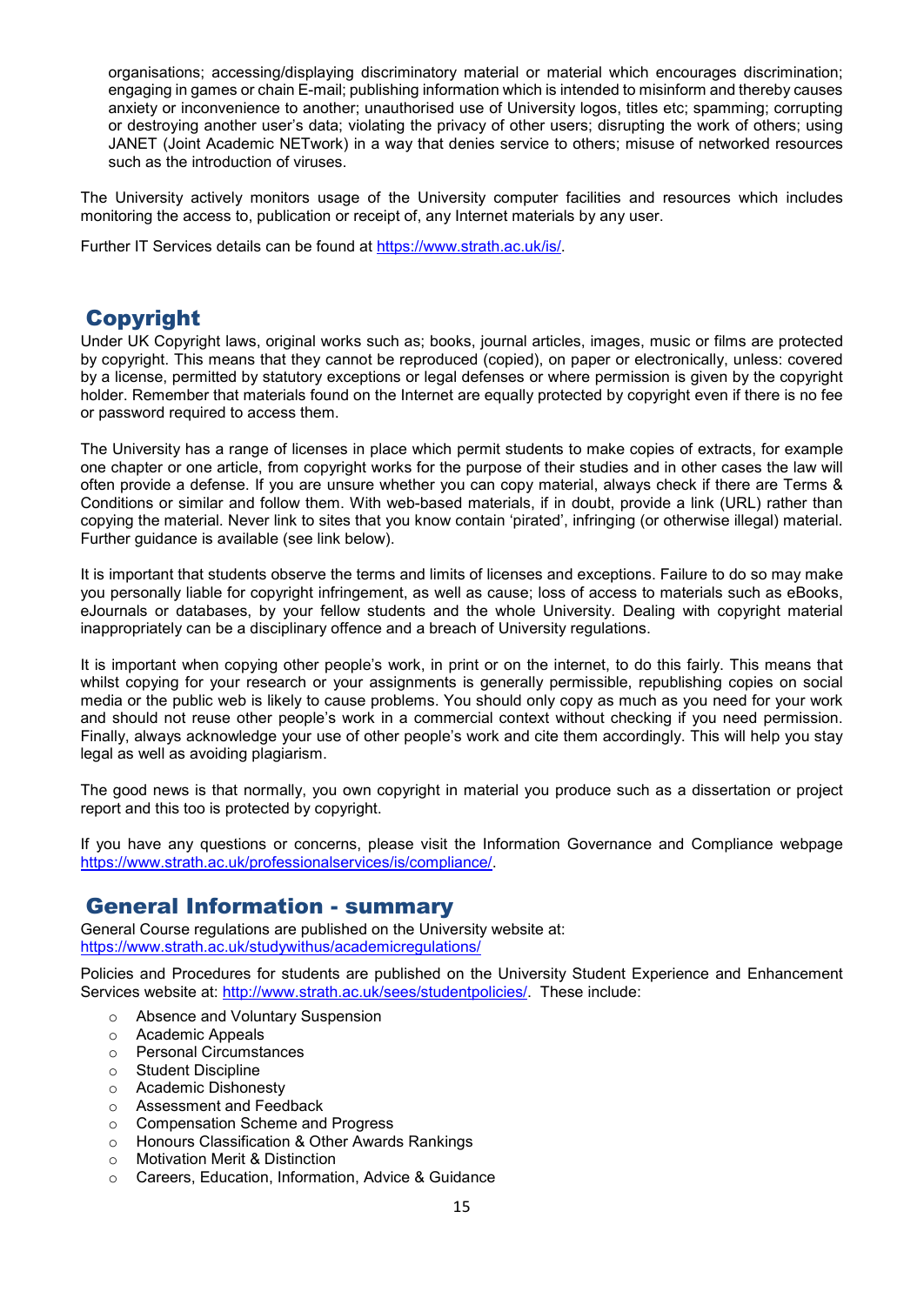- $\circ$  Dignity & Respect (inc Equality & Diversity)<br> $\circ$  Charging for Course Material
- Charging for Course Material<br>○ Internal Review of Learning &
- o Internal Review of Learning & Teaching<br>○ Role. Selection & Briefing of Student Me
- o Role, Selection & Briefing of Student Members of Review Teams<br>○ Research: Code of Practice on Investigations Involving Human B
- $\circ$  Research: Code of Practice on Investigations Involving Human Beings<br>
o Student Representation
- **Student Representation**

# <span id="page-16-0"></span>Curriculum

As soon as registration is complete, students should give consideration to their curriculum, and the modules they wish to undertake to obtain the requisite credits for their level of registration.

### **Specialist Instructional Modules**

Specialist instructional modules focus on different technical aspects allowing multidisciplinary tailored learning to suit individual needs. When choosing technical modules, individuals will discuss the options with their programme adviser.

### **Generic and Optional Instructional Modules**

Students can select from a range of generic modules which are available to provide other skills which are considered necessary for professional engineers. Those on offer include the areas of Design Management, Project Management, Environmental Impact Sustainability, Information Management, Financial Engineering, Risk Management, and Knowledge Engineering and Management for Engineers. It is also possible for students to select alternative 'elective' masters level modules with approval of the Programme Adviser.

## **Important:**

- 1. All curriculum choices are subject to approval by your Programme Adviser.
- 2. It is possible to take up to 20 credits from modules outwith those listed above with the approval of the Programme Adviser and of the related Class Registrar
	- a. It is the student's responsibility to contact the class registrar to ask permission, before completing on your curriculum form. Please forward the corresponding email to your Programme Adviser.
- 3. Students are expected to finalise their curriculum as soon as possible at the start of semester, changes beyond the end of week 2 are not possible.
- 4. It is the student's responsibility to check that the timetables of your selected classes do not clash.
- 5. Normally the balance of credits between semester 1 / semester 2 should be either 60 / 60 or 50 / 70. For those in part time study, the balance of credits between semester 1/ semester 2 should be 30/30, or 25/35.
- 6. Certain classes require specific pre-requisites. It is the students' responsibility to check that you satisfy ALL pre-requisites (listed at the beginning of the class MDF). If in doubt, contact the module Registrar.

# <span id="page-16-1"></span>Class Details: Modules and Timetables

Module Description Forms (MDFs) for all MAE classes can be found on the departmental Student webpage at [http://www.strath.ac.uk/engineering/mechanicalaerospaceengineering/student-information/.](http://www.strath.ac.uk/engineering/mechanicalaerospaceengineering/student-information/) These contain the most up-to-date information on all class assessments/syllabuses. NB: general class enquiries should be directed to Registrars. Past exams papers can be found via the University Library.

Timetables can be retrieved via the University Timetabling page [http://www.strath.ac.uk/timetables.](http://www.strath.ac.uk/timetables) Information on personalised student timetables can also be found on this site.

# <span id="page-16-2"></span>Attendance / Absence and Personal Circumstances

## (key points to note)

All students are expected to be in attendance for activities during all Terms (as outlined on the University's Key Dates webpages). This includes Welcome & Development Week, Consolidation & Development Week and also all formal examination periods/diets.

The following procedures and regulations relating to absence through illness should be noted:-

• Students must sit all assessments/examinations unless prevented by illness, in which case a medical certificate must be produced as documentary evidence. Personal Circumstances must be notified to Student Business **within five working days** of the latest affected examination or date of submission of affected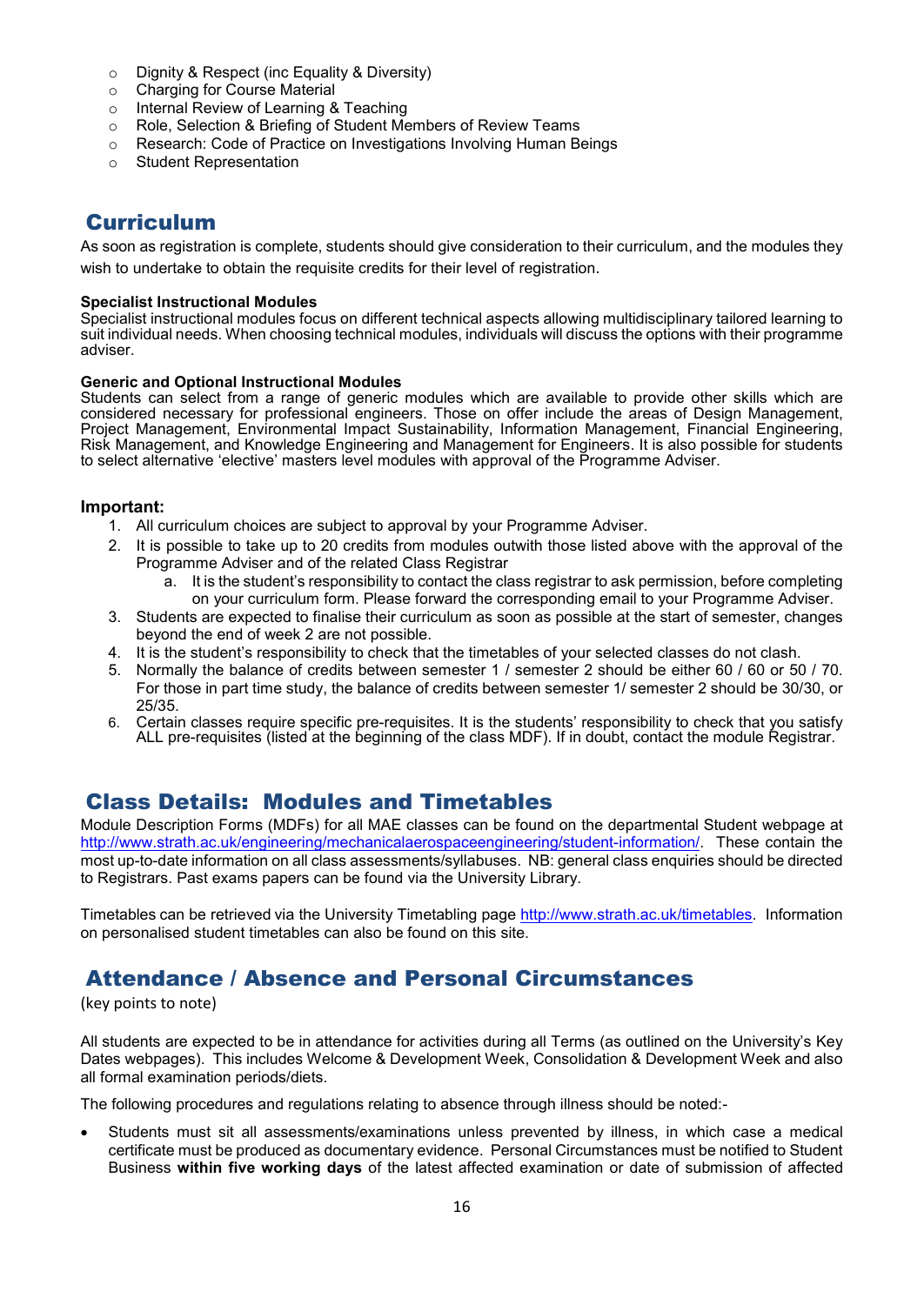assessment. Self-certification is not sufficient. Note, this includes scheduled assessments such as presentations during the semester.

- Failure to attend due to being "unaware of the dates or times or submission deadlines" of assessments and missing an assessment due to "misreading the timetable or oversleeping" are not valid reasons for nonattendance. An 'Absent' will be recorded in such situations (refer to the Personal Circumstances policy) which will impact degree classification.
- Students whose performance has been, or will be, affected by circumstances that are severe and outside their control should contact their Programme Adviser as soon as possible to discuss their adverse circumstances. They must also **inform the University as soon as they are aware of these circumstances** by recording them on Pegasus under 'Personal Circumstances' (clearly state the extent, duration and nature plus how they are affecting performance) and by also **submitting supporting documentary evidence to Student Business**.

### **CIRCUMSTANCES THAT WILL** *NOT* **BE CONSIDERED**

Personal Circumstances Boards (PCBs) meet prior to each Board of Examiners to consider whether intervention is required based on Personal Circumstances submitted. PCBs will disregard circumstances which a student could reasonably have avoided, where measures should have been taken to reduce their impact or where circumstances are no different from those facing a significant number of other students (which you are expected to cope with as part of a properly managed workload). Computer problems, failure of a single data source or lack of back up are not acceptable grounds for discounting attempts or appealing.

If a student does not submit Personal Circumstances via Pegasus, they will not be considered by the PCB or subsequent Exam Board. In **NO** cases will a notification of circumstances be accepted after the PCB has met and students cannot appeal if they fail to report them prior to Exam Boards.

# <span id="page-17-0"></span>Student Self-Development

The University provides a range of information that guide you through some common tasks at university. For example, reading and writing tips, grammar and language help, time management, avoiding plagiarism, making presentations and critical thinking.

These can be accessed here:<http://www.strath.ac.uk/studyskills/>

The University also provides online IT training for common software packages including Microsoft Office (Word, Excel, Powerpoint) and for University systems (Pegasus, Nemo, webdrives, MyPlace etc).

Staff will assume that all students are familiar with Microsoft Office to a basic level, and can engage with all University systems.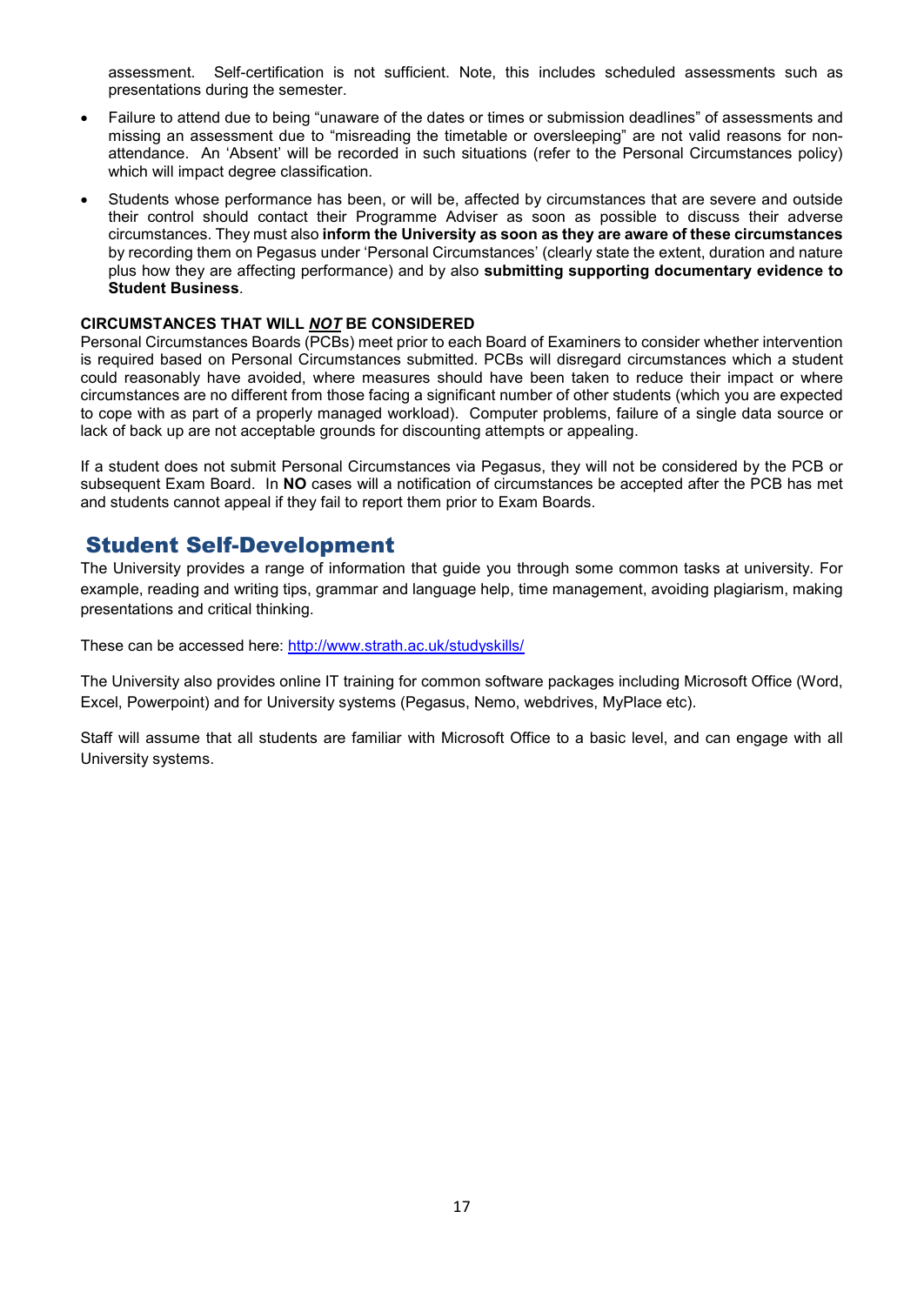# <span id="page-18-0"></span>EF900: Individual Project/Dissertation

MSc students from all programmes will undertake the class EF900, the Individual Project. This usually occurs after the taught part of the course. Students are expected to undertake supervised, individual project work, with the award of MSc being made on the basis of an acceptable electronic thesis submission, as a pdf file as directed by their Project Supervisor. This component is valued at 60 PG credits.

Students are encouraged to self-generated a project topic based on their experiences of the course and aligned with their future career aspirations. More specific details on this process will be detailed at the beginning for Semester 2, while the general guidance can be found in Appendix 3. It is the students' responsibility to identify, in the first instance, suitable project supervisors in the department of MAE based on research and other interests.

Students who do not wish to self-generate a project, will be able to suggest a topic/area of interest and/or a few potential supervisors using a selection from. Students will be asked to select multiple options based on remaining student numbers from this list via Myplace. The allocation of these projects will then be managed centrally in the department and students will be notified of their allocated project. The allocation committee will do their best to match one of the area of interest indicated with the supervisor specialising in the area. However it can not be guaranteed (see Appendix 3 for more details).

The Project Coordinator will hold an introductory project meeting at the beginning of Semester 2 for all students undertaking their projects in the summer and following academic year.

The project coordinator for 2021/22 is Dr Olga Ganilova [\(olga.ganilova@strath.ac.uk\)](mailto:olga.ganilova@strath.ac.uk).

In order to graduate at the ceremony in November, the final version of your dissertation must be submitted online via Myplace **by the published deadline** (a first draft should be submitted to your project supervisor 2 weeks prior to the final submission deadline which will provide time for feedback).

RESE Theses from recent years may be found on the web at: <https://www.strath.ac.uk/research/energysystemsresearchunit/courses/individualprojects/>

All queries regarding projects should be directed to Dr Olga Ganilova.

## **Part-time Students**

The normal duration for a Part-time (PT) student on the MSc programme is 36 months. Meaning 60 credits should be completed per year. PT students can choose to start the project in the summer of their second year of study in line with the full-time cohort, or they can begin their project in the new academic session starting in September.

## **PG Diploma Students**

Students who are enrolled in the PG Diploma course, who meet the requirements and wish to be moved to the MSc course can request that a transfer be considered at the June Board of Examiners. They can still choose a project however this will be at risk and will not be confirmed until after the Board of Examiners. Students should inform [mae-pg@strath.ac.uk](mailto:mae-pg@strath.ac.uk) and [their](mailto:Marcello.lappa@strath.ac.uk) Programme Adviser of which option they wish to choose:

- Students can wait until the board of examiners results before commencing their project; meaning they would commence in early June and submit mid-September which would result in a June graduation in the following year.
- Students can commence their project 'at risk' in May and if the board of examiners agree on the PG-MSc transfer, they can continue and graduate in November. Please discuss the 'at risk' process with your Programme Adviser.

**PLEASE NOTE:** the undertaking of the student project of 60 credits, to qualify for the award of MSc, requires approximately 600 hours of study. Therefore, it is important to note that you should be fully committed to your project during this period. Any request for an extension will only be granted by the Personal Circumstances Board for recognised personal circumstances.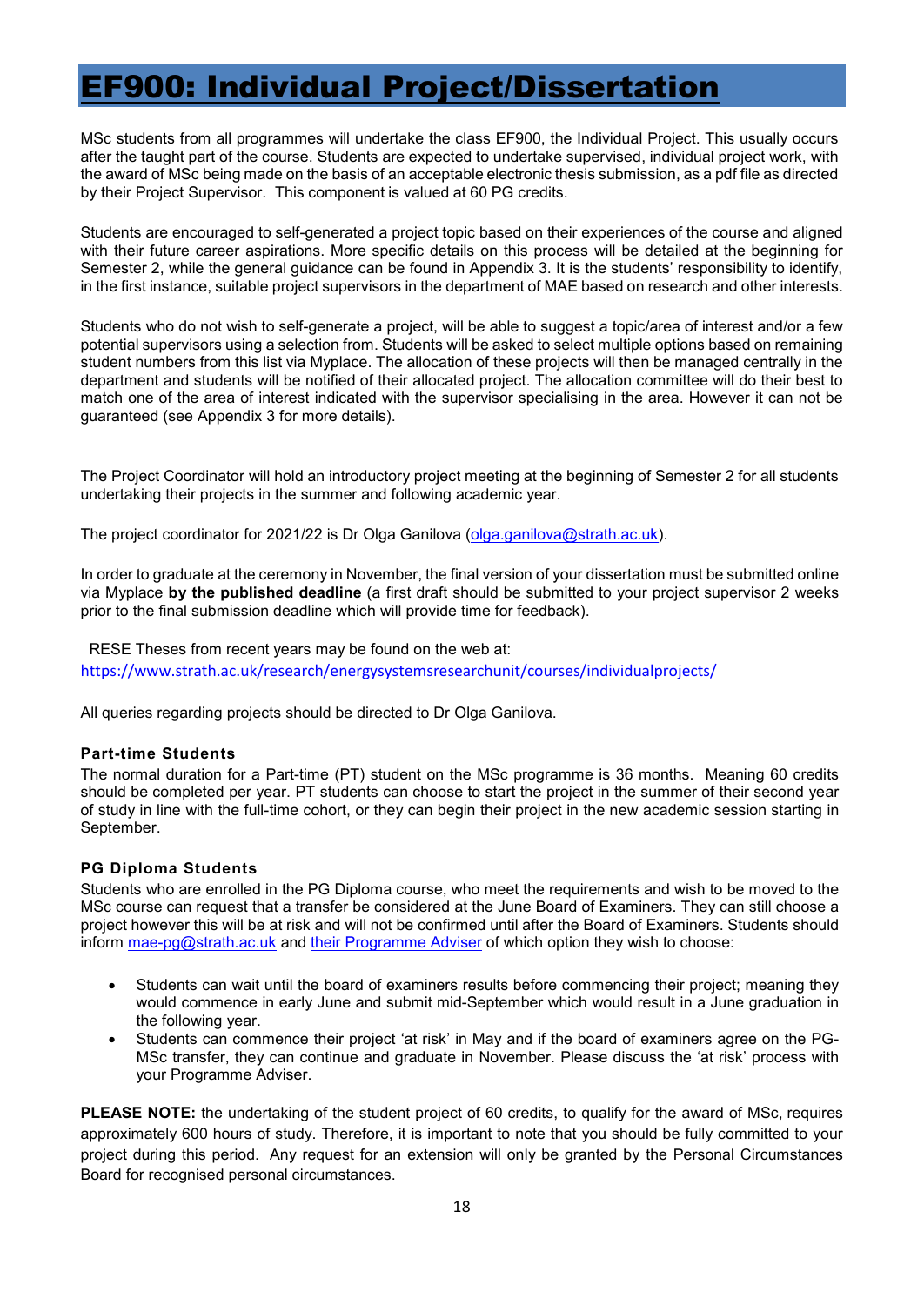**Note, Extensions and Late Submissions are NOT APPLICABLE to the MSc project.**

**For example, other work commitments will not be considered an adequate reason. Delays due to unavailability of software or hardware required for project delivery will not result in project extension (possible mitigation strategies shall be discussed and agreed directly with the project supervisor).**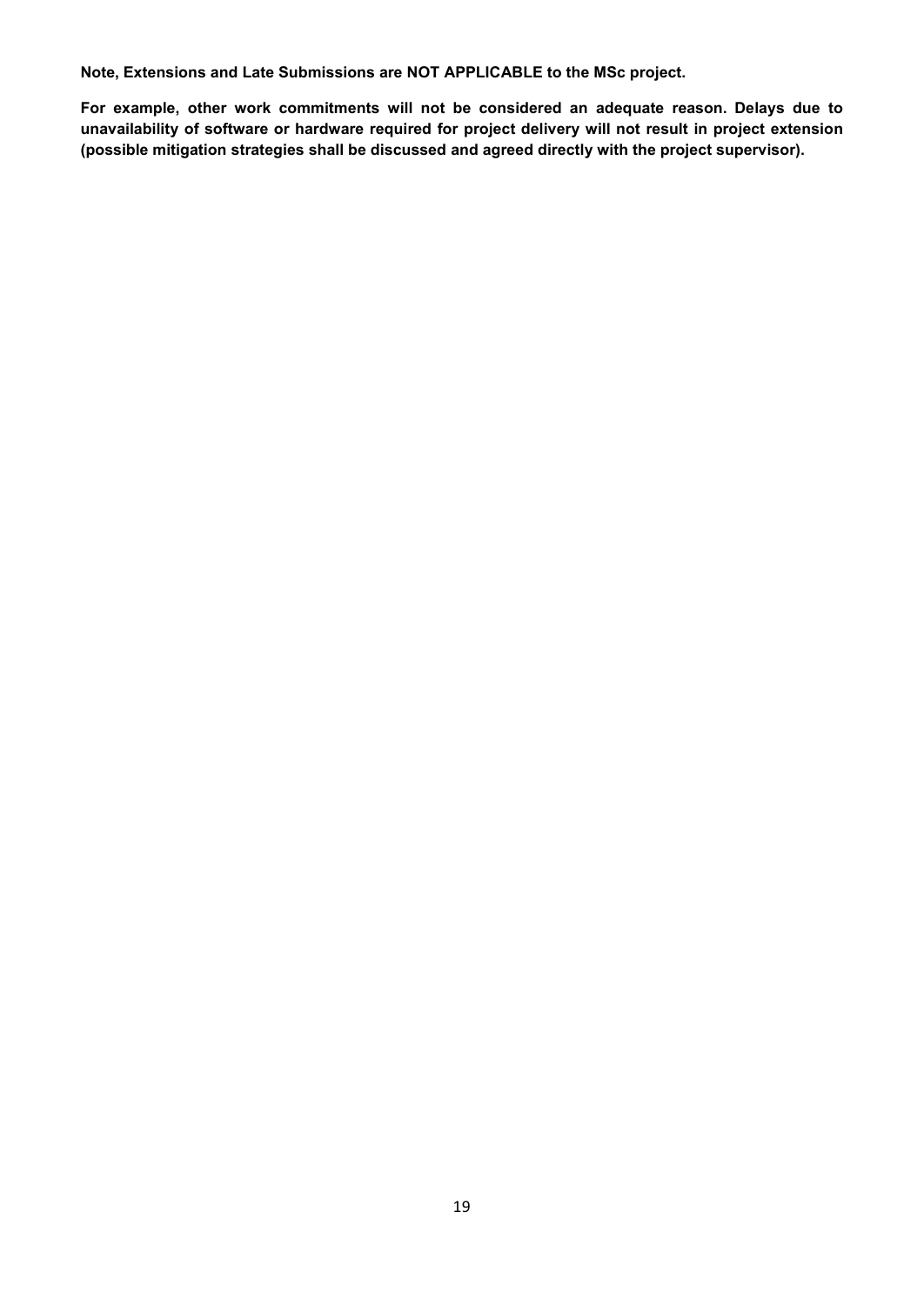# <span id="page-20-1"></span><span id="page-20-0"></span>Section 2 Coursework

It is the responsibility of the student to ensure that all courseworks are completed and submitted prior to the deadline. If you miss a deadline without satisfactory reasons, you may find that your assessment for that class is heavily compromised.

# <span id="page-20-2"></span>Policy and Procedure on Extensions to Coursework

The University's Extensions policy is in place to support students and to help staff to monitor students' use of extensions for identifying those who may require extra support. Where circumstances negatively impact on studies, students can request an extension to a coursework deadline via the Myplace online extension request

facility.<br>The University The University policy, which provides guidance on requirements, is available at [https://www.strath.ac.uk/sees/studentpolicies/policies/assessmentfeedbackandexternalexaminers/policyandpro](https://www.strath.ac.uk/sees/studentpolicies/policies/assessmentfeedbackandexternalexaminers/policyandproceduresonextensionstocourseworksubmission/) [ceduresonextensionstocourseworksubmission/.](https://www.strath.ac.uk/sees/studentpolicies/policies/assessmentfeedbackandexternalexaminers/policyandproceduresonextensionstocourseworksubmission/)

**Extension requests should be made in advance of a coursework submission deadline.** 

# <span id="page-20-3"></span>Policy and Procedure on Late Submission of Coursework

It should be noted that penalties will be incurred for late submission. Coursework is deemed to be late when submitted after the published deadline without an agreed extension and in the absence of personal circumstances. Students should ensure they are familiar with this policy, available at [https://www.strath.ac.uk/sees/studentpolicies/policies/assessmentfeedbackandexternalexaminers/policyandpro](https://www.strath.ac.uk/sees/studentpolicies/policies/assessmentfeedbackandexternalexaminers/policyandprocedureforlatesubmissionofcoursework/) [cedureforlatesubmissionofcoursework/.](https://www.strath.ac.uk/sees/studentpolicies/policies/assessmentfeedbackandexternalexaminers/policyandprocedureforlatesubmissionofcoursework/)

**If you think you are unlikely to meet a coursework deadline due to medical issues or personal circumstances, you must apply for an extension as early as possible.**

More detailed information on both of the above can also be found on the MAE Student Information page [http://www.strath.ac.uk/engineering/mechanicalaerospaceengineering/student-information/.](http://www.strath.ac.uk/engineering/mechanicalaerospaceengineering/student-information/)

# **NOTE: Extensions and Late Submissions are NOT APPLICABLE to the MSc project.**

# <span id="page-20-4"></span>Academic Dishonesty

The University regards academic dishonesty as a serious offence. Allegations of academic dishonesty will be fairly assessed and appropriate action will then be taken. An allegation that has been dismissed as a disciplinary offence may still incur an academic penalty for poor scholarship.

The University is aware that there are a variety of temptations for students to engage in academically doubtful or dishonest activities during formal examinations, or in relation to assignments, practical work, dissertations or thesis preparation. In setting assessed assignments of whatever form, all teaching staff actively consider how to minimise the opportunities for students to cheat. Promoting a general climate of academic integrity within the student body is important.

Please read the ["Academic Dishonesty Guide"](http://www.strath.ac.uk/sees/studentpolicies/policies/appealscomplaintsdiscipline/academicdishonestyguidance/) for Examples of Academic Dishonesty

# <span id="page-20-5"></span>Plagiarism and Collusion

Plagiarism is taking the work of others and presenting it as your own. Collusion is using the work of a fellow student, with his or her knowledge, and presenting it as your own.

You could be accused of plagiarism if you:

- hand in (as your own) work that was written by someone else
- copy out someone else's work and hand it in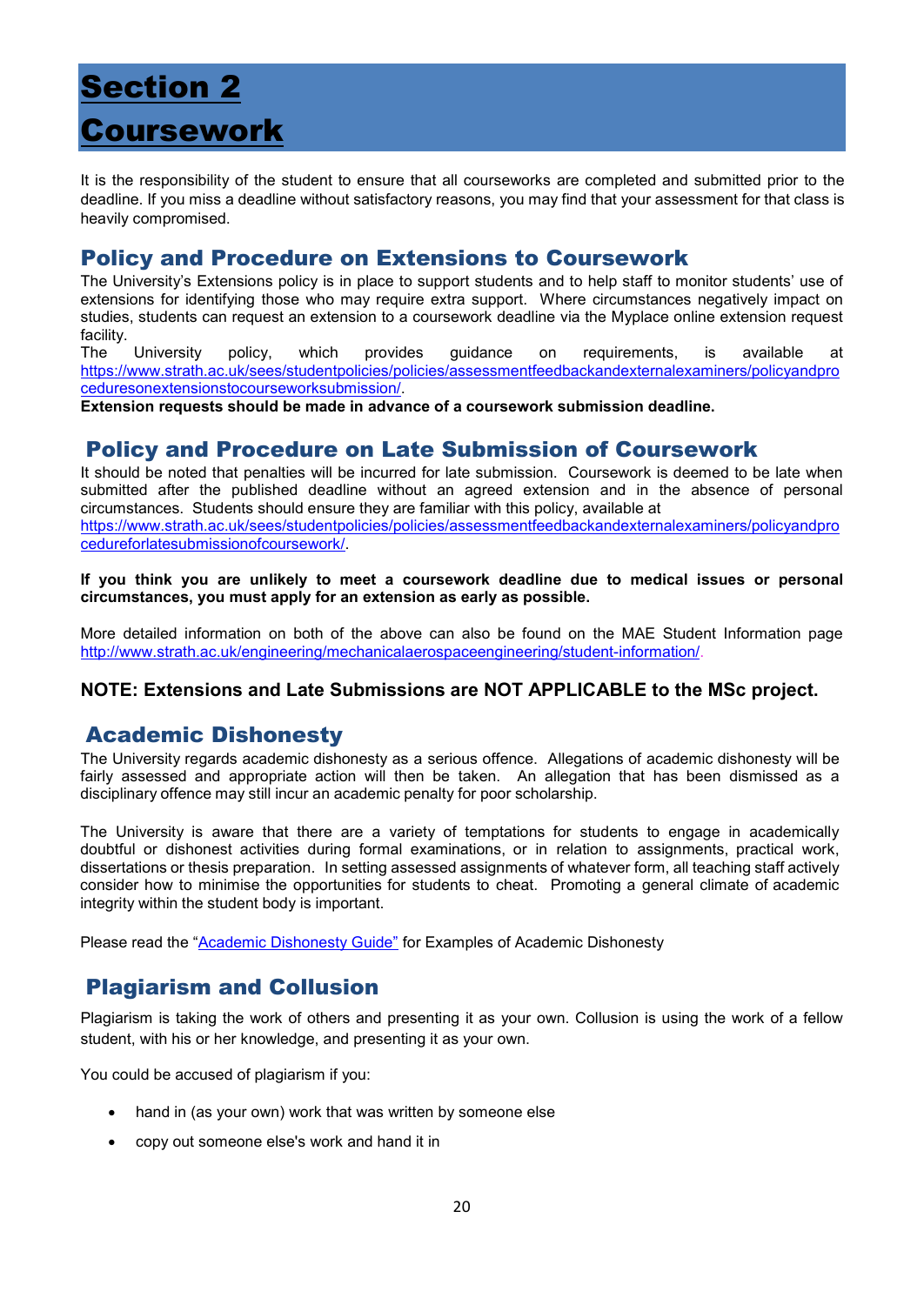- copy out sections of someone else's work and include it in your own submitted work without acknowledging it
- use someone else's work in any of the above ways with a few words changed

That "someone else" might be the writer of a journal article, a textbook or a website. It could be a fellow student, though you might then be accused of collusion. The "work" could be a whole essay, paragraph or even sentence; i.e. copying (or altering in a minor way) a complete paragraph or sentence constitutes plagiarism.

You could be accused of collusion if:

• you and another student submit identical or almost identical work

Any work submitted for assessment, e.g. essays, laboratory reports, homework and tutorial assignments, must be solely the work of the individual student or group (if a group assignment is set).

If there is evidence of plagiarism or collusion, penalties may be imposed ranging from a reduction in marks, to resubmission of work, to University disciplinary action. Each case of plagiarism/collusion will be discussed by an adjudication panel who will recommend an appropriate course of action. The University's guidance on plagiarism can be found using the url below. If you are in any doubt as to what constitutes plagiarism, please read this document.

### <http://www.strath.ac.uk/plagiarism>

The University has a formal policy for dealing with possible instances of academic dishonesty. A copy of the full document, University Procedures and Guidelines for Dealing with Instances of Possible Academic Dishonesty by Students, is available from the University website at:

[https://www.strath.ac.uk/media/ps/cs/gmap/academicaffairs/policies/20130801\\_AcademicDishonestyGuidance](https://www.strath.ac.uk/media/ps/cs/gmap/academicaffairs/policies/20130801_AcademicDishonestyGuidance_v2.0.pdf) [\\_v2.0.pdf](https://www.strath.ac.uk/media/ps/cs/gmap/academicaffairs/policies/20130801_AcademicDishonestyGuidance_v2.0.pdf)

This is also dealt with under points 3.16 and 9.7 of the University Policy and Procedure for Postgraduate Instructional Programmes.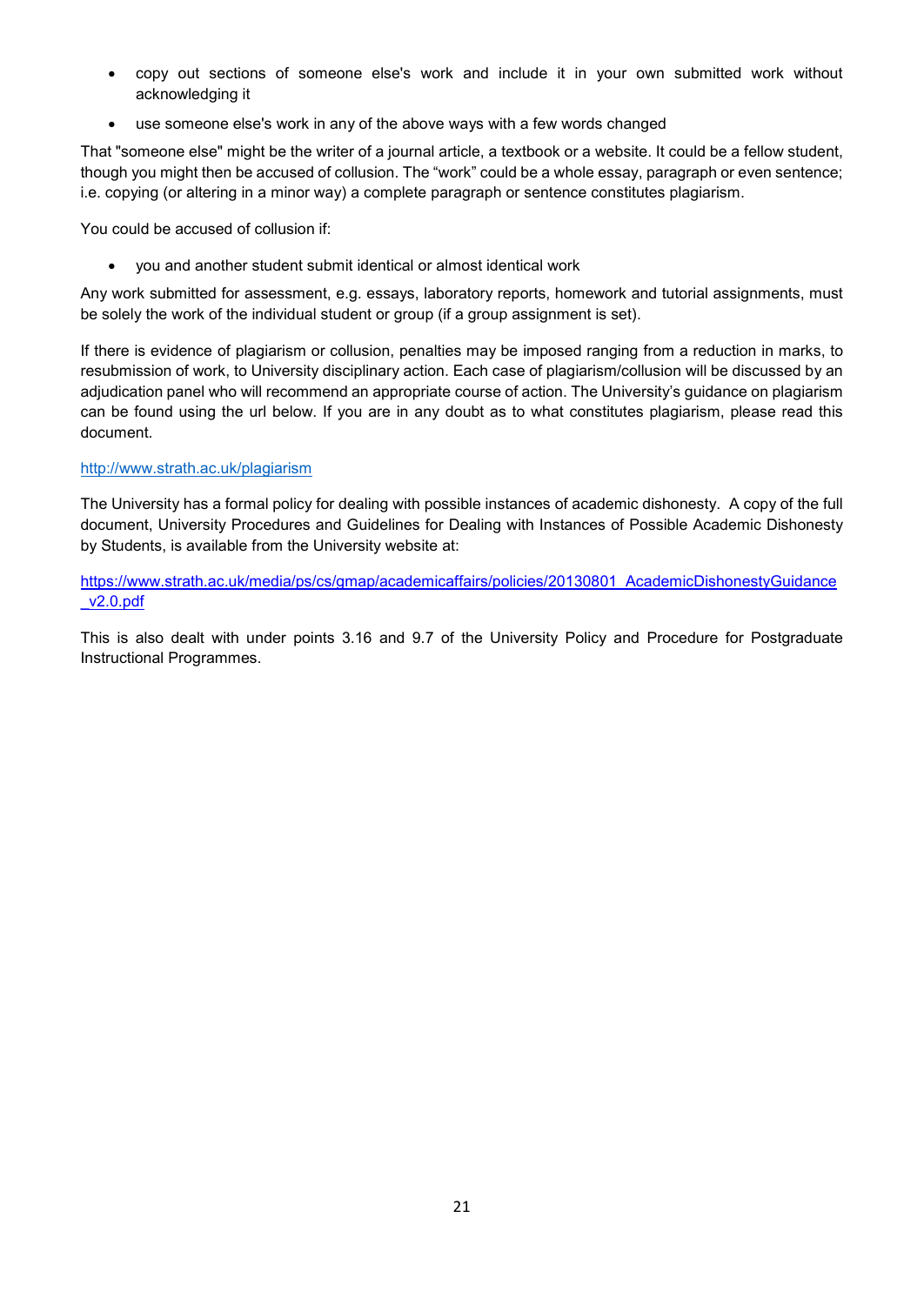# <span id="page-22-0"></span>Examinations (General information)

It is important to note that:

- students **MUST** be available for exams during ALL of the exam diets and should therefore not arrange holidays within such periods. Published exam dates may change and therefore **you must not make arrangements to leave the area prior to the official end of 'Term', which includes examination periods**. No special arrangements will be made in such cases.
- students will normally have two attempts to pass classes during the course of the academic year. Those who fail to complete a class at the first attempt will be given one additional assessment opportunity before the September Board of Examiners. This will either be by coursework or examination (as detailed in the class Module Descriptor Form).

Please check the Student Experience and Enhancement Services (SEES) Student Lifecycle webpage at <https://www.strath.ac.uk/professionalservices/exams/> for further information.

For all MAE classes (with codes beginning "16" and "ME") the Examination Co-ordinator is:

Donna Fairley, [donna.fairley@strath.ac.uk](mailto:donna.fairley@strath.ac.uk)

# <span id="page-22-1"></span>Use of calculators

It is recommended that students have a basic SCIENTIFIC calculator for use in examinations as, although calculators may normally be taken into an exam, they must not be used to store text /formulae nor be capable of communication (see 'Use of Electronic Devices' below). Invigilators may require calculators to be reset. Candidates are not permitted to share the use of calculators.

# <span id="page-22-2"></span>Use of dictionaries

Regulations state that students whose native language is not English are permitted to use paper-based English/native language dictionaries in University examinations. These dictionaries will be subject to scrutiny by the Invigilator in charge of each examination. Electronic dictionaries are not permitted in University examinations. Regulations state that, unless instructions have been issued to the contrary, dictionaries shall not be used in language examinations.

# <span id="page-22-3"></span>Use of Electronic Devices

Electronic devices are not permitted during examinations (unless with prior written permission of the Department/School). Electronic devices include, but are not limited to: mobile phones, music players, tablets and smart watches. Candidates are not permitted to bring earphones into the examination room. **DEVICES CANNOT BE USED AS CALCULATORS DURING EXAMS**.

# <span id="page-22-4"></span>Requests to sit exams off campus

## **Your attention is drawn especially to the following:**

All students are expected to attend for examination at the University of Strathclyde on the dates and times scheduled, including mid-semester assessments (such as class tests). Only EXCEPTIONALLY will permission be given for students to sit examinations out-with the University.

Events such as holidays, family gatherings, or other personal appointments do not constitute exceptional reasons for exam purposes. In addition, sporting commitments will only be considered for students who are officially registered on the Elite Athlete Programme.

Permission will **NOT** be granted by the Department in the following cases:

if a student wishes to leave the University during/prior to the end of an examination period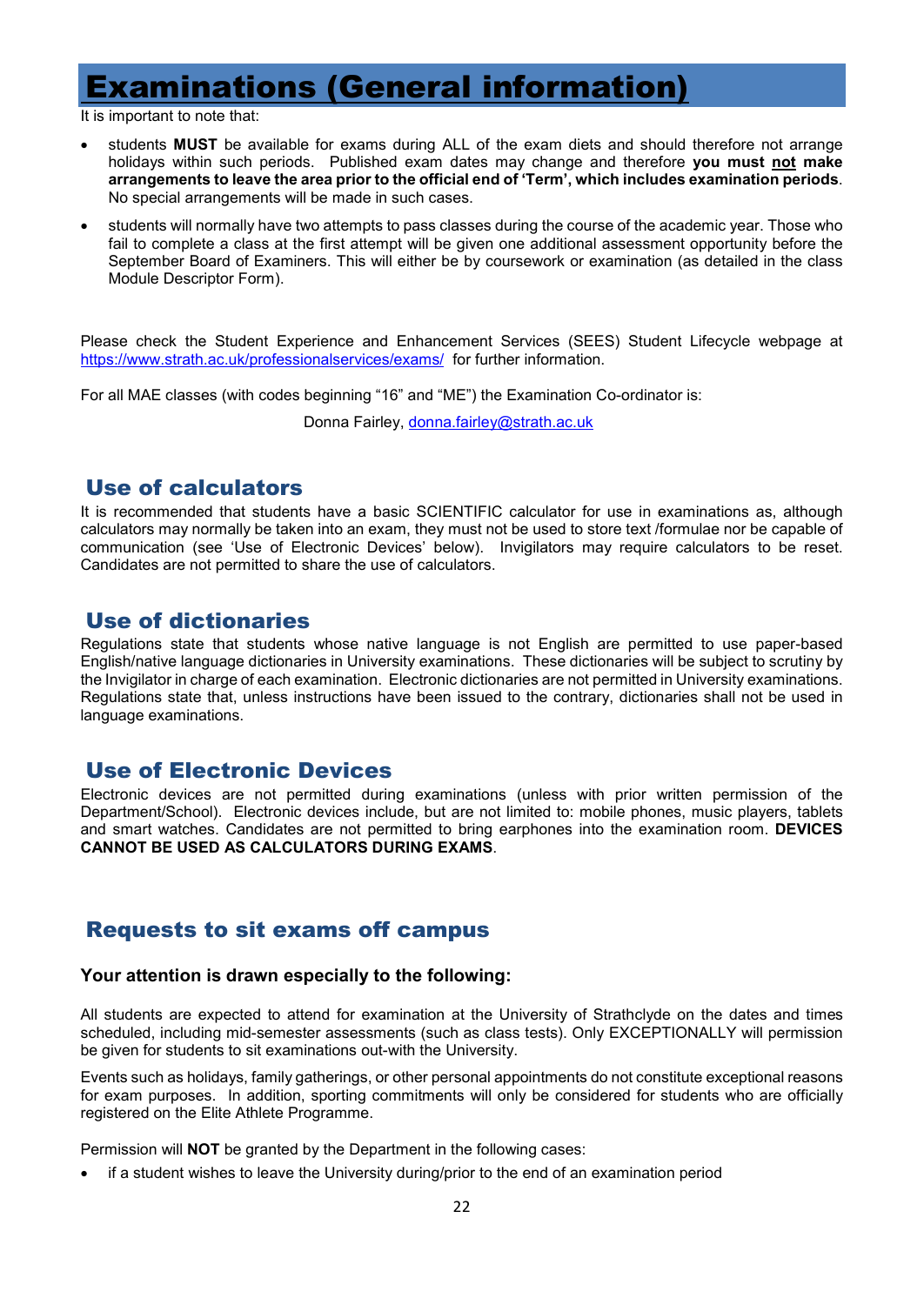• where a student has a resit examination (all students must attend resits in Glasgow in person)

### **NOTE – arrangements to travel overseas must not be made until you know that you have passed all classes for the current academic year.**

Students who choose to make travel arrangements (such as purchasing non-flexible/changeable airline tickets) prior to receiving official results at the end of the academic year, must return to the University of Strathclyde in Glasgow during the resit diet to carry out examinations on campus for any failed classes.

Where necessary and where provisionally agreed in principal by the Exam Co-ordinator, requests to take an examination at a BONA FIDE institution other than this University (normally one of our overseas exchange institutions or a British Council Office) should be formally made in writing via the Exam Co-ordinator.

This request must be made no later than SIX WEEKS prior to the start of the examination diet. Once permission, in principle, has been granted you must thereafter arrange for written communication to be sent by an authorised person at the proposed examination site confirming that the institute is prepared to act for the University of Strathclyde in this matter and giving a contact name, telephone number, e-mail address and full postal address. **NB: Post box addresses are not suitable as exam papers will be transported by courier.** This written communication must reach your Programme Adviser no later than FOUR WEEKS prior to the start of the examination diet. Your request and the statement from the "authorised person" mentioned above are then sent by the departmental Examination Co-ordinator to the Director of Professional Services from whom formal approval must be obtained. **Examination papers cannot be sent abroad unless the above procedure has been followed.** 

Names of Examination Co-ordinators for other Departments may be obtained from the 'Students' section on the Disability Service webpage<http://www.strath.ac.uk/disabilityservice/> or from the relevant Department.

You should also note that you will be liable for all expenses incurred and fees charged (if any) by the overseas institution.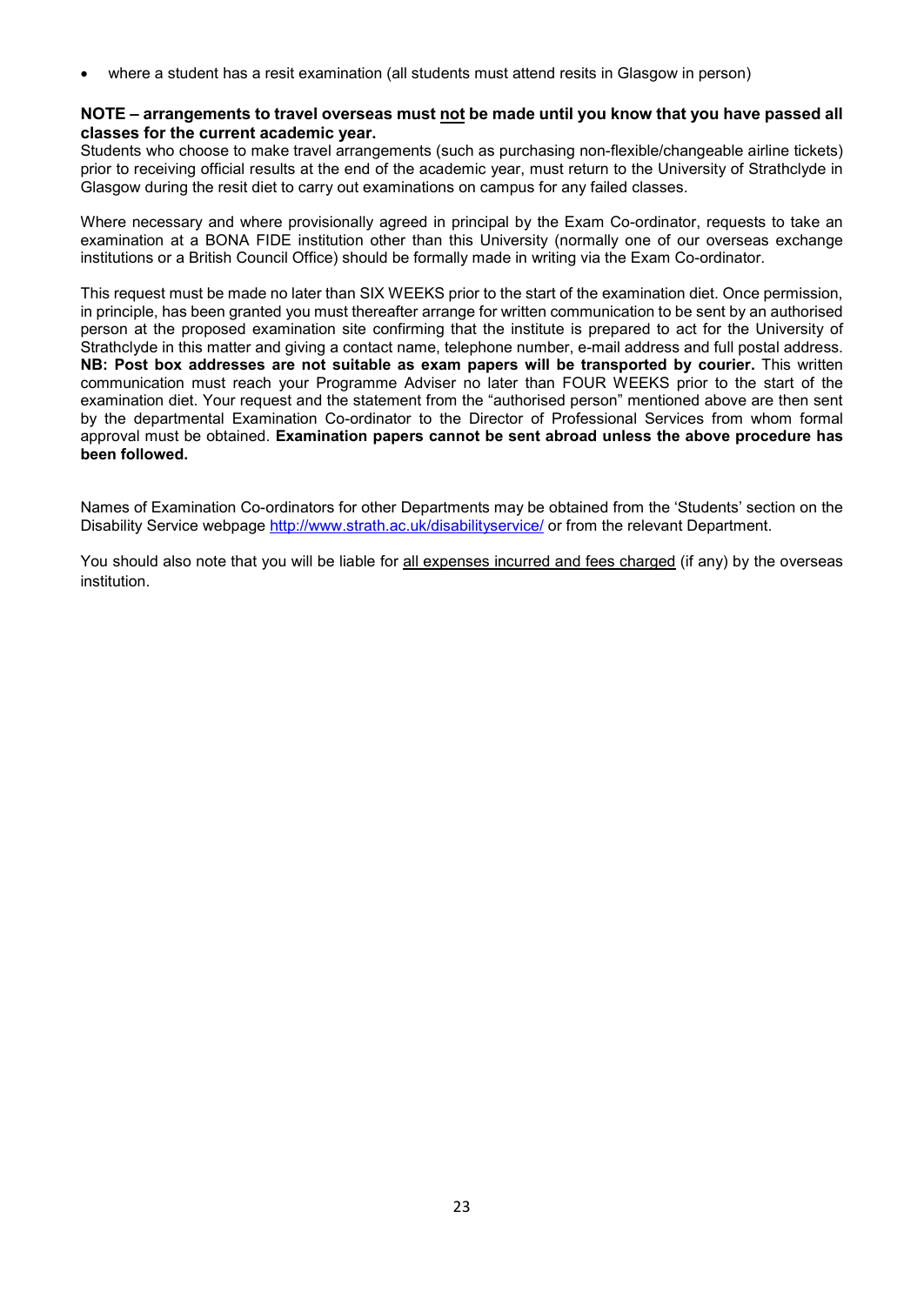# <span id="page-24-0"></span>Boards of Examiners for Postgraduate Taught

# Courses

There are usually three meetings of the Board of Examiners per year. June, August and September.

- The June Board will normally consider the transfer of candidates between PgCert, PgDip and MSc and progression to the MSc project/dissertation. This Board will also consider any outstanding candidates from the previous academic year.
- The August Board will consider PgCert, PgDip and MSc students with resit examinations which are preventing them from progressing to the next stage of their programme.
- The September Board of Examiners, is the main Examination Board for PGT Courses.This Board considers the award of MSc, PgDip and PgCert, and the transfer of students between MSc, PgDip and PgCert. Outstanding issues from the earlier Examination Board will also be considered.
	- o Note, the Boards of Examiners may allow a thesis/dissertation to be re-submitted only if the original mark is at least 45%, in which case the re-submission must be made before the end of November (in the same calendar year).

Full details on the meeting of the Board of Examiners can be found at: <https://www.strath.ac.uk/exams/examboardsandresultsfaq/>

# <span id="page-24-1"></span>Academic Appeals

Appeals can only be made after you have been officially informed of a result in Pegasus and there will be a link in Pegasus to indicate when and how to make an appeal, and when the deadlines are. Appeals go to the faculty rather than the department, although the department will be asked for a response to any appeal that will be considered alongside the student submission, by the appeals board. Note that any appeal must have grounds, rather than for example a feeling that you should have received a better mark. You may wish to discuss this with your Programme Adviser before making a formal appeal.

Please refer to the [Appeals Procedure,](http://www.strath.ac.uk/staff/policies/academic/) before submitting an appeal to the Faculty Office – Engineering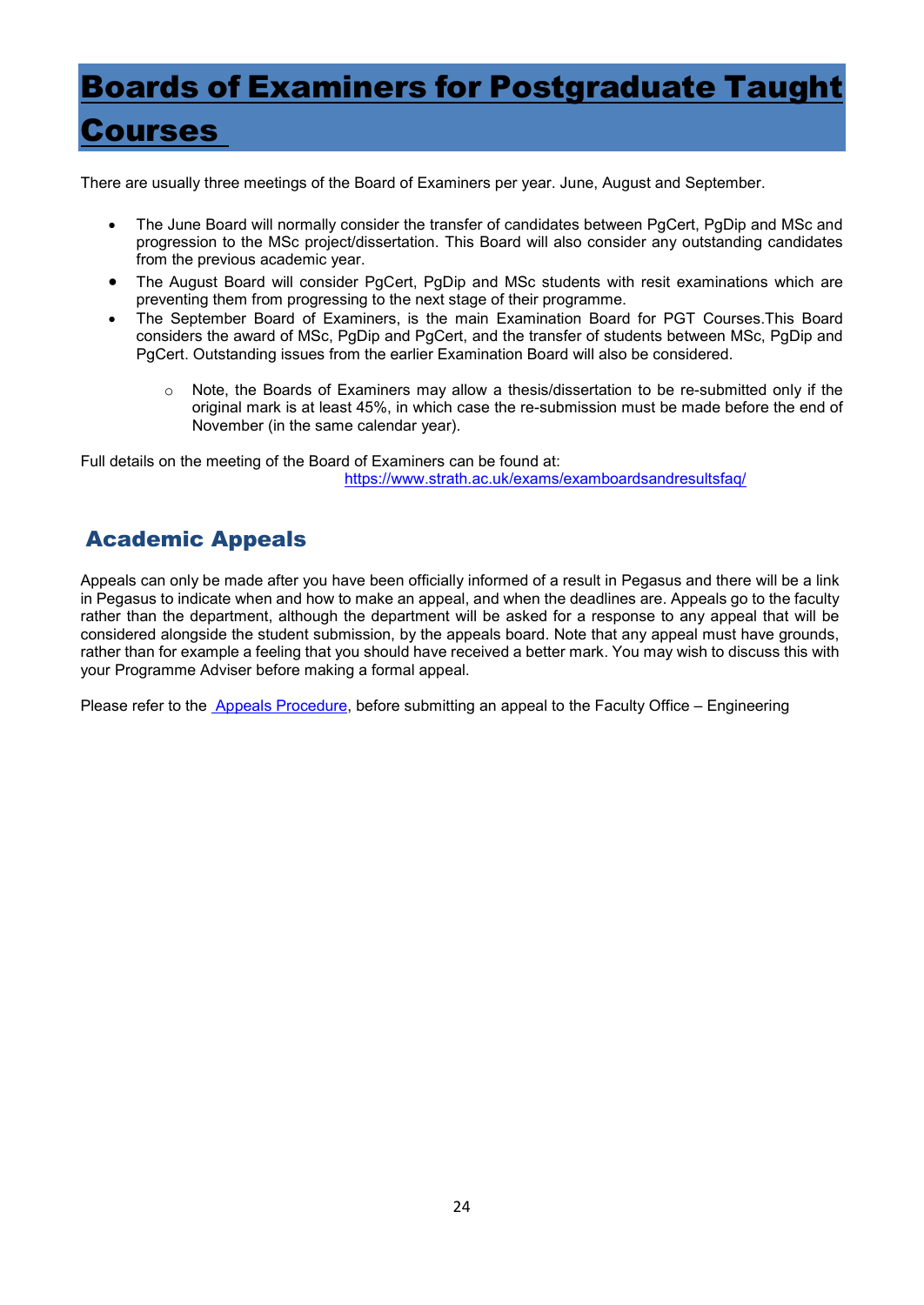# <span id="page-25-1"></span><span id="page-25-0"></span>**Section 3** MSc Programme Specific Details

The following sections details programme specific information relating to curriculum and the requirements to complete your programme.

Please read this section in detail prior to selecting curriculum and contacting your Programme Adviser regarding this.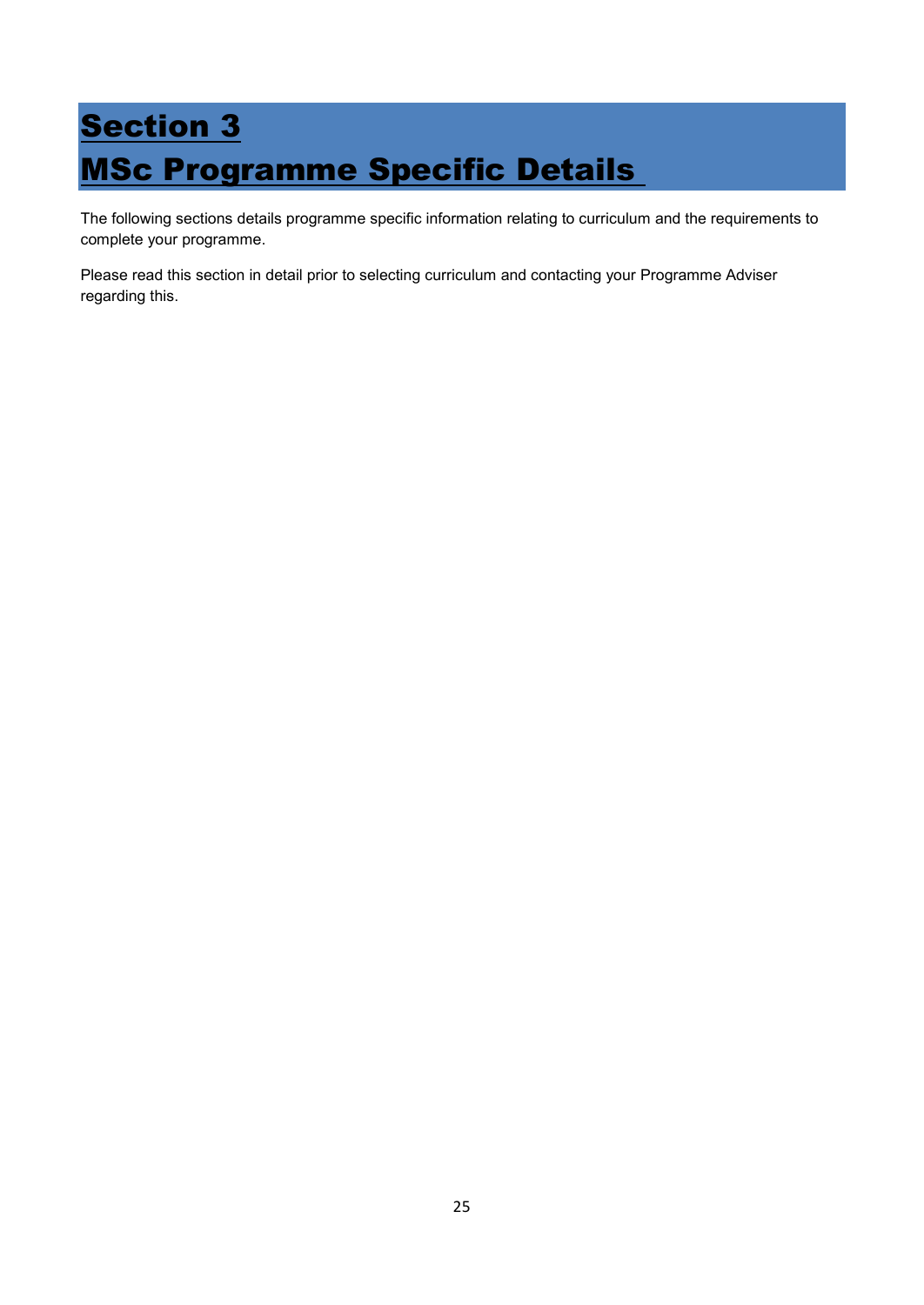# <span id="page-26-0"></span>MSc Advanced Materials Engineering

# <span id="page-26-1"></span>Curriculum

All students shall undertake an approved curriculum as follows:

- for the Postgraduate Certificate no fewer than 60 credits
- for the Postgraduate Diploma no fewer than 120 credits
- for the degree of MSc no fewer than 180 credits including the project

## **Compulsory Modules**

ME962 Degradation of Metals and Alloys

ME966 Fundamentals of Materials Science

ME978 Advanced Materials Processing & Manufacturing

16565 Engineering Composites

ME931 Industrial Metallurgy

## **Students for the degree of MSc only:**

EF900 Project

## **Optional Modules**

Student must choose 70 credits of optional credits which must include a minimum of 30 credits from List A and a minimum of 30 credits from List B.

## **List A (minimum of 30 credits)**

EF927 Design Management

EF931 Project Management

EF932 Risk Management

EF929 Financial Engineering

AB975 Sustainability

EV939 Environmental Impact Assessment

## **List B (minimum of 30 credits)**

BE900 Tissue Mechanics

BE906 Biomaterials and Biocompatibility

CL996 Materials and Microstructures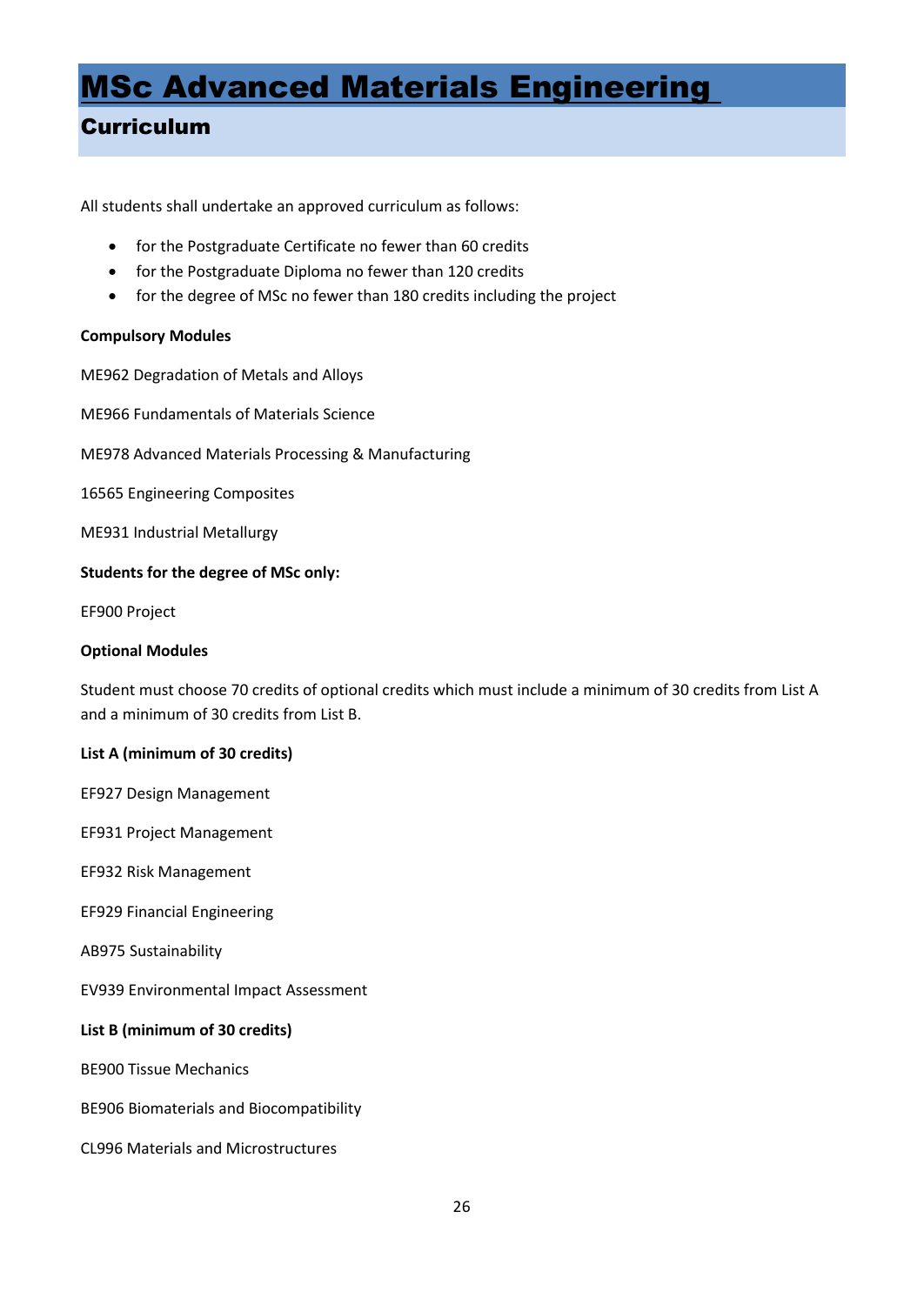CL976 Pre-stressed concrete, composite materials and structural stability CP535 Molecular and Interfacial Science, **OR** CP970\*\* Molecular and Interfacial Science (online) DM946 Micro and Nano Manufacturing DM947 Advanced Forming Technology and Systems DM948 Advanced Materials and Production Technology 16598 Aerodynamic Performance ME926\*\* Nuclear Power Systems ME927 Energy Resources and Policy ME928 Energy Systems Analysis ME929 Electrical Power Systems ME930 Energy Modelling and Monitoring ME945\*\* Introduction to Open Source Computational Fluid Dynamics ME948\*\* Hydraulics ME950\*\* Boiler Thermal Hydraulics ME953 Engineering Artificial Environments ME963\*\* Structural Integrity ME965\*\* FEA in Mechanical Engineering Design \*\*denotes those modules delivered by online learning. A maximum of 30 credits spread over the programme

by distance learning may be selected.

**Not all optional modules on this list will be available in each academic year.**

**Exceptionally, such other Level 5 modules as may be approved by the Programme Adviser.**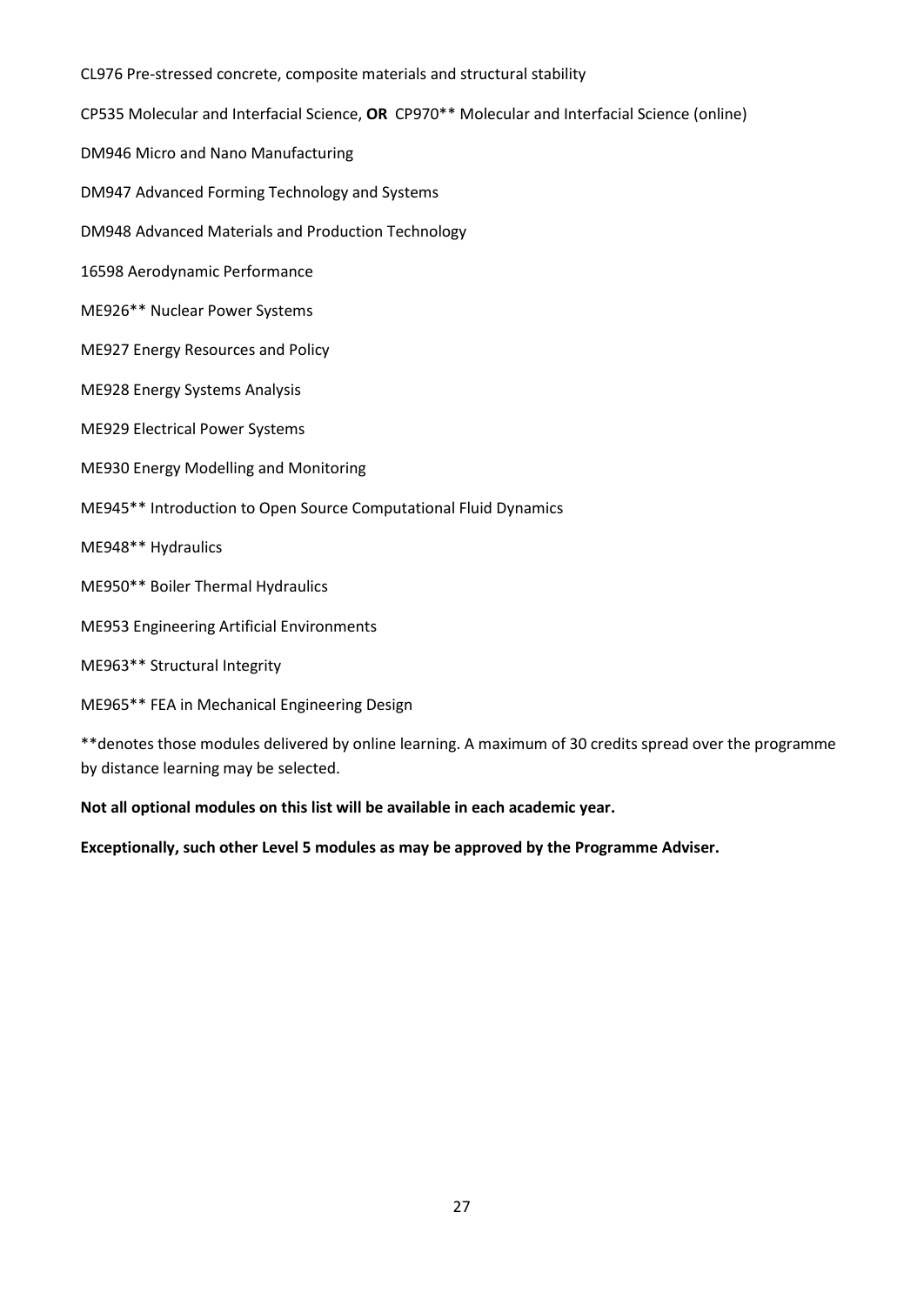# <span id="page-28-0"></span>MSc Advanced Mechanical Engineering- All

# on campus streams

# <span id="page-28-1"></span>SEPTEMBER & January START Curriculum

All students shall undertake an approved curriculum as follows:

- for the Postgraduate Certificate no fewer than 60 credits
- for the Postgraduate Diploma no fewer than 120 credits including no fewer than 30 from the classes in List A and no fewer than 80 from the classes in List B
- for the degree of MSc no fewer than 180 credits including the Project and including no fewer than 30 from the classes in List A and no fewer than 80 from the classes in List B

List A Module Descriptors can be viewed through the Class Catalogue[: http://but.mis.strath.ac.uk/classcatalogue/](http://but.mis.strath.ac.uk/classcatalogue/)

MAE Level 5 and Postgraduate Module descriptors indicated in **List B** are available to view at: <http://www.strath.ac.uk/engineering/mechanicalaerospaceengineering/student-information/> **Please refer to Undergraduate MDFs for Level 5 classes**.

## **LIST A**

## **Generic Modules**

| EF927 | Design Management                      | (SEM1) |
|-------|----------------------------------------|--------|
| EF929 | <b>Financial Engineering</b>           | (SEM2) |
| AB975 | Sustainability                         | (SEM1) |
| EF931 | <b>Project Management</b>              | (SEM1) |
| EF932 | <b>Risk Management</b>                 | (SEM2) |
| EV939 | <b>Environmental Impact Assessment</b> | (SEM2) |

## **LIST B**

## **Specialist Modules:**

| <b>Engineering Composites</b>                | (SEM2)  |
|----------------------------------------------|---------|
| <b>Pressurised Systems</b>                   | (SEM1)  |
| Machinery Diagnosis and Condition Monitoring | (SEM 2) |
| Advanced Topics in Fluid Systems Engineering | (SEM2)  |
| <b>Spaceflight Systems</b>                   | (SEM2)  |
| <b>Engineering Plasticity</b>                | (SEM1)  |
| Introduction to Engineering Optimisation     | (SEM2)  |
| <b>Control Systems Design</b>                | (SEM1)  |
| <b>Engineering Artificial Environments</b>   | (SEM2)  |
| <b>Fundamentals of Materials Science</b>     | (SEM 1) |
| <b>Nuclear Power Systems</b>                 | (SEM2)  |
| <b>Energy Systems Analysis</b>               | (SEM1)  |
| <b>Electrical Power Systems</b>              | (SEM1)  |
|                                              |         |

## **Aerospace (Compulsory for AME with Aerospace MSc, optional for others):**

|       | ME979 Fundamentals of Aeronautical Engineering | (SEM2- online) |
|-------|------------------------------------------------|----------------|
| 16599 | Aerodynamic Propulsion Systems                 | (SEM2)         |
| ME512 | Spaceflight Mechanics                          | (SEM1)         |

### **Energy (Compulsory for AME with Energy Systems MSc, optional for others):**

| ME927 | Energy Resources and Policy     | (SEM1) |
|-------|---------------------------------|--------|
| ME929 | Electrical Power Systems        | (SEM1) |
| ME930 | Energy Modelling and Monitoring | (SEM1) |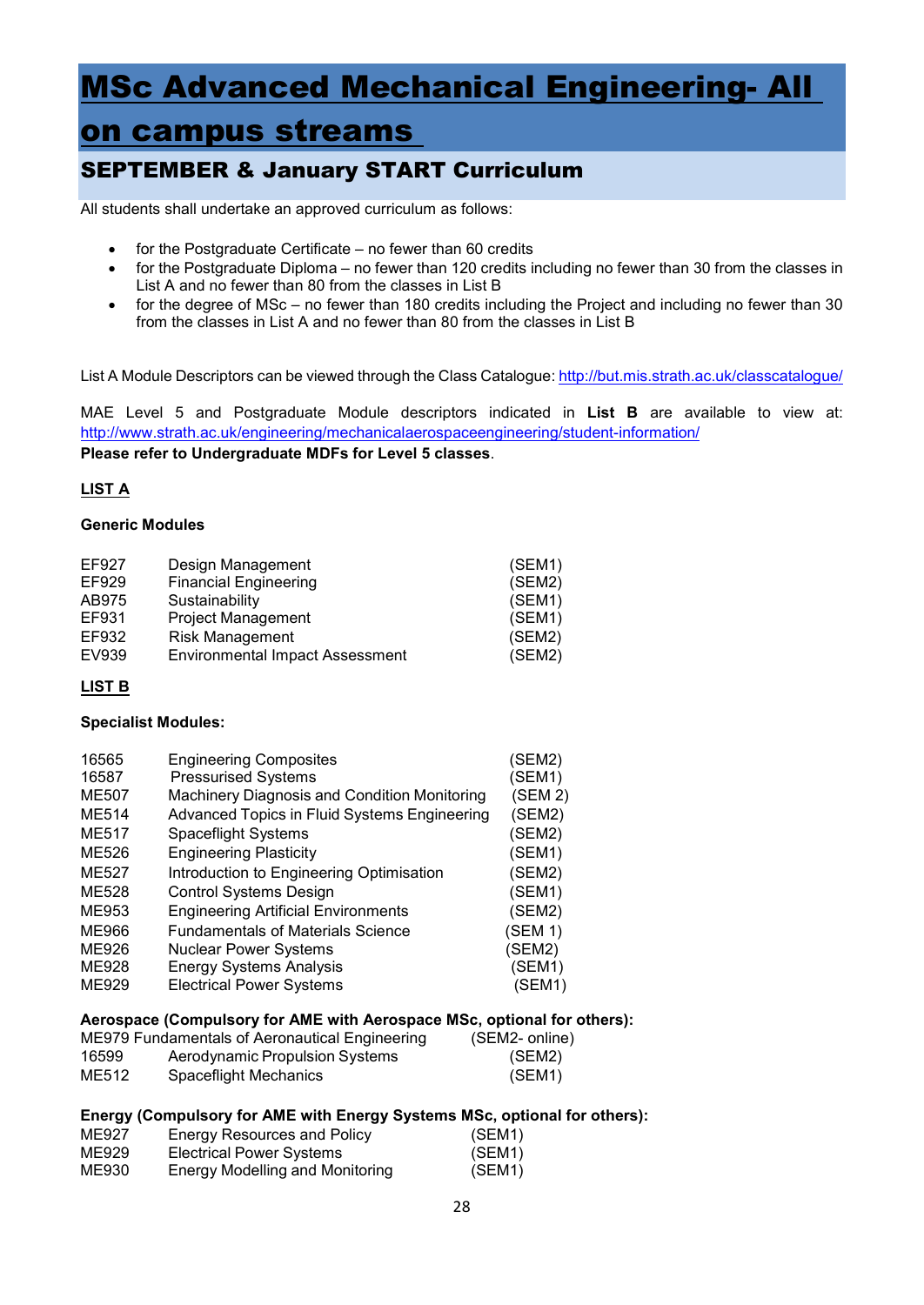# **Materials (Compulsory for AME with Materials MSc, optional for others):**

**Engineering Composites** ME978 Advanced Materials Processing and Manufacturing (SEM1)<br>ME931 Industrial Metallurgy (SEM2) Industrial Metallurgy

#### **Power plant Technologies (Compulsory for AME with PPT MSc, optional for others):**   $****T<sub>0</sub>$  be confirmed.

|       | TO DE COMMITTED.                 |               |
|-------|----------------------------------|---------------|
| ME929 | <b>Electrical Power Systems</b>  | (SEM 1)       |
| ME950 | <b>Boiler Thermal Hydraulics</b> | (SEM 2Online) |

### **Please note the following when selecting curriculum:**

**No more than 3 online modules can be selected over the programme.**

### **Students may select up to 20 credits relevant to their programme, from another Department. Examples of these are:**

### **Department of Design Management and Engineering Management (DMEM):**

**Note:** there are limitations on numbers for these classes and you should contact the class registrar

DM928 Enterprise Resource Planning

DM934 Design Methods

DM943 Sustainable Product Design and Manufacture

DM944 Product Costing and Financial Management

- DM945 Systems Thinking and Modelling
- DM946 Micro- and Nano-Manufacturing
- DM947 Advanced Forming Technology and Systems
- DM948 Advanced Materials and Production Technology
- DM953 Lean and Green Logistics
- DM985 Remanufacturing
- DM986 Mechatronics Systems Design Techniques
- DM991 Organisational Buying Behaviours and Structures
- DM992 Strategic Procurement Management

### **Department of Naval Architecture, Ocean and Marine Engineering (NAOME):**

NM958 Risers and Mooring Lines NM966 Marine Pipelines NM833 Renewable Marine Energy Systems NM977 Subsurface Technology

### **Department of Biomedical Engineering:**

BE900 Tissue Mechanics BE903 Cardiovascular Devices BE916 Introduction to Biomechanics BE923 Haemodynamics for Engineers BE924 Medical Robotics

### *Other modules out with the above selection will be at the discretion of the Programme Adviser of Studies whom the student should contact prior to selection.*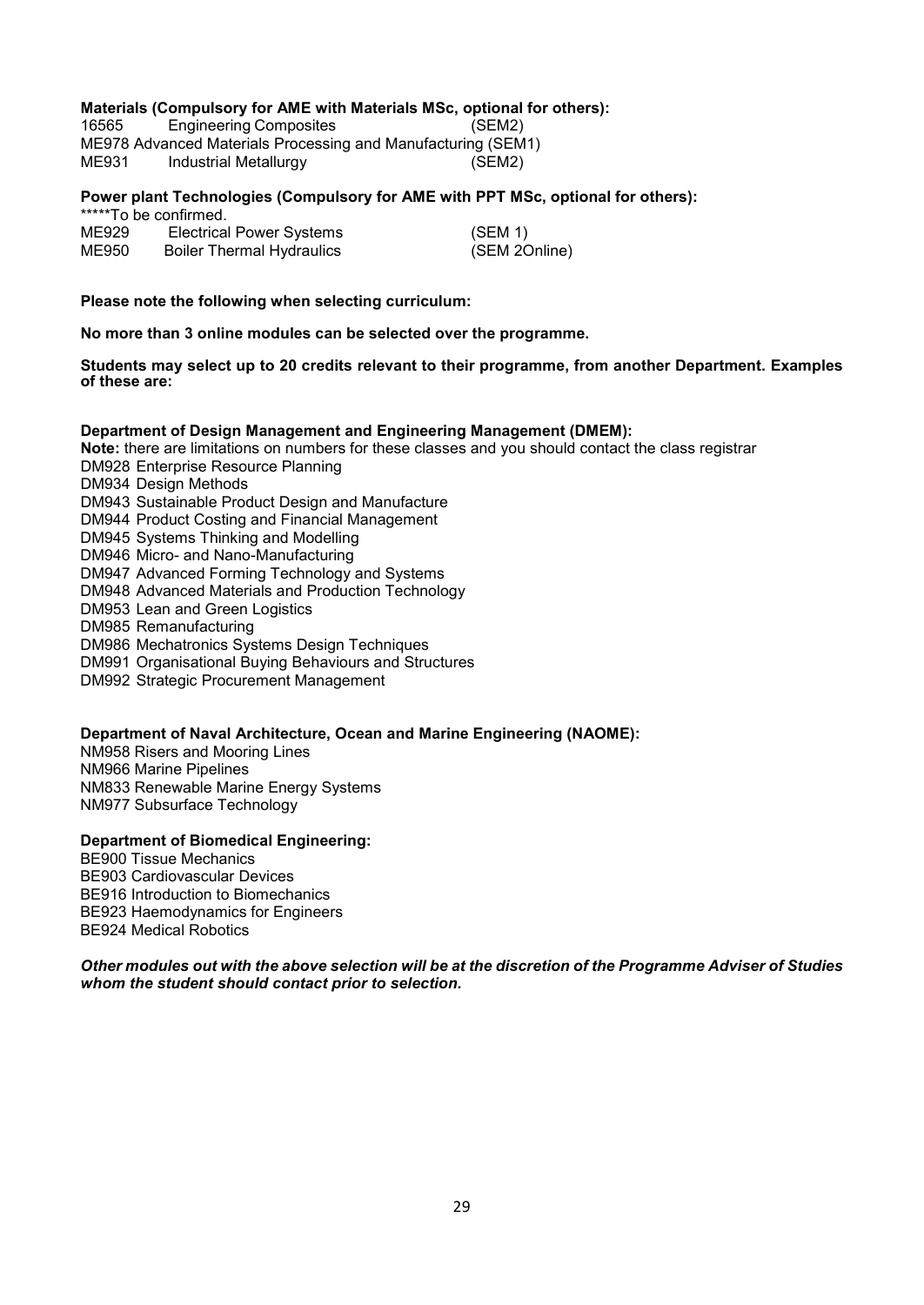# <span id="page-30-0"></span>MSc Advanced Mechanical Engineering with

# Industrial Placement

# <span id="page-30-1"></span>Programme Structure

# **Taught Classes (120 credits)**

The criteria for the selection of the 120 credits related to the taught classes are identical to those already illustrated for the MSc in Advanced Mechanical Engineering (no fewer than 30 modules from List A and no fewer than 80 from List B).

The course structure is illustrated in the following figure:



# **Industrial Placement (30 credits)**

Students will undertake an industrial placement in the period after you have completed the taught part of your degree, but before your MSc project. The Department will support you in making applications for industry placements. **Please note that it is the student's responsibility to secure a work placement.**

Dedicated support sessions tailored to meet the needs of this programme have been arranged with Career Services staff and details of these will be shared with students after they have registered on the course. These sessions will help students submit applications, prepare for interviews and provide guidance to help students prepare for the work placement environment.

Students will be supported by the University while on placement and will be allocated an academic supervisor who will act as the point of contact during the placement.

**Please note: Students who fail to accumulate 210 credits over the programme duration will be transferred and considered for an award of MSc/Postgraduate Diploma or Certificate in an appropriate Mechanical Engineering programme.**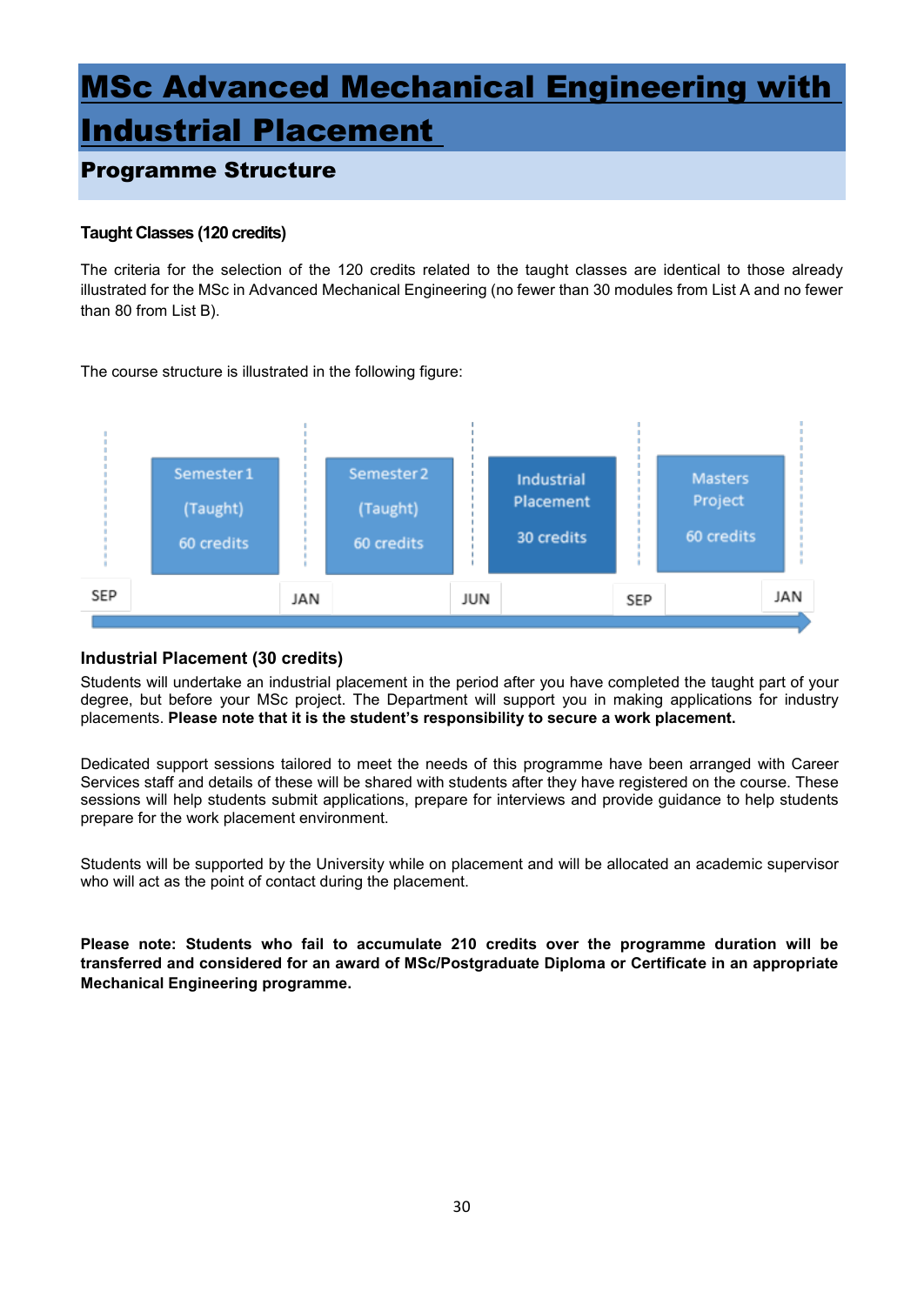# <span id="page-31-0"></span>Student Charter for Industrial Placement

## **The Department will endeavour to support you by working with you to provide:**

- a programme of support to enable you to develop the knowledge and skills needed to secure a work placement;
- opportunities to reflect on your learning, the skills you are developing and action required to address development needs;
- access to opportunities to develop your skills and advise you in your attempts to gain experience through the University of Strathclyde Career Service;
- assistance for you to seek access to employer networking opportunities, events and presentations;
- access to information on placement opportunities and to understand what employers are looking for to enable you to create opportunities to put yourself in a competitive position within the recruitment and selection process;
- One-to-one support with job hunting, application, CV and cover letter development and with preparing for interviews and assessment centres through the Careers Service;
- support whilst on work placement and on your return to the University to help you review your progress, reflect on your learning and development needs arising from your placement experience;
- a named contact (University of Strathclyde) who will support you during the work placement and help you review your learning and achievements; your work place supervisor should be the first point of contact for any problems that arise during your work placement.

## **We expect you to:**

- fully participate in programme of support offered by the Department and Careers Service and attend all planned sessions;
- complete any tasks by the due date; be punctual, arriving ready for the start of all sessions;
- be a self-managing, motivated career professional, taking responsibility for your own professional development and making full use of the range of services and support provided to help you secure a work placement;
- recognise that it is your responsibility to secure a placement, take action early on in your course to understand the competitive UK job market and prepare for making applications for placements;
- prepare for employer networking and other events by researching the employers you plan to approach and preparing questions in advance to ensure that you make the most of the opportunity;
- meet the norms and expectations for professional conduct in the particular area of work you are undertaking (whilst at University and when on work placement) and take action to seek guidance in the event of any uncertainty about the standards of behaviour expected;
- ensure that your personal presentation (including written) is at all times professional and business like when dealing with employers and employer related organisations; wear appropriate business attire for any face to face contact with employers or their representatives;
- raise any concerns you have about your programme of learning with an appropriate person (e.g. programme adviser for the academic element and work place supervisor when on work placement) as soon as possible;
- make full use of the support provided by the University and specifically the Careers Service.
- complete all work placement documentation by the deadline and declare any difficulties and/or disabilities that may impact on your performance at work.
- to honour the agreed duration of the placement (agreed at time of contract between the student and placement provider) and work professionally throughout this period. Under certain circumstances, should the student or placement provider need to finish the placement earlier, the student will then move to the student project part of the Masters programme at the earliest scheduled opportunity. Any changes to the work placement need to be endorsed by the Head of Department.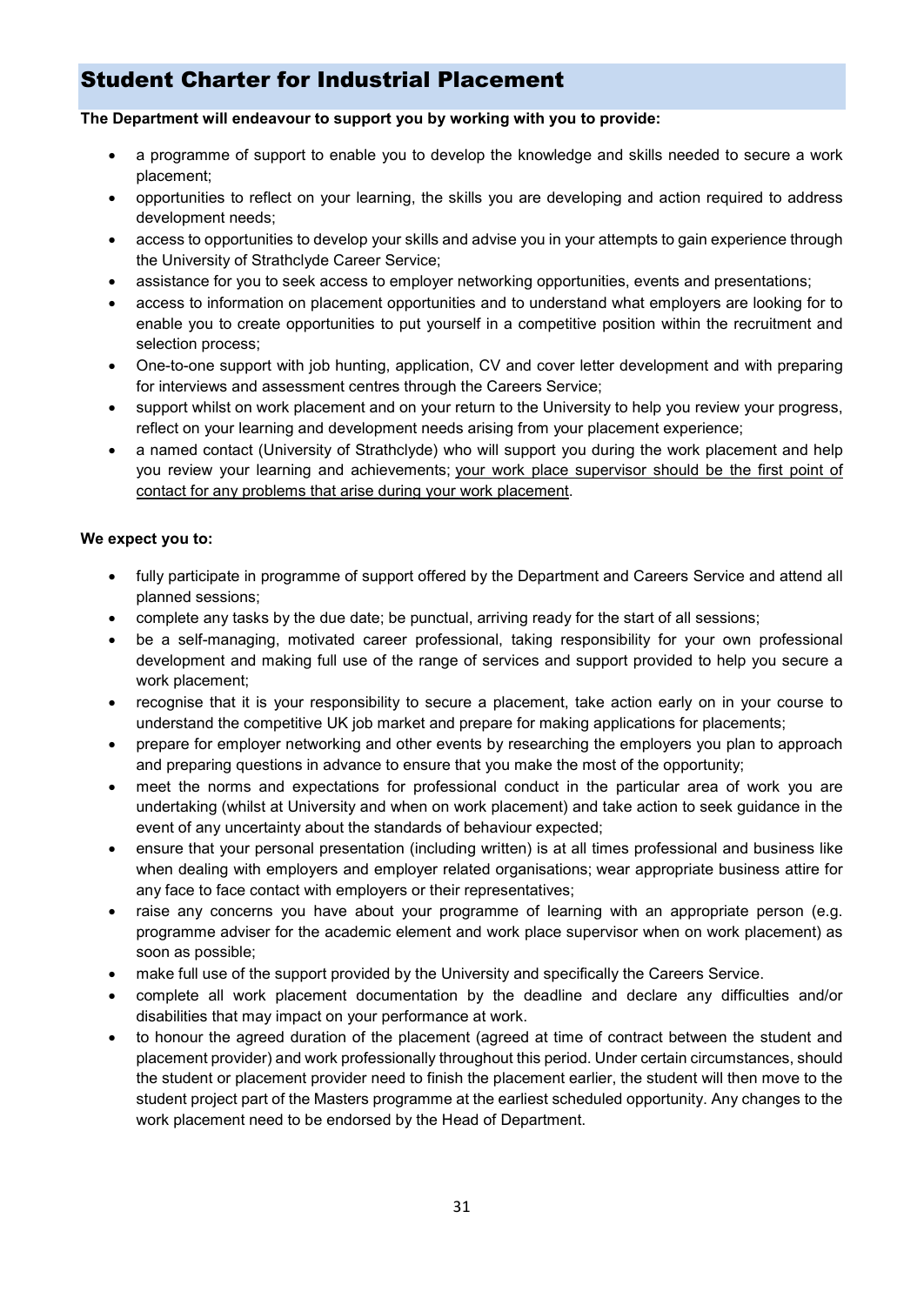# <span id="page-32-0"></span>MSc Advanced Mechanical Engineering –

# **Online Learning**

# <span id="page-32-1"></span>**Curriculum**

All students shall undertake an approved curriculum as follows:

- for the Postgraduate Certificate no fewer than 60 credits
- for the Postgraduate Diploma no fewer than 120 credits
- for the degree of MSc no fewer than 180 credits including the Project

MAE Level 5 and Postgraduate Module descriptors are available to view at: <http://www.strath.ac.uk/engineering/mechanicalaerospaceengineering/student-information/>

## **Available Modules (for Sep 2021)\***

### **Core Technical Classes:**

| <b>ME919 Electrical Power Systems</b>          | 10 credits | (SEM 1)  |
|------------------------------------------------|------------|----------|
| ME962 Degradation of Metals and Alloys         | 10 credits | (SEM 1)  |
| ME965 FEA in Mechanical Engineering Design     | 10 credits | (SEM 1)  |
| <b>ME966 Fundamentals of Materials Science</b> | 10 credits | (SEM 1)  |
| <b>ME946 Pressurised Systems</b>               | 10 credits | (SEM 1)  |
| ME948 Hydraulics                               | 10 credits | (SEM 1)  |
| ME945 Introduction to Open-Source CFD          | 10 credits | (SEMS 2) |
| ME529 Aerodynamics in C                        | 10 credits | (SEM 2)  |
| ME926 Nuclear Power Systems                    | 10 credits | (SEM 2)  |
| <b>ME950 Boiler Thermal Hydraulics</b>         | 10 credits | (SEM 2)  |
| ME960 Applied Metallurgy                       | 10 credits | (SEM 2)  |
| ME963 Structural Integrity                     | 10 credits | (SEM 2)  |
| ME979 Fundamentals of Aeronautical Engineering | 10 credits | (SEM2)   |

## **Students may select up to four from the following generic classes** *(Note, these classes will run subject to minimum number of registrants):*

| DM810 People, Organisation and Leadership                          | 10 credits | (SEM 1) |
|--------------------------------------------------------------------|------------|---------|
| DM811 Project Management                                           | 10 credits | (SEM 1) |
| DM814 Technology and Innovation Management                         | 10 credits | (SEM 1) |
| DM808 Introduction to Systems Thinking, Modelling and Optimisation | 10 credits | (SEM 2) |
| <b>DM807 Financial Information</b>                                 | 10 credits | (SEM 2) |
| DM812Strategic Procurement Management                              | 10 credits | (SEM 2) |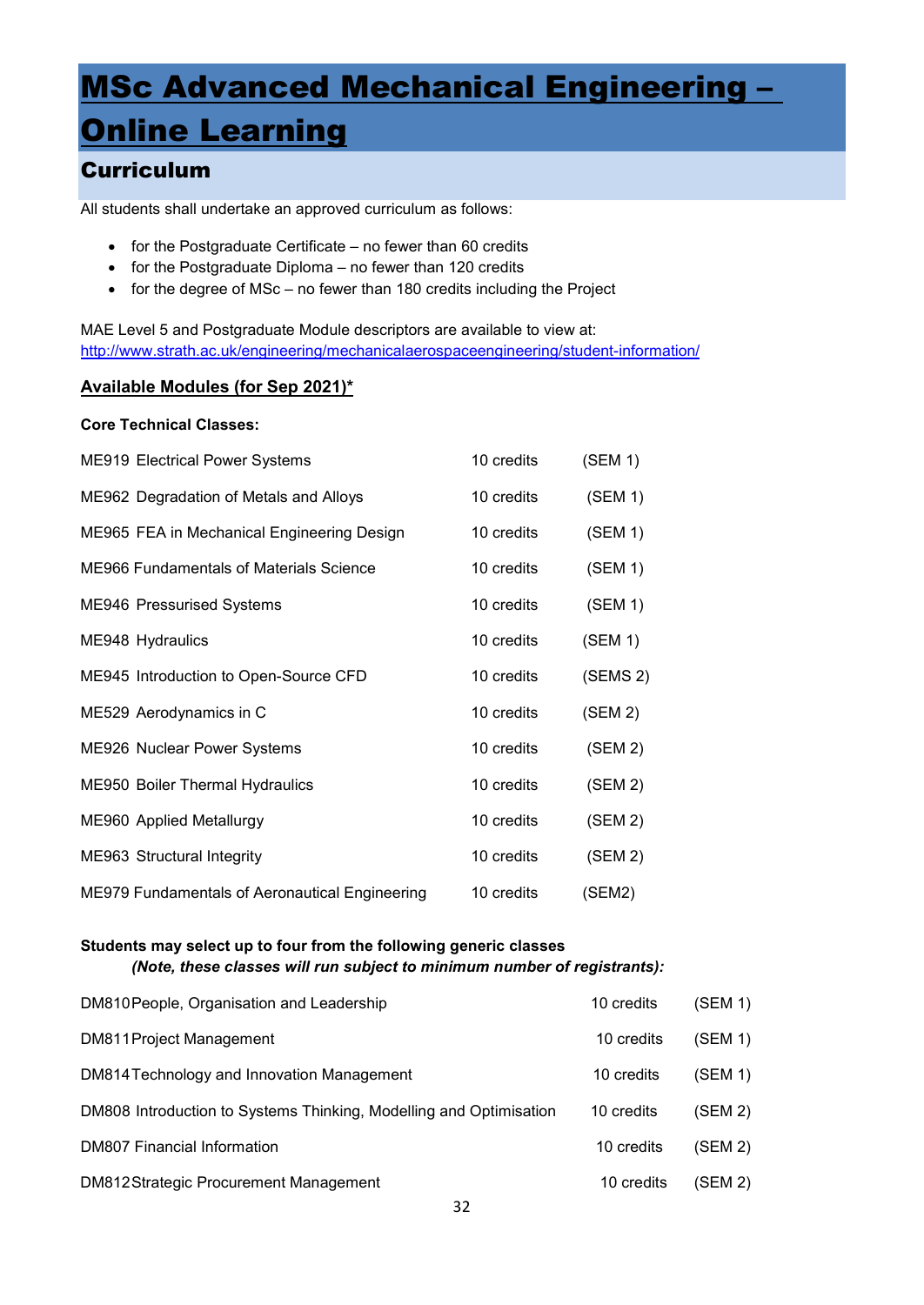# **Students may undertake up to 20 credits relevant to their course, from another Department. Examples of these are:**

### **Department of Biomedical Engineering:**

|            | 94 928 Introduction to Biomechanics | 20 credits | (SEMS 1&2) |
|------------|-------------------------------------|------------|------------|
| <b>XXX</b> | Sustainable Development Goals       | 20 credits | (SEM 2)    |

Other modules out with the above selection will be at the discretion of the Programme Adviser of Studies whom the student should contact prior to selection.

# <span id="page-33-0"></span>Communication

Students are required to communicate with the Department through e-mail and module forums, and are also encouraged, unless advised otherwise, to submit coursework electronically. Students are, therefore, expected to purchase or have access to a suitable computer (with internet access) and printer. This should also prove useful at a later stage for project work.

**Students MUST access their University emails on a regular basis** so that all communications are received and responded to in a timely fashion.

Important updates will be given through MyPlace and students will receive an email through their Strathclyde email addresses to let them know, for example, of a marked assignment or a posting on a class forum. Students are encouraged to use their Strathclyde email address so that they receive these notifications.

If you think that you may have issues meeting the computing requirements of the course or will not have access to a reliable internet connection, you should contact the programme adviser before the start of the course. Students who are not able to access a suitable personal computer may be advised to delay or cancel starting the course as inability to access a suitable computer or internet connection may make it difficult or impossible to complete the course.

Please note that while we will try to be reasonable and help wherever we can, computing issues such as erratic or slow internet connections, inability to access VPNs, install software or upload/download files due to country or company restrictions, issues relating to non 'IBM PC type' computers and outdated software/operating systems cannot be considered reasons for non-completion or submission of coursework.

If in any doubt about this, you should contact the programme adviser prior to beginning the course.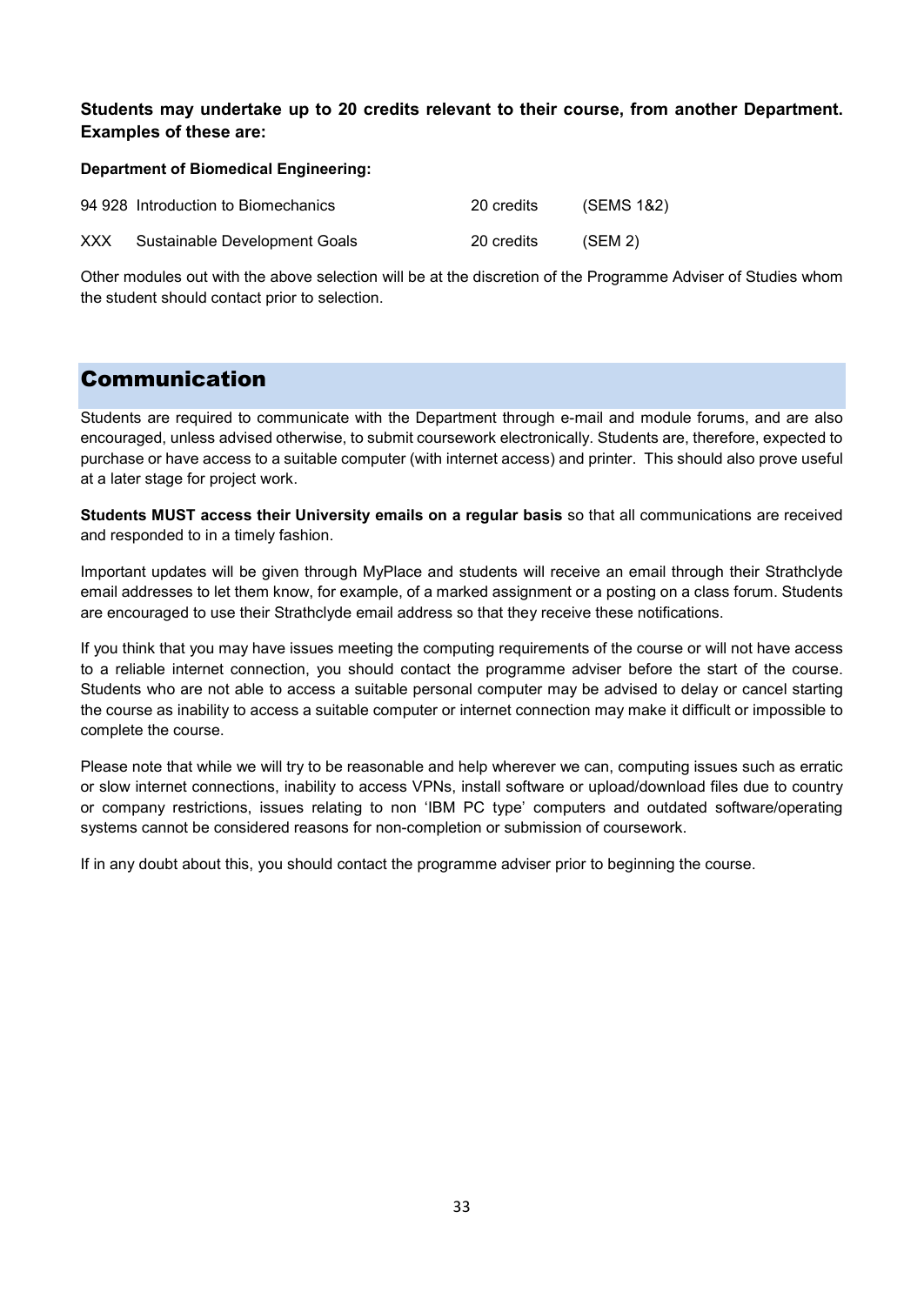# <span id="page-34-0"></span>MSc Sustainable Engineering: Renewable Energy Systems and the Environment

Now in its twenty-fourth year, the course is part of the Sustainable Engineering postgraduate training provision. In today's society there is a growing awareness that the quality of life must be balanced by the need for conservation of world resources, especially energy, and the protection of the environment. Society therefore needs professionals who understand this balance and seek to harness energy resources in an environmentally friendly manner.

On the course you will learn about the different energy resources: renewable, fossil and nuclear, and the systems employed to harness and make use of these resources such as geothermal, wind, hydro and photovoltaic systems, combined heat and power schemes, heat pumps, solar thermal capture devices, high efficiency plant, advanced materials, advanced buildings, storage systems, adaptive control systems, the importance of end users and controls. You will also learn about the impact energy has on the environment and the ways in which this impact can be reduced. In particular, you will come to understand the technical relationships between Renewable Energy Systems and the Environment and feel confident about using modern computer-based methods to address the complexities that underpin these relationships.

The programme consists of instructional classes covering key energy themes (normally first semester); group projects tackling topical and demanding issues, site visits to see renewable and sustainable energy systems in practice (second semester), followed by an individual project, possibly with industrial attachment, leading to the submission of a dissertation. Teaching methods include: lectures, discussions, group working, informal crits, site visits, debating, and computer-aided learning.

The course leads, at its final level, to an MSc degree by instruction while offering Diploma and Certificate qualifications for students completing selected parts, either on a full- or part-time basis. There are three course parts, progressive in their rigour, corresponding to these three possible qualifications. The course has been accredited by the Energy Institute, the Institution of Mechanical Engineers and the Royal Aeronautical Society and deemed to satisfy further learning requirements for progressing to Chartered Engineer status.

### **Part A: Instructional Classes**

All 5 specialist modules and several generic modules are offered in the first semester, with other generic modules offered in the second semester. The specialist classes address the principles, concepts and issues which underpin all Renewable Energy Systems. The objective is to inform students about the different generation, supply and utilisation technologies and to prepare those who will progress to Part B. Details of specialist classes can be found in Part A of this document, while details of generic classes can be found in the separate Sustainable Engineering Course handbook. Students can select elective instructional modules in place of generic classes with the approval of the programme adviser and the module registrar. Successful completion of six instructional modules (with a correct mix of classes, see later) will lead to the award of a Postgraduate Certificate.

## **Part B: Group Project**

In the second semester students undertake a design project (valued at 40 credits) in addition to completing the remaining credits from part A taught modules. While the approved projects will change over time, they will typically involve the evolution of an energy system from inception to completion, including an assessment of its cost effectiveness and environmental impact. For example, this might involve the evaluation of a renewable energy design, the quantification of the impact of advanced facades with generation, insulation, shading properties and smart controls on an energy efficient building, or the analysis of field data from an energy installation to form and validate a model. Industry attachment is encouraged, often the project will be undertaken within a real industrial context. On successful completion of Part B (the 40-credit group project plus a total of 80 credits from taught modules), students can either graduate with a Postgraduate Diploma or continue down the MSc route.

## **Part C: Dissertation**

In this part of the course, students undertake supervised, individual project work which typically entails an indepth study of an issue (or set of issues) possibly identified from the Part B activities.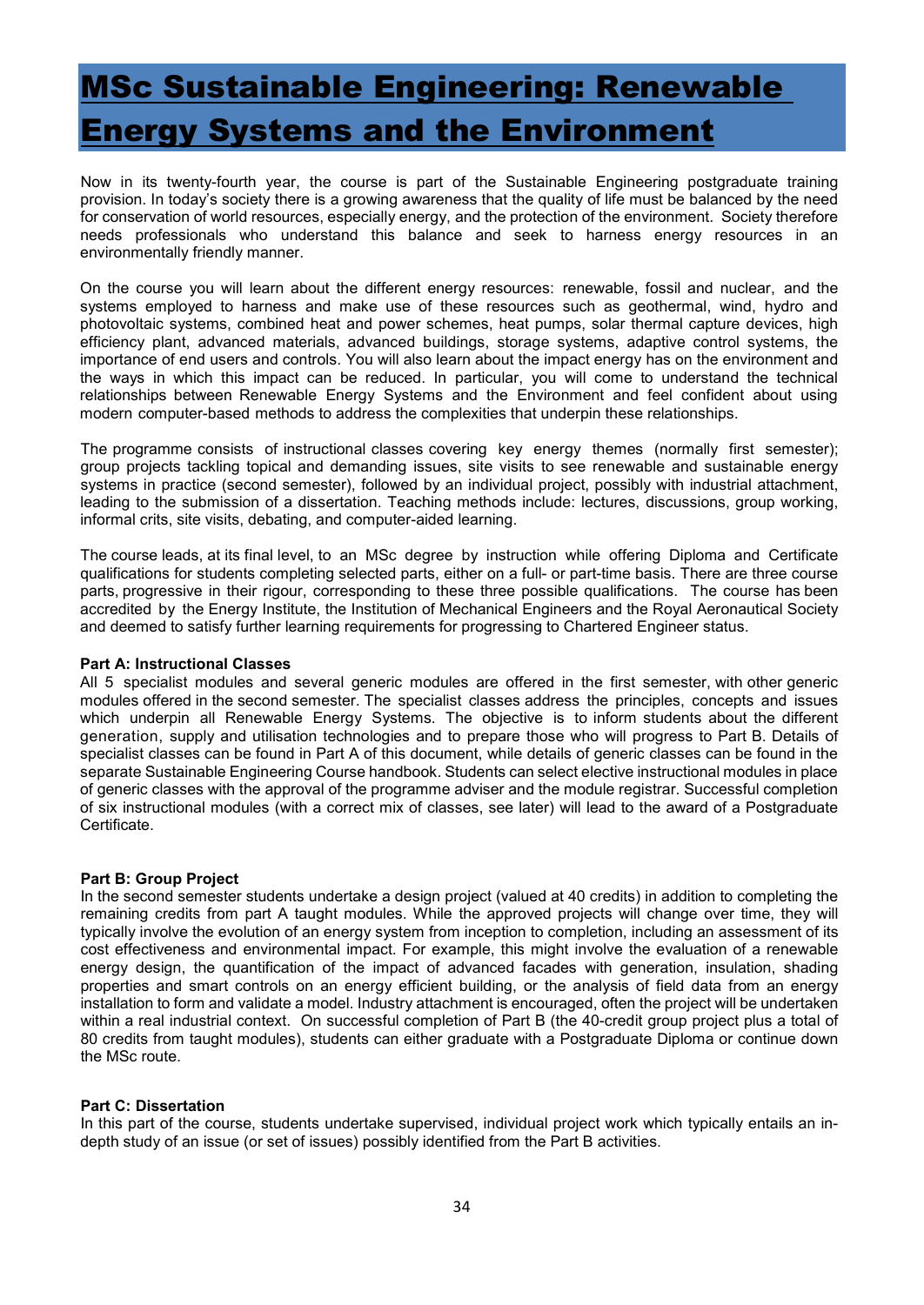# <span id="page-35-0"></span>Curriculum

# <span id="page-35-1"></span>Part A - Module Descriptors

All students shall undertake an approved curriculum as follows:

- For the Postgraduate Certificate no fewer than 60 credits including the 10 credit compulsory class and 20 credits of Faculty-wide or Approved Elective Optional Classes and 30 credits of classes chosen from the appropriate individual pathway.
- For the Postgraduate Diploma no fewer than 120 credits including the 10 credit compulsory class, a 40 credit group project and at least 20 credits of Faculty-wide or Approved Elective Optional classes and at least 30 credits of classes from the appropriate individual pathway
- For the degree of MSc only no fewer than 180 credits including Individual Project (60 credits)

### **Individual pathway Compulsory Classes:**

| ME 927 (SEM1) | <b>Energy Resources and Policy</b>     |
|---------------|----------------------------------------|
| ME 928 (SEM1) | <b>Energy Systems Analysis</b>         |
| ME 929 (SEM1) | <b>Electrical Power Systems</b>        |
| ME 930 (SEM1) | <b>Energy Modelling and Monitoring</b> |

Information on the following Generic Modules are available in the Sustainable Engineering handbook or by browsing the *University class catalogue*:

### **Compulsory Class**:

| AB 975 (SEM 1) | Sustainability |
|----------------|----------------|
|----------------|----------------|

## **Faculty-wide Optional Classes:**

| EV 939 (SEM2) | <b>Environmental Impact Assessment</b>     |
|---------------|--------------------------------------------|
| EF 927 (SEM1) | Design Management                          |
| EF 929 (SEM2) | <b>Financial Engineering</b>               |
| EF 931 (SEM1) | <b>Project Management</b>                  |
| EF 932 (SEM2) | Risk Management                            |
| ME 527 (SEM2) | <b>Engineering Optimisation</b>            |
| ME953 (SEM2)  | <b>Engineering Artificial Environments</b> |

MAE Level 5 and Postgraduate Module descriptors are available to view at: <http://www.strath.ac.uk/engineering/mechanicalaerospaceengineering/student-information/>

## **Please refer to Undergraduate MDFs for Level 5 classes**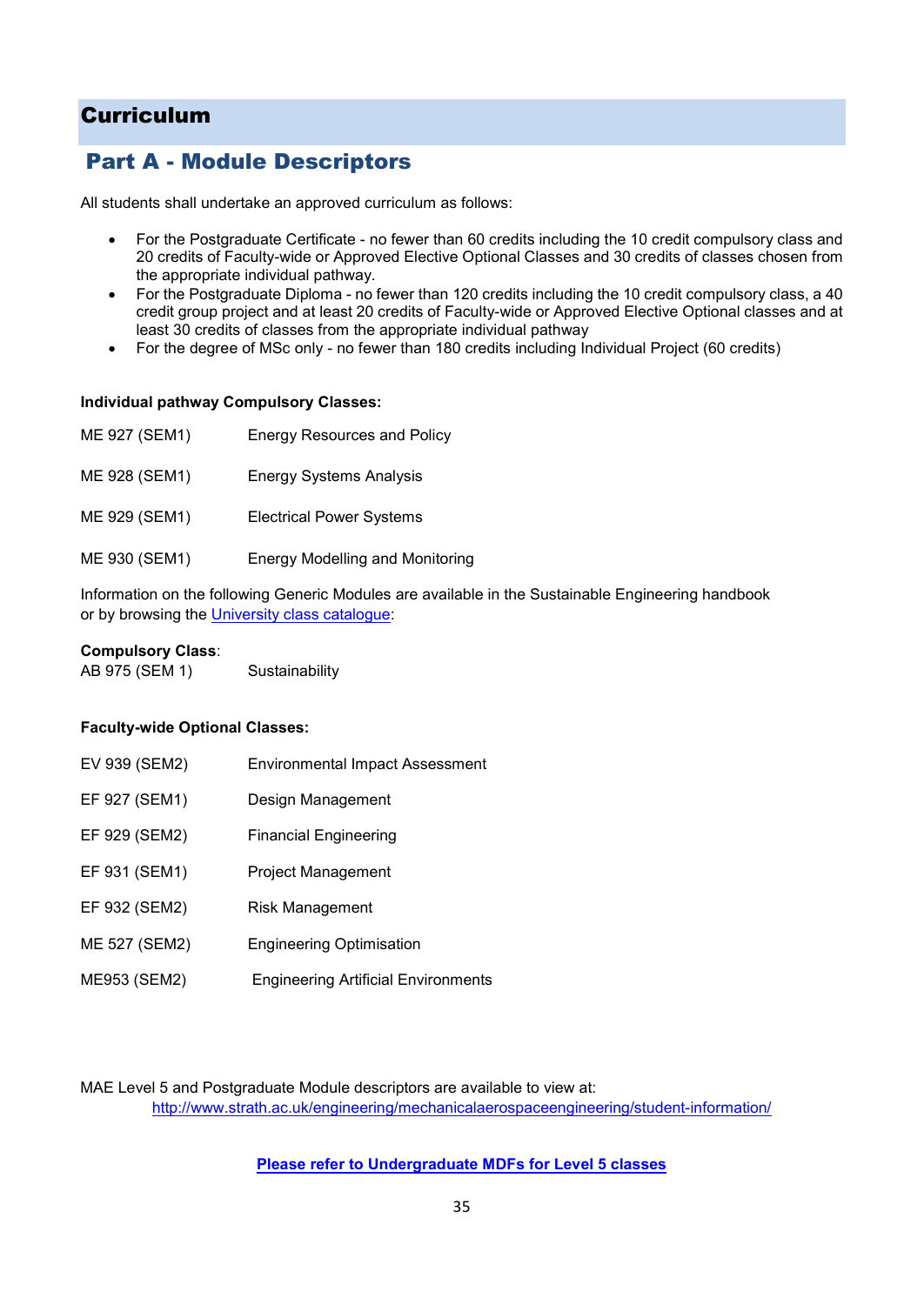# <span id="page-36-0"></span>Part B: Group Project

Part B commences on **Monday 10 January 2022 at 1400 hours (**venue to be confirmed**)**. In this part of the course, projects are constructed in a student led process for groups of typically four to six individuals. Each project involves the critical evaluation and/or evolution of an energy/environmental system, including a technical appraisal and, where appropriate, an assessment of its cost effectiveness and environmental impact.

For full details of examples of Group Projects, please visit: <https://www.strath.ac.uk/research/energysystemsresearchunit/courses/projectwebsites/>

The expectation is that each group will:

- progress the project independently facilitated by the course tutors and in collaboration with an associated industrialist or focussed on a current industry challenge.
- present themselves for project kick-off on Monday of week 1 semester 2 and project crits on Thursdays between **2.00pm and 5.00pm** (venue to be confirmed).
	- submit a web-based final project report which includes a succinct statement on the main technical, economic and environmental findings and the learning and technical outcomes.
	- Make a final presentation of the project during the University's Knowledge Exchange week, to an audience of industrialists and tutors. **Date to be confirmed in Semester 2**.

As a complement to the Part B projects, field trips will be undertaken. Visits usually take place on Wednesdays. Participation is compulsory. **Dates and venues to be confirmed at start of semester 2.**

| <b>Date</b> | Visit                                                | <b>Comment</b>                                                                                                                    |
|-------------|------------------------------------------------------|-----------------------------------------------------------------------------------------------------------------------------------|
| <b>TBC</b>  | New Lanark and SSE Hydro                             | Hydro, micro-hydro, water source heat pumps                                                                                       |
| TBC         | <b>GSK Irvine</b>                                    | GSK biomass, wind, storage and chip                                                                                               |
| <b>TBC</b>  | Fintry+AD                                            | Eco-village, PV, Solar HW, Biomass, Air Source<br>Heat Pump, Elec Vehicles, building upgrades, AD<br>CHP Plant, biomass DH.       |
| TBC         | West Whitlawburn Housing<br>and Whitelees Wind Farm  | Biomass district heating and large scale windfarm,<br>domestic energy efficiency.                                                 |
| TBC         | Hydrogen Office and Offshore<br><b>Wind Catapult</b> | Large scale Offshore Wind, Small scale Wind/PV,<br>Hydrogen Electrolysis, Hydrogen Storage, H2<br>Vehicles, Fuel Cell, Heat Pump. |

Projects must have a high technical content and include a significant amount of quantitative analysis, simulation or experimental work

The following provide examples of project templates which help illustrate the group project activity: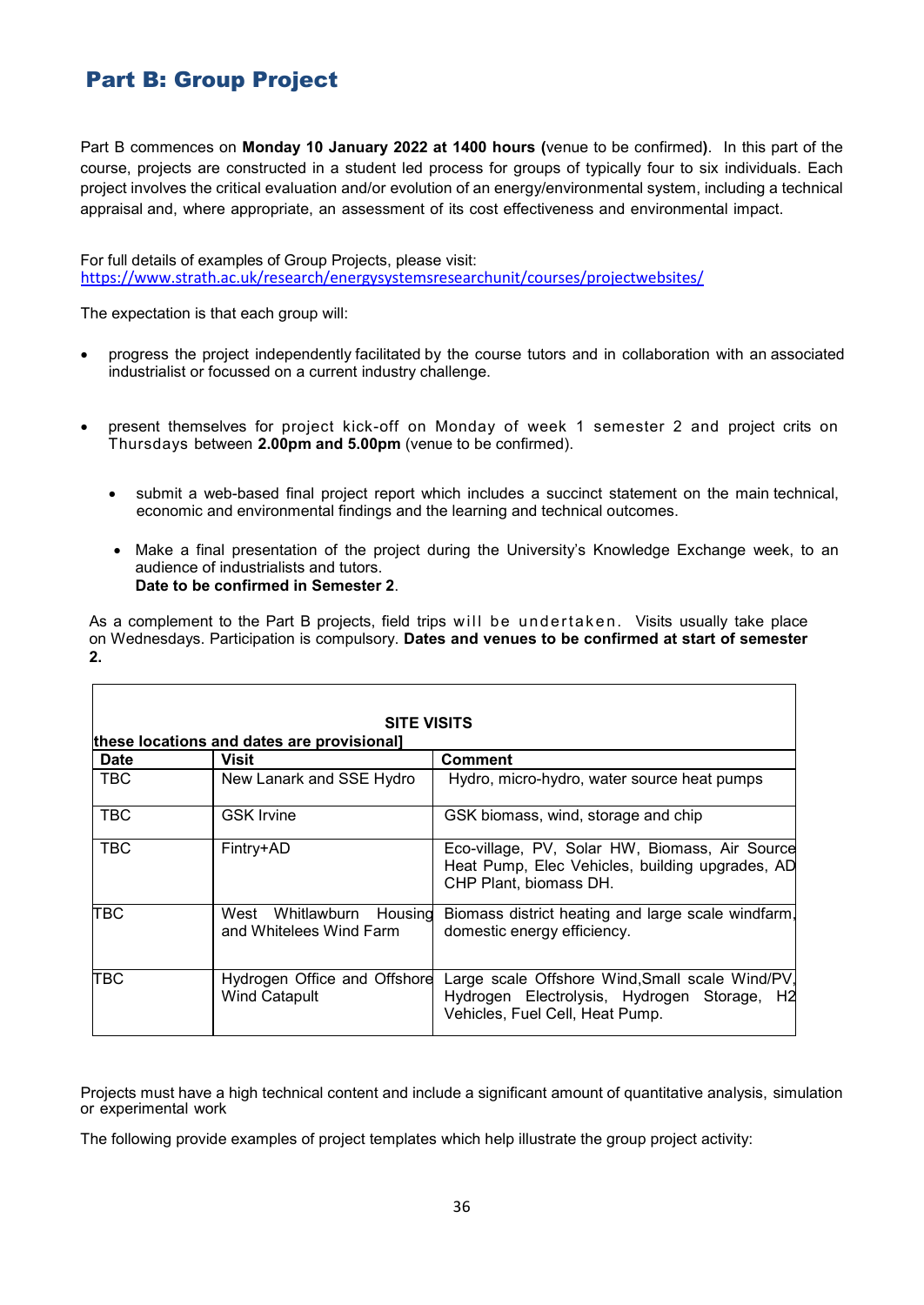- **Objectives:** Acting as a small consultancy/development partnership the group will prepare a brief for a large public transport company to consider alternative fuels to replace diesel.
- **Outline:** This subject emulates the project carried out in Reading for the Council bus company, and takes into account previous experience in Italy. The subjects to be considered by members of the team working in partnership include:
	- $\Box$  Experience using biofuels in Italy (e.g. esters of rape seed oil)
	- □ European Commission policy on alternative fuels
	- □ Relationship to "set aside" land policy for agriculture
	- $\Box$  Technical aspects of the fuels and their use
	- □ Pollution aspects and their costs
	- $\Box$  Costs, including taxes
	- UK Government policy
	- $\Box$  Relationship with developing countries
- **Procedure:** The team would make two presentations to a transport company. The final report would be circulated to one or more companies. The team would include members able to cover details of engineering, environmental impact, transport and marketing. The work would be structured under a team leader for individual responsibilities within the group.

| <b>Week</b>     | <b>Tasks</b>                                                                                  |
|-----------------|-----------------------------------------------------------------------------------------------|
| $1 - 2$         | Formulation of the project and allocation of responsibilities and tasks. Initial site visits. |
| $3 - 5$         | Initial reports and in-house discussion. More details on site.                                |
| $\sqrt{6}$      | First presentation to the associated company.                                                 |
| $7 - 10$        | In-depth investigation and individual report presentation.                                    |
| 11              | Assembly of final report.                                                                     |
| $\overline{12}$ | Final project presentation.                                                                   |

**Outcome:** Feasibility report for the bus company and two presentations to the company.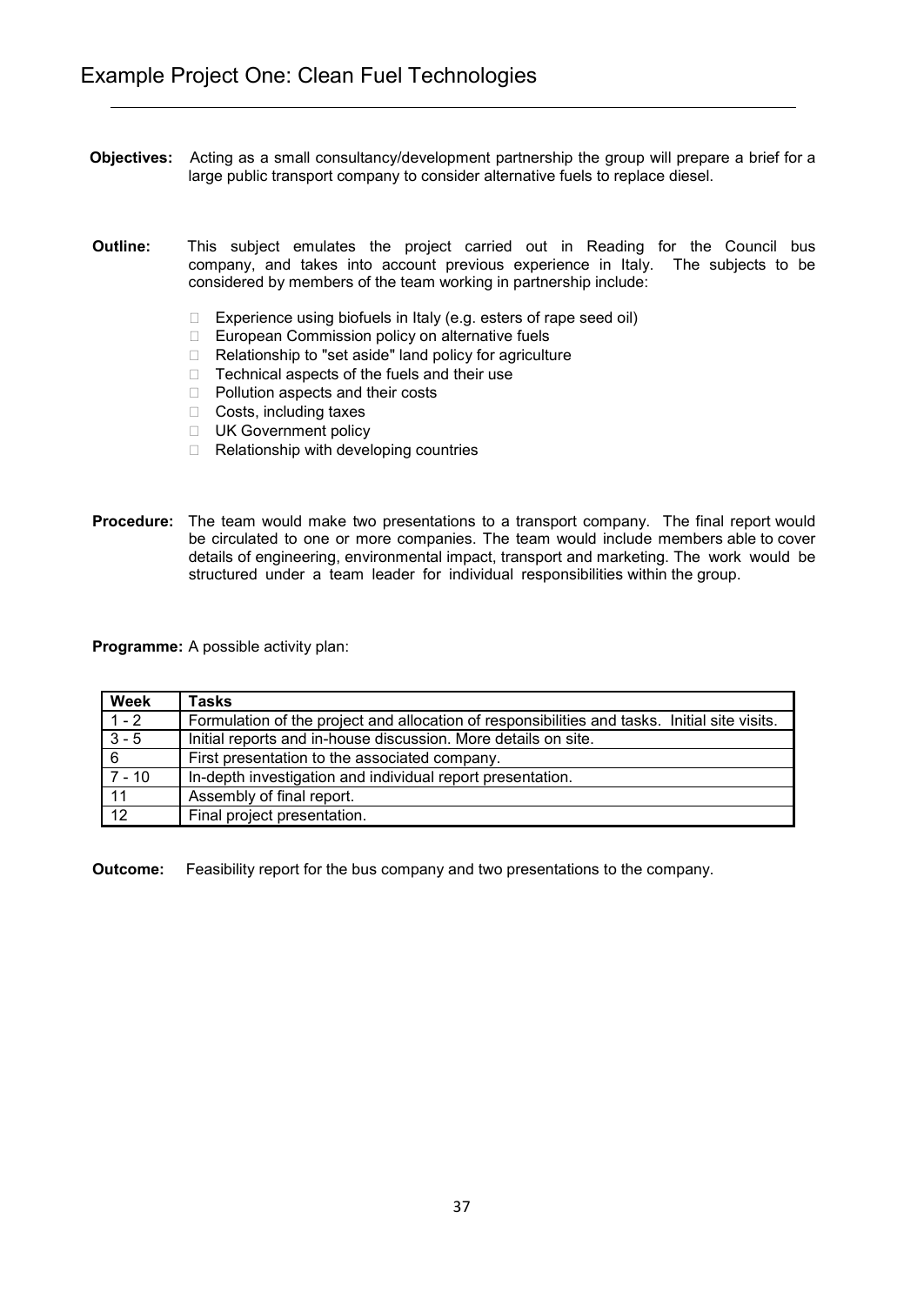- **Objectives:** To examine the various factors that determine the economic and resource viability of landfill gas (LFG) and to scope the potential multi-purpose use as a source of energy in Scotland.
- **Outline:** Organic wastes decay in landfills under anaerobic conditions, producing a mixture of primarily methane and carbon dioxide. Methane is a potent "Greenhouse Gas" and emissions from landfills can also be a significant environmental risk. However, once the environmental impacts of LFG are controlled, its methane content makes it a useful source of renewable energy. Using the gas offers significant environmental benefits over flaring it off or simply venting it to the atmosphere. Strengthening environmental protection legislation is mandating effective gas control measures at most landfills. Energy recovery, if perceived as an economically viable prospect, can complement the prime objective of gas control.
- **Procedure:** The team will:
	- $\Box$  establish a database of Scottish landfill sites.
	- □ assess the potential landfill gas resource in Scotland.
	- $\Box$  consider the impact of current and future environmental legislation.
	- $\Box$  consider sustainable development strategy and LFG utilisation, particularly in rural areas.
	- □ examine the potential applications, markets and economic potential of LFG.
	- $\Box$  investigate the economics, investment and infrastructure requirements of various utilisation scenarios.
	- $\Box$  identify those areas which are more suitable for the deployment of particular utilisation scenarios.
	- $\Box$  investigate the perceived constraints or barriers to investment and commercialisation of LFG as an energy source.

| <b>Week</b>     | <b>Tasks</b>                                             |
|-----------------|----------------------------------------------------------|
| $1 - 2$         | Establish sites data base.                               |
| $3 - 5$         | Resource assessment aspects.                             |
| $\overline{6}$  | First presentation to collaborators.                     |
| $7 - 8$         | Utilisation options, applications and potential markets. |
| $9 - 10$        | Sustainable development and implementation issues.       |
| 11              | Draft final report, second presentation.                 |
| $\overline{12}$ | Final project presentation.                              |

**Outcome:** A report to illuminate and clarify the commercialisation issues and the interactions of the various participants (waste operators, developers and potential customers). In this manner, the study will develop a method for matching potential market applications with the most suitable sites and their chances for a successful development.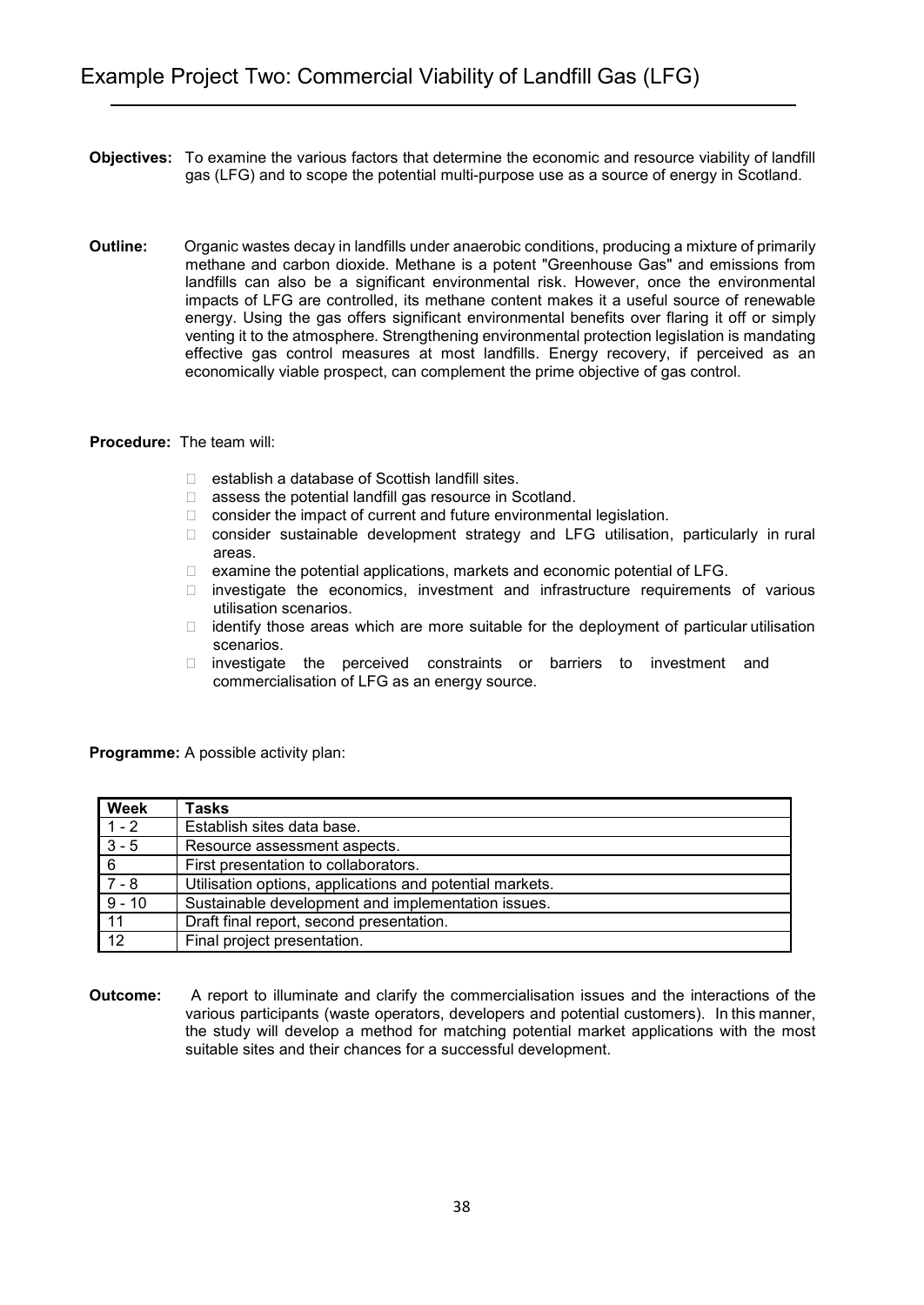- **Objective:** To evaluate national energy policy, but from the experience of individual installations and programmes.
- **Outline:** It is well known that the major difficulties facing a company developing renewable energy, relate to institutional and local factors, and not to grand policy. For instance raising finance is a very immediate difficulty; obtaining planning permission is a local problem that varies from area to area; installation and maintenance of equipment require the skills of local companies whose abilities vary greatly; many practical matters are not foreseen at national level, but only come to light with working experience.
- **Procedure:** The team will:
	- □ consider UK policy and experience of renewables from a governmental point of view.
	- □ plan which renewables schemes to consider in detail, e.g. some of those developed in Scotland and Northern England that can be visited.
	- □ divide the work for detailed investigation of named projects, subject to cooperation from the operators and owners.
	- $\Box$  make site visits and individual cooperation with the operators.
	- $\Box$  report on particular schemes.
	- □ analyse common and special factors.
	- $\Box$  identify relationship to national policies.
	- □ conclude and recommend.

| <b>Week</b>     | <b>Tasks</b>                                              |
|-----------------|-----------------------------------------------------------|
| $1 - 2$         | Specification of the task; literature review.             |
| $3 - 5$         | Detailed plan and trial visits.                           |
| 6               | First presentation to collaborators.                      |
| 7 - 10          | Detailed site/company reports.                            |
| 11              | Draft final report; second presentation to collaborators. |
| $\overline{12}$ | Final report.                                             |

**Outcome:** The aim is to publish the results as a web-based information resource.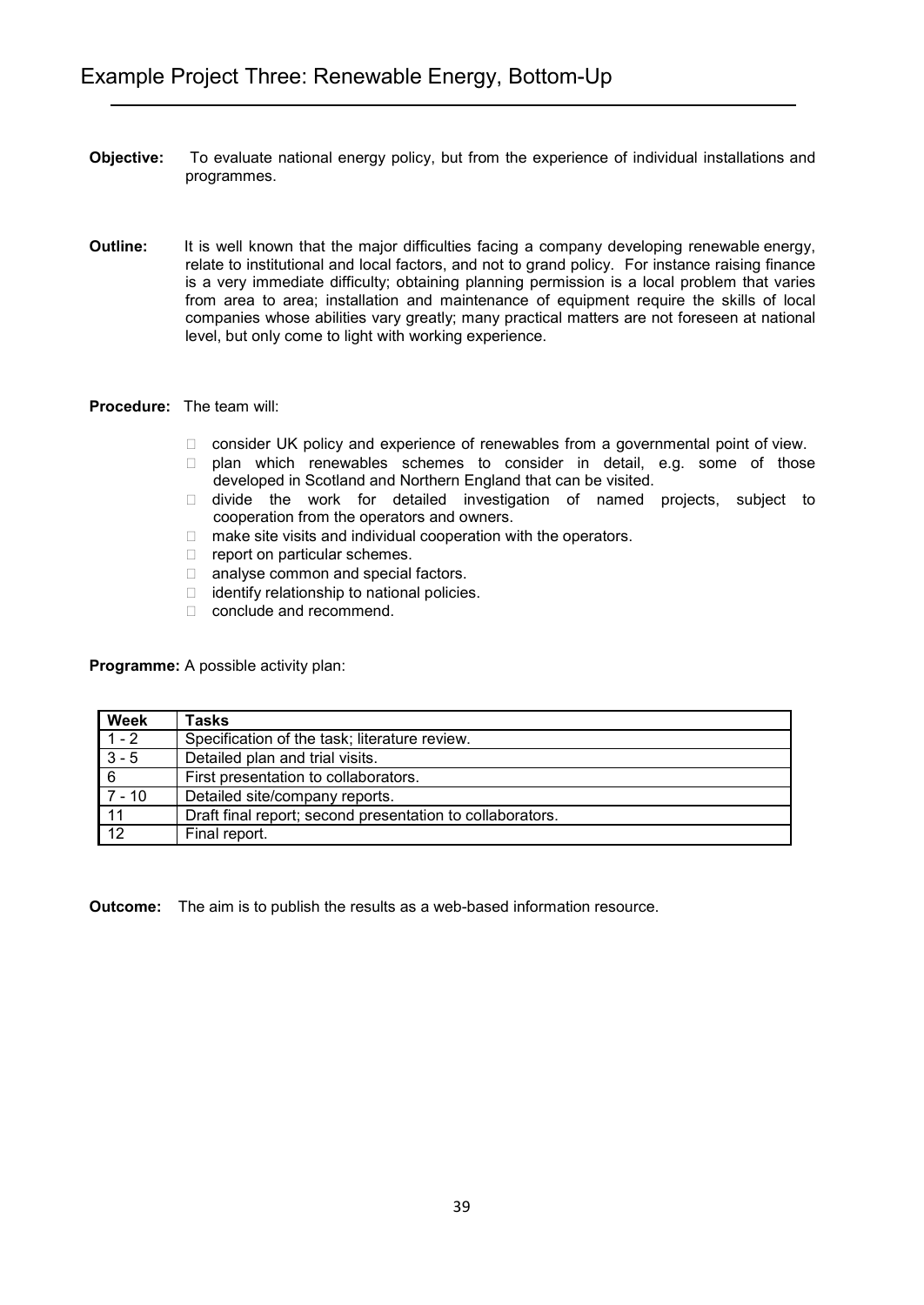- **Objectives:** To impart an understanding of the principles underlying the design and operation of energy efficient buildings and to encourage the development of skills in the application of advanced simulation within a design context.
- **Outline:** This project will entail a review of best practice in terms of each building design parameter (construction, layout, etc.), the utilisation of available energy (passive solar, group heating, etc.) and system control. Sources consulted will include the Energy Efficiency Office, the Energy Design Advisory Service, the Building Research Establishment and the Energy Technology Support Unit in the UK; and the programmes of the Commission of the European Community, especially DGXII and DGXVII.
- **Procedure:** The various options available for energy saving will be identified and placed within a suitable 'taxonomy'. Dynamic energy modelling techniques will then be used to assess the energy savings and environmental impact of the different design options and environmental control regimes. In particular the project will focus on advanced energy saving technologies such as adaptive envelopes, 'smart' controllers, simulation based energy management systems, passive solar features and energy use metering. The feasibility of the integration of photovoltaic panels into the building fabric could also form a component of the project.

| <b>Week</b>     | Tasks                                                                      |
|-----------------|----------------------------------------------------------------------------|
|                 | Team formation, development of project brief, preliminary task assignment. |
| $2 - 3$         | Best practice review and industrial visits.                                |
|                 | Technical planning, detailed task assignment.                              |
| $5 - 10$        | Energy/environmental appraisal by computer simulation.                     |
| 11              | Economic evaluation.                                                       |
| $\overline{12}$ | Submission of group report and poster.                                     |

**Outcome:** The elaboration of a methodological approach to energy conscious building design based on simulation. The methodology will offer a procedure whereby designers can differentiate between available options and select near optimum combinations. A particular building design will be evolved to demonstrate the methodology in use.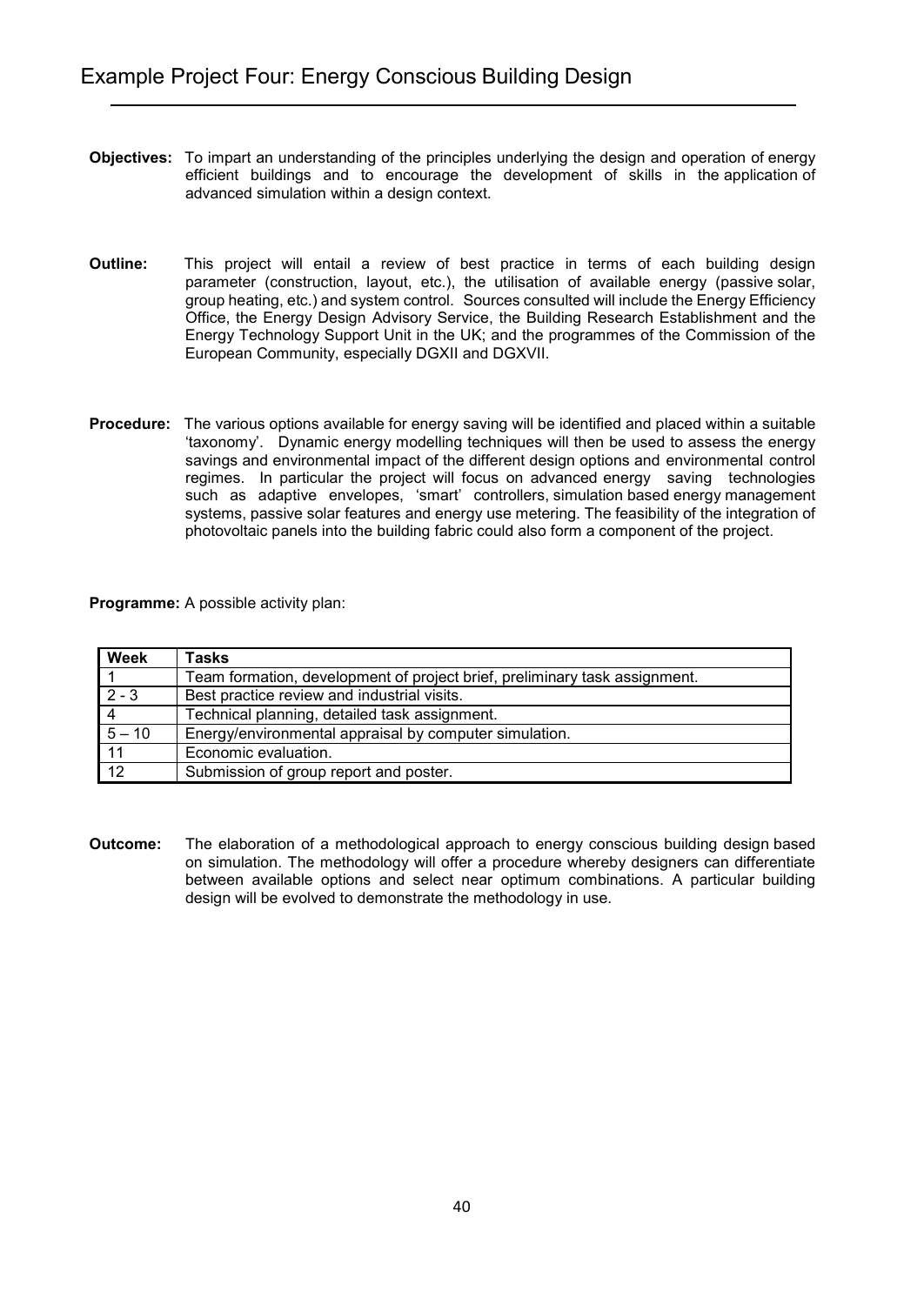- **Objectives:** To identify where the "best" sources of renewable energies may be found. To examine technically the feasible solutions which would enable the energy gained to be transmitted to the users.
- **Outline:** In general the sources of renewable energy are far away from the high concentration of users, e.g. areas of high winds or waves are not normally near densely populated cities. As a result, the cost of transmitting the acquired energy becomes uneconomic unless attractive solutions are available. The study will explore the usable potential of renewable energy and consider ways in which it might be maximised in the future.
- **Procedure:** The project begins by identifying locations of renewable energy sources in Europe with a view to assessing the spare capacity available on existing transmission systems. Case studies will be used to examine the range of options and the economic/environmental issues.

| <b>Week</b>     | <b>Tasks</b>                                                                             |
|-----------------|------------------------------------------------------------------------------------------|
| $1 - 2$         | Preparation for project work. Definition of objectives and preparation of work schedule. |
| $3 - 4$         | Literature review and selection of case studies.                                         |
| $5 - 8$         | Data collection and analysis, review of technologies for energy transmission and         |
|                 | storage.                                                                                 |
| $9 - 10$        | General conclusions extracted from case studies with projections for the future.         |
| $\sqrt{11}$     | Assembly of final report.                                                                |
| $\overline{12}$ | Final report and presentation preparation.                                               |

**Outcome:** At the micro level: a practical assessment of the limitations on exploitation of Renewable Energy Systems in the short to medium term, in a form appropriate for use by regional planning authorities.

> At the macro level: an assessment of existing systems to determine spare capacity and availability, and an identification of the best option for future European development.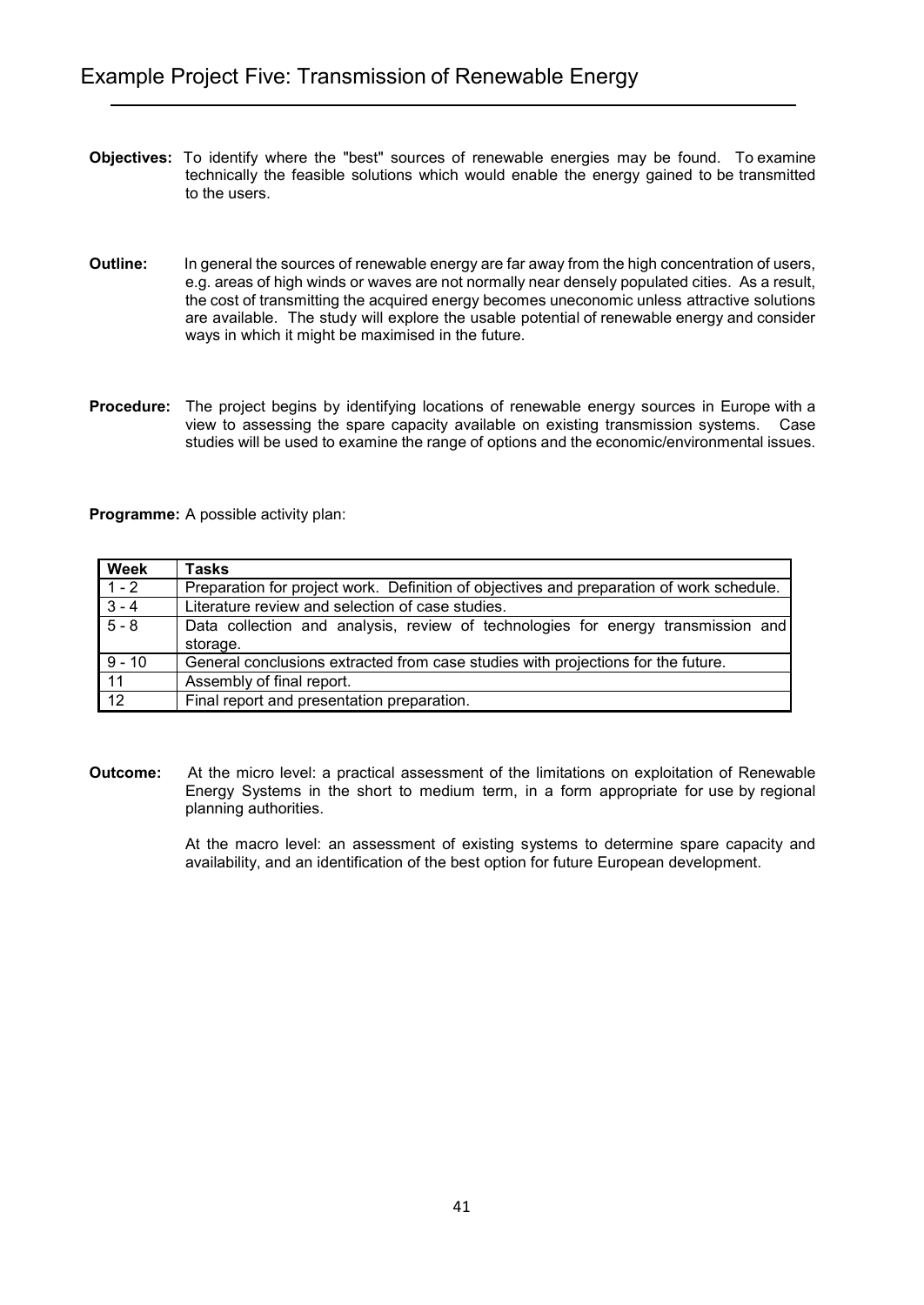- **Objectives:** To examine and evaluate EfW systems, principally multi-fuel/MSW incineration technology, as representative of the BPEO in the context of an integrated and sustainable waste management strategy, encompassing waste minimisation, recycling, energy recovery and landfill.
- **Outline:** The Government's policy on sustainable waste management is clearly intended to increase the proportion of waste managed by the disposal options towards the top of the 'Waste Hierarchy'. Further, > 85% of MSW is currently being landfilled, despite the fact that under NFFO tranches 1 and 2 municipal waste to energy represented 82% of contract awards. However, to date the vast majority of these projects have never been implemented.
- **Procedure:** The team will: Review UK waste management strategy and policy developments relating to EfW. Investigate recent EfW case histories. Detail an EfW integrated scheme in terms of the various design, control and technology aspects found in a typical MSW incineration plant with energy recovery facilities. Explore the environmental issues, advantages and impacts likely resultant from an EfW scheme, i.e. air pollution, principally dioxins, and ash residue treatment and disposal. Particularly in the light of pollution control and new UK emission<br>limits. Further, consider human health and safety aspects of surrounding population. Further, consider human health and safety aspects of surrounding population. Consider the role and influence of the planning authority. Consider the economics, investment and infrastructure requirements along with any Government 'Level playing field' policy, i.e. the tax treatment of incinerator residues, etc., likely to act as a barrier or affect implementation. Assess the local issues and factors likely to be responsible for the 'critical mass' necessary for or influencing the implementation of any EfW facility.

**Week Tasks** 1 - 2 Literature review of EfW technology 3 - 5 Investigate case histories 6 First presentation to collaborators<br>7 - 8 Finvironmental impact/pollution iss Environmental impact/pollution issues 9 - 10 | Implementation issues 11 Draft final report, second presentation 12 Project presentation and report/poster submission.

**Programme:** A possible activity plan:

**Outcome:** An informed report on EfW technology, environmental impact, implementation factors and the likely future role in a sustainable waste management strategy.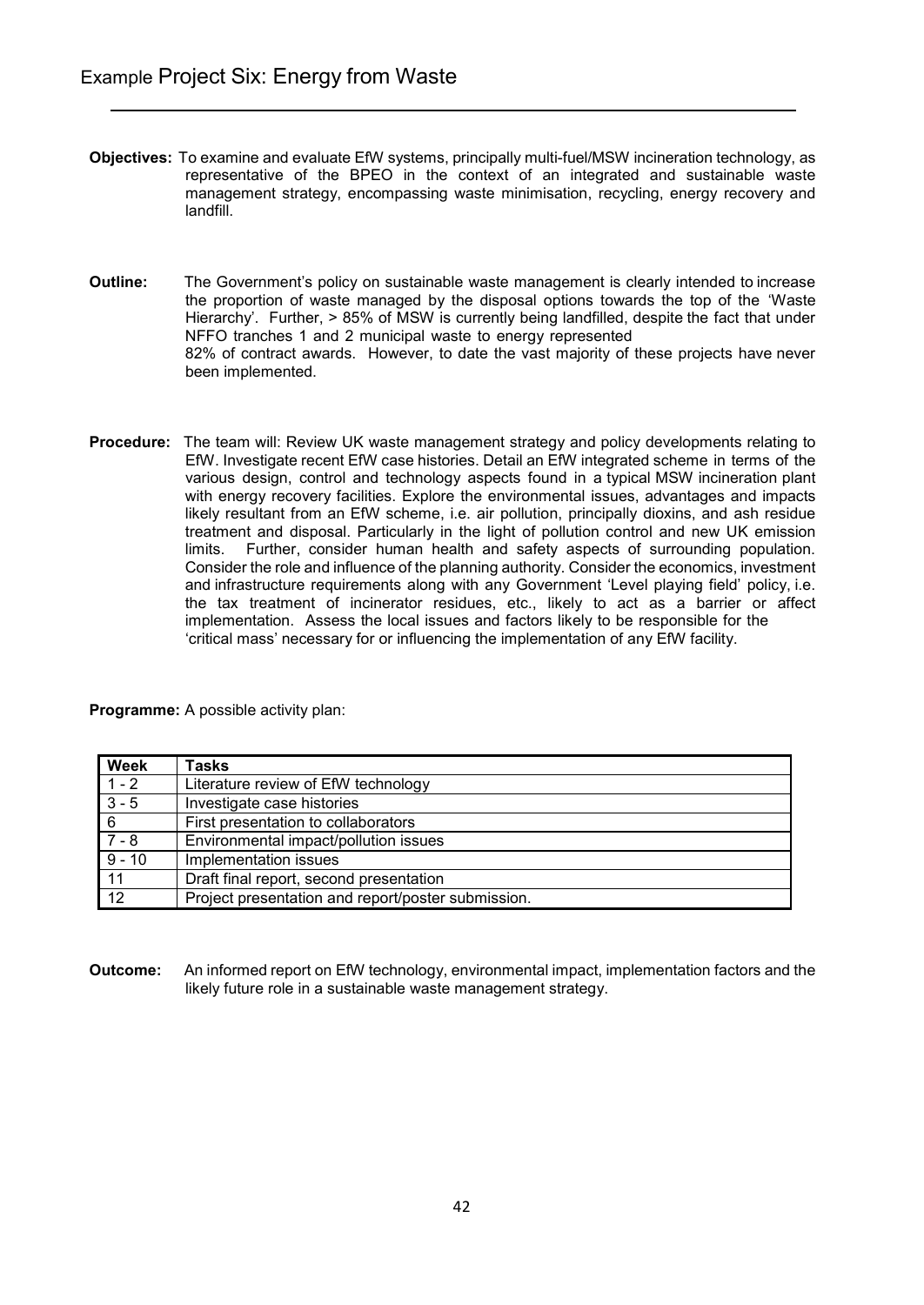Example Project Seven: Disposing of Decommissioned Offshore Oil Platforms in the North Sea

- **Objectives:** To examine decommissioning and disposal procedures currently adopted by the oil industry and determine the associated environmental impacts resulting from these methods.
- **Outline:** This project aims to:
	- $\Box$  identify a small number of feasible methods which could be used in disposing of decommissioned offshore oil platforms in an environmentally friendly way.
	- $\Box$  technologically examine one key issue or problem which has to be overcome or solved if the groups preferred method is to become a feasible solution.
	- $\Box$  outline a procedure for the implementation of the chosen method for a given concept which has been adopted in platform design.

**Procedure:** It is recommended that some of the following steps should be taken:

- □ Acquire an understanding of the problems involved.
- $\Box$  Examine the various options on offer.
- □ Critically review these options.
- $\Box$  Select a preferred option and give the reason for your choice.
- $\Box$  Consider the key issues relating to the options and identify one technological problem requiring attention.
- $\Box$  Investigate the problem.
- □ Make visits, discuss the problem, think out solutions, evaluate them etc.
- $\Box$  Prepare a contents list for the report.
- $\Box$  Write the report using the contents list as a guide.

**Programme:** The following twelve week programme is suggested:

| <b>Week</b> | <b>Tasks</b>                                                 |
|-------------|--------------------------------------------------------------|
|             | Project specification and literature review.                 |
| $2 - 3$     | Identification of options with advantages and disadvantages. |
| $4 - 6$     | Analysis of key issues for preferred option.                 |
|             | Review, presentation of initial ideas and evaluation         |
| $8 - 10$    | Refine analysis.                                             |
| $11 - 12$   | Reporting and final presentation.                            |

**Outcome:** An informed report on platform decommissioning procedures and the resulting environmental impacts from these methods, concluding with a report on future decommissioning procedures that minimise environmental damage.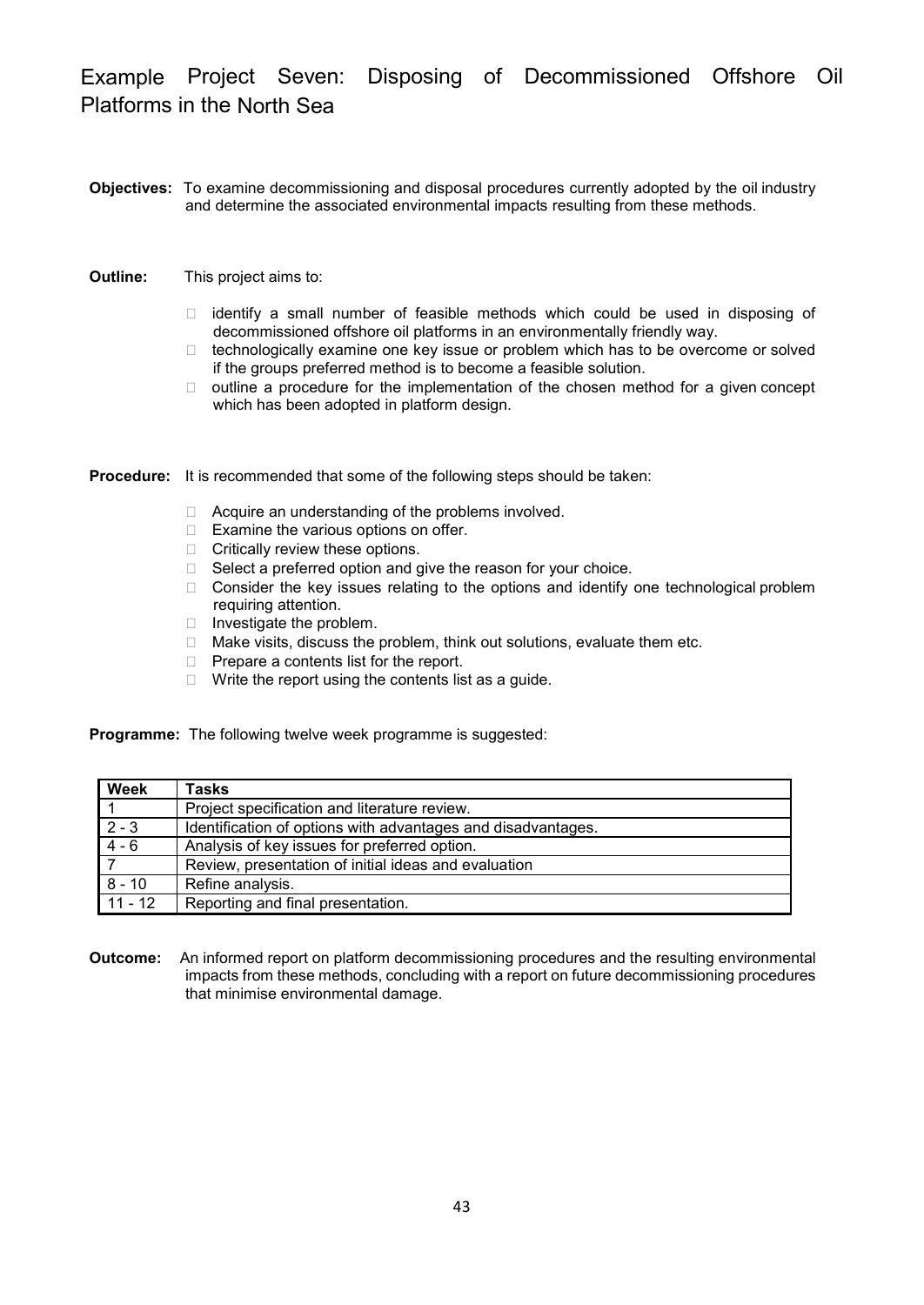Example Project Eight: Decentralised Integration of Wind Energy with Desalination Plant

- **Objectives:** To study the architectural and control options which exist when designing an integrated wind driven desalination plant and to identify the optimum solutions.
- **Outline:** In many parts of the world fresh water is scarce and reliance is placed on desalinated brackish or sea water. Desalination is energy intensive, and creation of new water plants inevitably means parallel creation of new energy supplies. Given recent environmental awareness, renewable energies such as wind are often considered in this context. For new water plant remote from a strong grid, local, decentralised energy production is an alternative to grid creation or reinforcement. This gives rise to a major problem - desalination processes tend to be designed to give constant power demand whereas wind can only supply power in a random manner. Special approaches must be taken in designing architecture and control strategies to overcome this mismatch. Three desalination techniques are suited to wind energy: reverse osmosis (mechanical), electrodialysis (electrical/mechanical) and vapour compression (thermal/ mechanical). It is not clear which combination offers best overall advantage.
- **Procedure:** The project team will:
	- $\Box$  identify the operational characteristics of different desalination plant (for a team of four it is suggested that one member specialises in electrodialysis, one in vapour compression and two in reverse osmosis)
	- $\Box$  identify the scope for varying the gross power demand of the plant either by modularisation or 'acceleration/deceleration'
	- $\Box$  define performance indices for a combined wind-desalination system (e.g. water quality, overall efficiency, cost etc.) against which assessments can be made
	- $\Box$  define a specification for a target plant in terms of required water production profile and quality limits
	- $\Box$  model and refine different architecture and control strategies to obtain the 'best' systems based on each of the three desalination processes, this being done by time domain modelling using a year's worth of one hourly wind speeds as the basic input.

**Programme:** The following twelve week programme is suggested:

| <b>Week</b>    | Tasks                                                                        |
|----------------|------------------------------------------------------------------------------|
|                | Project planning and task allocation, definition of target specification.    |
| $2 - 3$        | Definition of operational constraints/characteristics of desalination plant. |
| $\overline{4}$ | Planning of computer programming strategy.                                   |
| $5 - 7$        | Testing of models.                                                           |
| $8 - 10$       | Ongoing refinement and assessment of systems.                                |
| $11 - 12$      | Reporting and final presentation.                                            |

**Outcome:** The outcome will be a report highlighting the key technical, economic and operational considerations which must be taken into account when designing a decentralised, integrated wind driven desalination plant.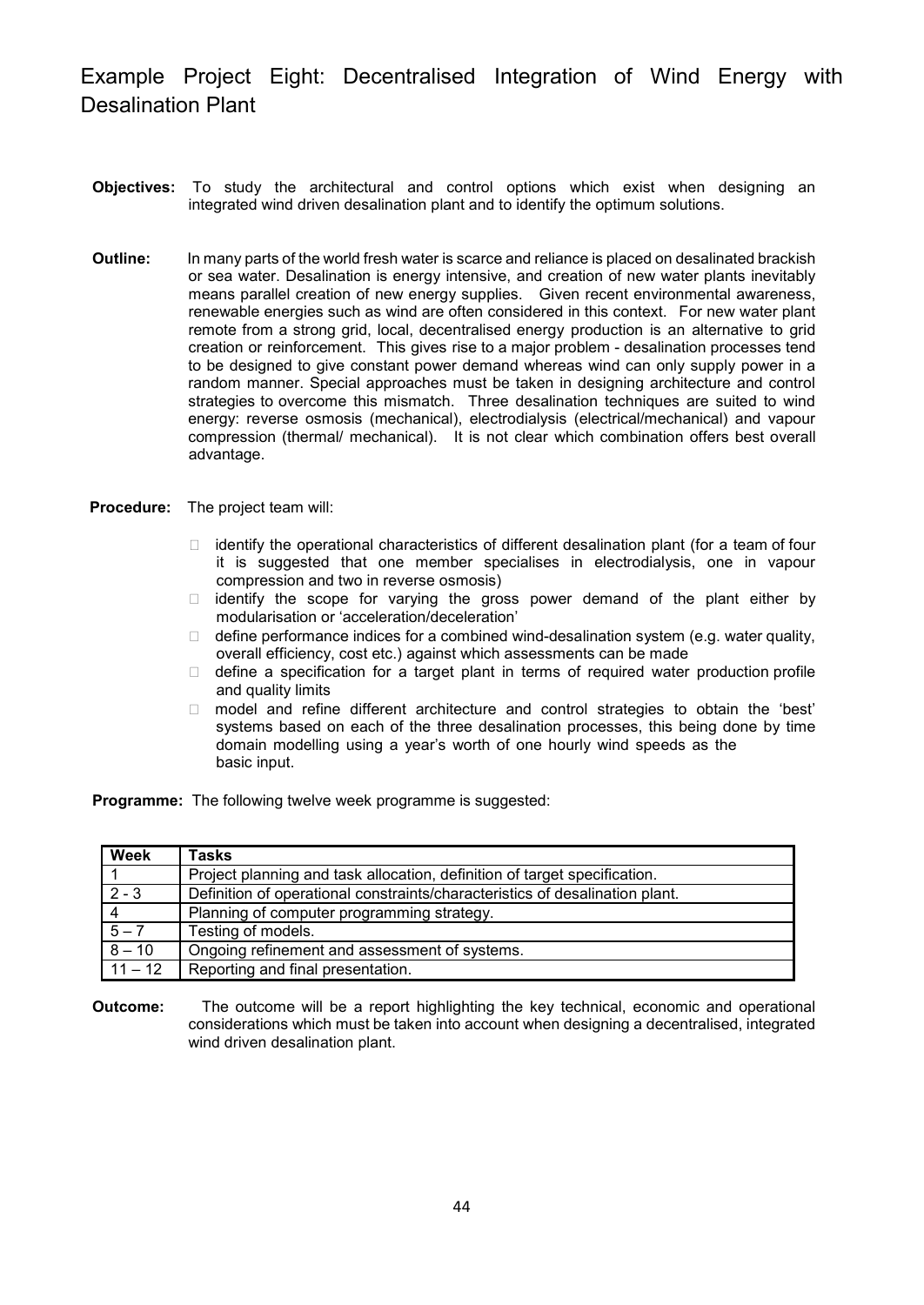# <span id="page-45-0"></span>MSc Satellite Data for Sustainable Development (January start)

The programme consists of four compulsory modules (for a total of 50 credits) and up to seven optional modules (for a total of 70 credits) over the full calendar year run alongside an individual project. The wider choice of optional modules will allow students to deepen their knowledge in specific fields of interest. A descriptive table of how the study load can be distributed across two semesters is provided below

| <b>FULL TIME STUDENTS</b>                                                                      |                               |                                                                        |
|------------------------------------------------------------------------------------------------|-------------------------------|------------------------------------------------------------------------|
| January Semester                                                                               | <b>Summer Semester</b>        | September Semester                                                     |
| Core module<br><b>Satellite Applications for Sustainable</b><br>Development Goals (20 credits) | <b>MSc Individual Project</b> | Core module<br><b>Geographical Information</b><br>Systems (10 credits) |
| Core module<br>Satellite Data Assimilation and Analysis (10<br>credits)                        |                               | Optional Module (10 credits)                                           |
| Core module<br>Machine Learning for Satellite Data (10<br>credits)                             | $(60 \text{ credits})$        | Optional Module (10 credits)                                           |
| Optional Module (10 credits)                                                                   |                               | Optional Module (10 credits)                                           |
| Optional Module (10 credits)                                                                   |                               | Optional Module (10 credits)                                           |
|                                                                                                |                               | Optional Module (10 credits)                                           |

# <span id="page-45-1"></span>Curriculum

As soon as registration is complete, students should give consideration to their curriculum, and the modules they wish to undertake to obtain the requisite credits for their level of registration.

All students shall undertake an approved curriculum as follows:

## *50 credits of core compulsory classes*

- ME975 Satellite Data Assimilation and Analysis (10 credits, Sem 2)
	- $\circ$  for students to develop a knowledge on available satellite datasets, how they can be assimilated, and which tools exist to analyse them
- ME977 Machine Learning for Satellite Data (10 credits, Sem 2/April block)
	- $\circ$  for students to develop an understanding of the use of machine learning techniques in the processing of satellite data, inclusive of cloud-based GPU computing and ethical use of spaceborne and ground data
- ME976 Satellite Applications for Sustainable Development Goals (20 credits, Sem 2)
	- $\circ$  for students to develop an understanding of the capability of the use of satellite data to address UN SDGs. Introductory lecture on the sustainability of satellite data provision. The course SF105 is planned to be used as propaedeutic for this class and introduction to SDGs.
- CL961 Geographical Information Systems (10 credits Sem 1/September)
	- $\circ$  for students to provides a thorough introduction to the field of Geographical Information Systems and spatial analysis

## A minimum of 20 credits from the following optional classes

- EF931 Project Management
- AB975 Sustainability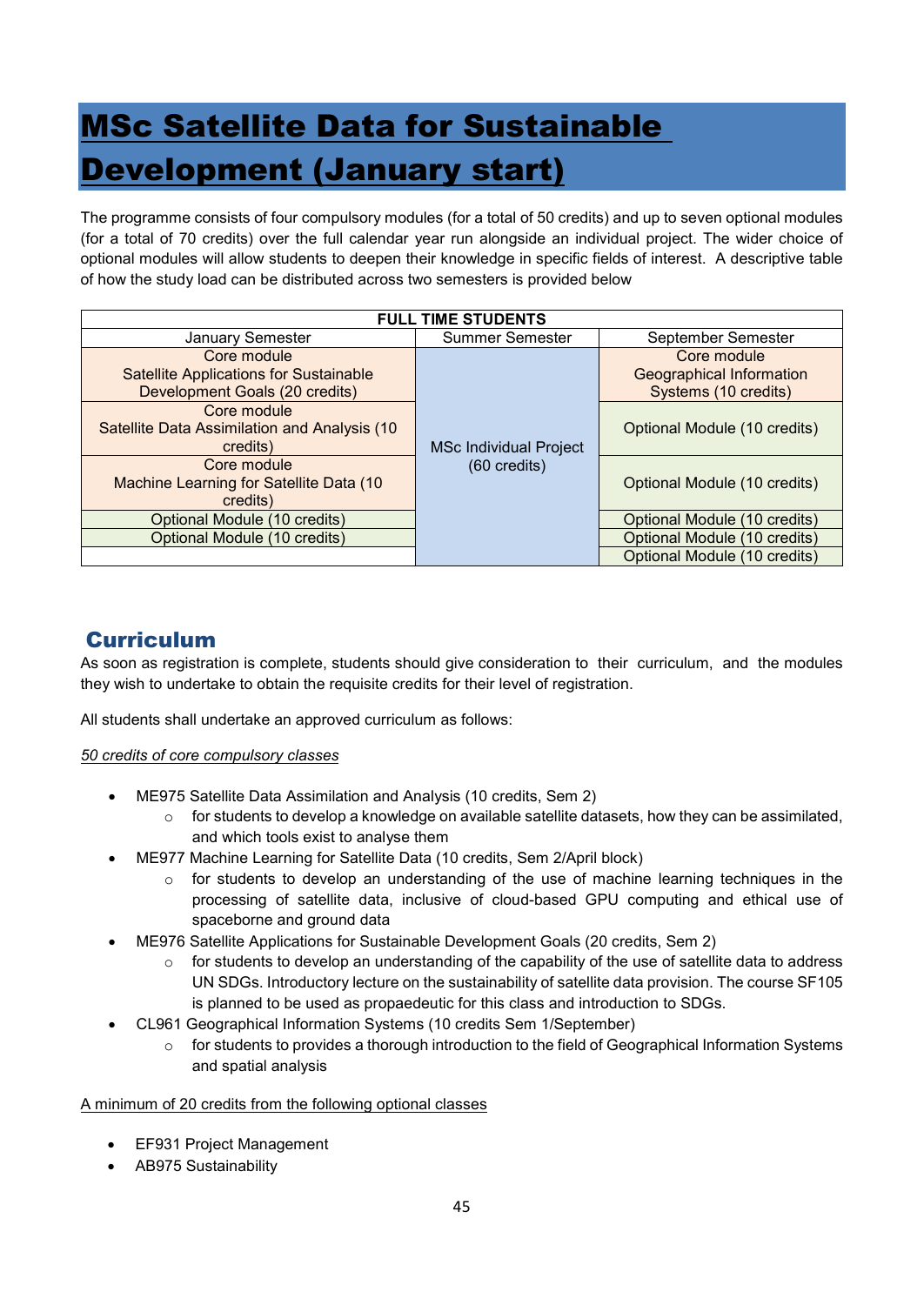- CL994 Circular Economy and Transformations Towards Sustainability
- EF932 Risk Management
- CS978 Legal, Ethical and Professional issues for the Information Society
- EV939 Environmental Impact Assessment

Classes, bringing taught credit total to 120 credits, to be chosen from

- AB931 Design Studio
- AB935 Urban Landscape Design
- CL971 Air pollution, Climate Change and Human Health
- CS952 Database & Web Systems Development
- CS985 Machine Learning for Data Analytics
- CS988 Big Data Tools and Techniques
- CS989 Big Data Fundamentals
- CS990 Database Fundamentals
- ME512 Spaceflight Mechanics
- ME517 Spaceflight Systems
- ME927 Energy Resources and Policy
- ME928 Energy Systems and Analysis
- ME930 Energy Modelling and Monitoring
- NM833 Marine Renewable Energy Systems
- Z1931 Entrepreneurship, Innovation and Commercialisation
- Z1986 New Venture Planning
- Exceptionally, such other Level 5 classes, totalling no more than 20 credits, as approved by the Programme Adviser.

Students for the degree of MSc only

• EF900 Individual Project

## **Important:**

1. Students are expected to finalise their curriculum as soon as possible at the start of semester, changes beyond the 3rd week of semester are strongly advised against.

2. Only students passing 40 credits at the June Exam Board will be entitled to proceed to project.

*3.*

4. Other modules out with the above selection will be at the discretion of the Programme Adviser of Studies whom the student should contact prior to selection.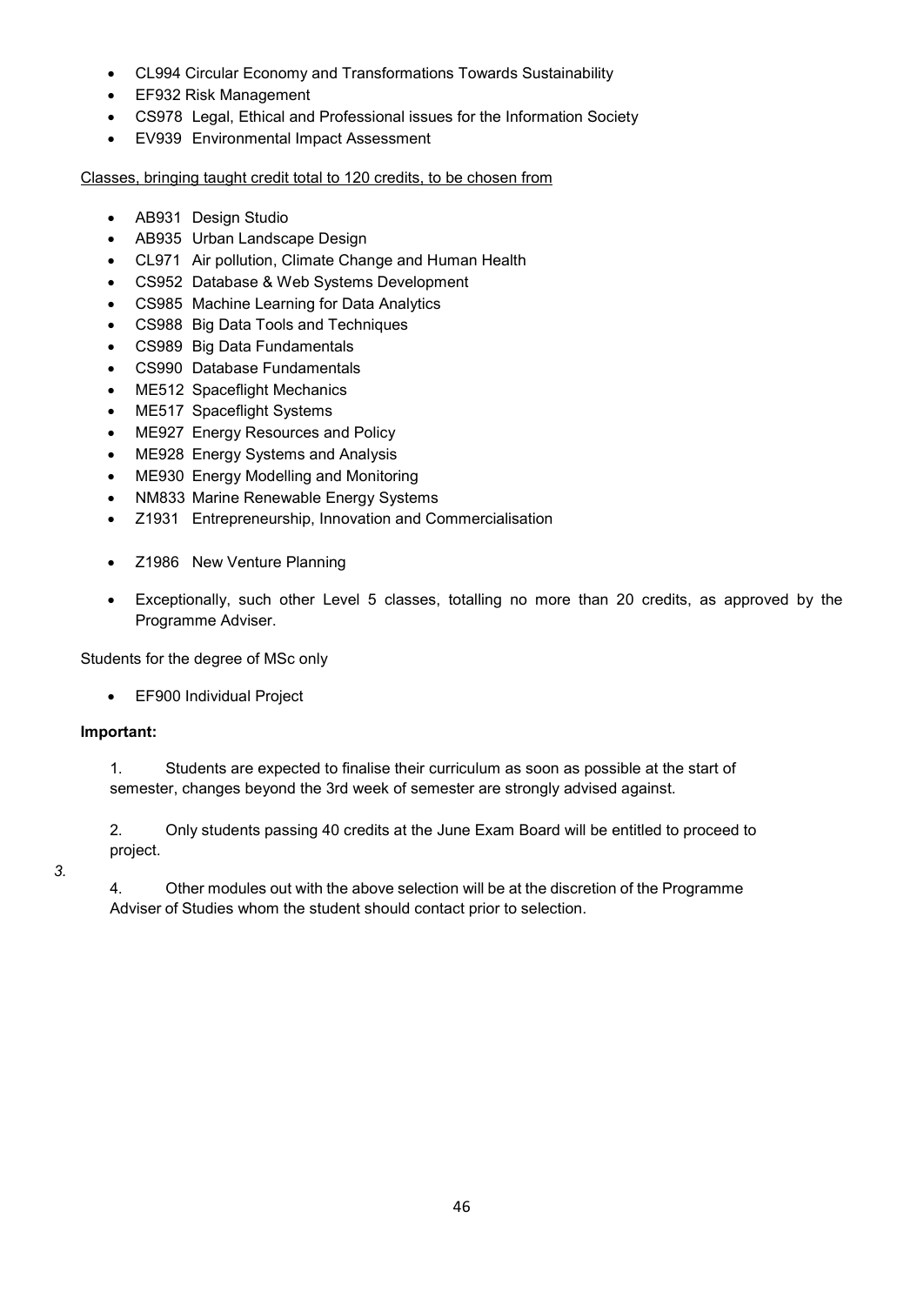# <span id="page-47-0"></span>Appendix 1

# <span id="page-47-1"></span>Departmental Occupational Health and Safety Arrangements

Emergency telephone numbers (internal) - Extension 2222 or 3333

Emergency telephone number (external) 9/999 Fire/Police/Ambulance

## **1. Safety Organisation**

Health and safety within the Department is organised in accordance with the University Safety Code (Section 6.6 of the University Calendar) which should be studied by all members of staff. All members of staff will be issued with a copy of these Regulations and are required to sign a declaration stating that the Regulations have been read and understood. Supervisory staff should ensure that the attention of students is drawn to the provisions of the Safety Code and Departmental Safety Regulations.

The Head of the Department has ultimate responsibility for all health and safety matters.

Health and safety management is undertaken by the Departmental Safety Convener.

An Area Safety Committee has been formed to monitor health and safety issues within specific areas. The identities of current post-holders and their areas of responsibility can be obtained from Central Services or from the Departmental Safety Convener.

General information on any health and safety matter should be directed to the Departmental Safety Convener in the first instance.

The University's Safety Services Unit can be contacted on Ext 2726.

## **2. Departmental Safety Committee**

A Departmental Safety Committee has been appointed consisting of at least three persons representative of the main groups of staff working in each area and include, where appropriate, at least one student. The Departmental Safety Convener convenes the meetings of the Departmental Safety Committee and acts on its behalf as necessary.

## **3. Fire**

In the event of a General Fire Alarm the procedure is set out in the Fire Regulations posted at every floor of the James Weir Building and any other building you may occupy. Read these carefully and check from time to time for any changes which may be made.

- Fire drills will be held at least once per semester.
- Know the meaning of the audible fire alarms.
- Know every escape route in the building.
- Exit by a different route at each drill.
- Note locations of fire extinguishers all are clearly marked.

In the event of a fire being discovered:-

- Leave the room, close the door and raise the alarm by activating the nearest "break-glass" fire alarm call point and informing the security wardens (Ext 2222 or 3333).
- If it is safe to do so, use an appropriate fire extinguisher to attack the fire. Do not use water where electrical equipment or flammable liquids are involved.
- In the case of laboratory fires, if it is safe to do so, switch off all electrical and fuel supplies to the equipment involved or, if necessary, to the entire laboratory.
- Do not store combustible materials on or near electric heaters.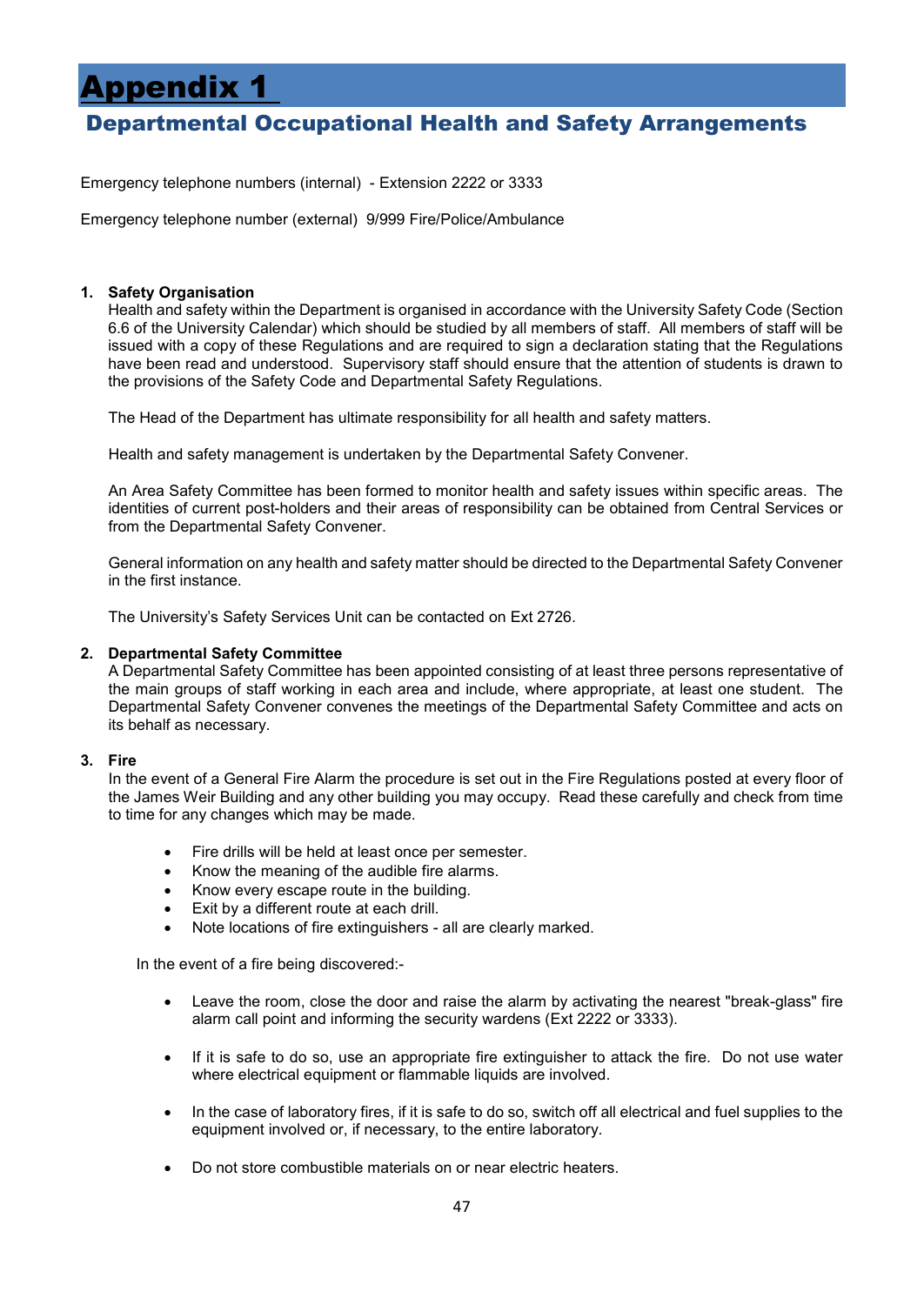- Do not accumulate waste material.
- Keep litter bins covered.
- Keep fire exits clear of obstructions

### **4. Accident or Illness**

Emergency Telephone Numbers - Extension 2222 or 3333

- If possible give immediate assistance to the patient. General First-Aid Guidance notes are contained in all First-Aid boxes. A First Aid box may be found in all of the Departmental Laboratories.
- Get help of colleagues.
- Telephone 2222 or 3333 giving own name and department, exact location (building, floor, room number) and nature of incident.
- Say if a doctor is required.
- Do not move the patient from reported position (unless obviously necessary to avoid further injury) until the arrival of the ambulance services.
- The patient should be accompanied to the hospital by a colleague.

### **5. Reporting of Accidents and Dangerous Occurrences**

All accidents and dangerous occurrences, however apparently trivial, should be reported to the member of staff in charge or to the technician in charge of the laboratory. The Departmental Safety Convener should also be informed.

An official Accident or Occurrence Report Form S.1 should be completed for all accidents and dangerous occurrences and sent to the University Safety Officer via the The Departmental Safety Convener. Should an incident result in hospital attendance, the Safety Office should be informed by phone as soon as possible.

### **6. COSHH**

Under the Control of Substances Hazardous to Health Regulations 1988 (COSHH), it is incumbent upon anyone involved in the use of hazardous materials to ensure that a safe working practice is agreed upon. No work is permitted until a RISK ASSESSMENT FORM (S20/S21) has been completed. Copies of each assessment must be lodged with the Safety Convener.

All staff and relevant students should be acquainted with the Regulations.

Copies of the approved Guidance handbook on COSHH may be obtained from the Safety Convener or the University Safety Office.

Failure to comply with the Regulations may result in that area of activity being shut down BY LAW.

### **7. Hazardous Operations**

Work should not proceed unless a Risk Assessment has been issued and signed.

Suitable protective clothing must be worn for all potentially dangerous operations (e.g. grinding/welding) supplies of which are available from the technician in charge of the laboratory.

All areas in which special hazards exist (e.g. lasers) are clearly marked and entry to these regions is restricted to those personnel having permission to work in them. Refer to the Protection of Eyes Regulations 1974.

All hazardous materials and glassware should only be transported or carried in properly designed safety containers. Winchesters should be carried only in proper holders, not in the hand. Passenger lifts should not be used unless special precautions are taken.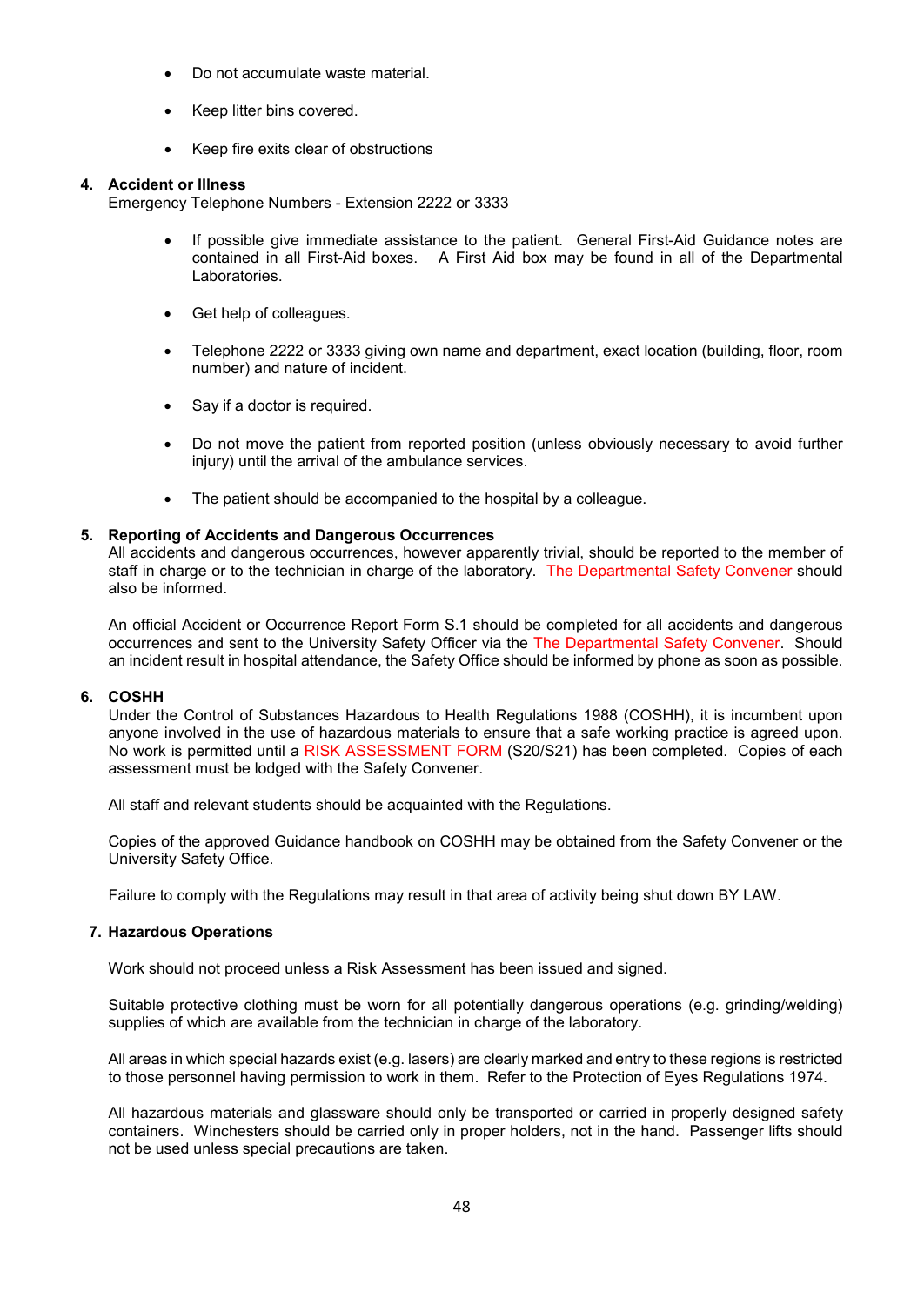## **8. Permits to Work**

All persons, other than trained workshop staff, who wish to use machine tools, hand held tools or welding equipment, etc must have a Permit to Work signed by the Head of Department or his appointed Deputy and an appropriate Academic Supervisor. Permits will only be granted to persons who can show evidence of satisfactory training and relevant experience. Permit holders must liaise with the Laboratory Superintendent before using any equipment. Permit application forms can be obtained from the Departmental Safety Convener.

## **9. General Laboratory/Workshop Procedure**

- Protective clothing and safety glasses must be worn at all times.
- Coat racks or lockers are provided and should be used for outdoor clothing (coats, scarves, etc.).
- Food and drink is not permitted in laboratories or workshops.
- Always use machine guards where provided.
- Clean tools and machines after use and deposit all scrap material in the bins provided.
- Keep litter bins covered.
- Observe and obey No Smoking signs.
- Observe and obey all warning signs.
- Horseplay is forbidden.
- When operating equipment in the laboratories, at least two people should be present. One of these should be a technician or a member of the academic staff. Where working alone is essential, the completion of a Risk Assessment must be performed and endorsed by the Laboratory Superintendent or Academic Supervisor prior to the commencement of such work.
- Avoid loose clothing, long hair and badly fitting footwear.
- Keep all chemicals in suitable storage (see under COSHH).
- Switch off all gas cylinders, water, gas and other taps when not in use.
- Keep labs and workshops tidy.
- Keep floors clean and free of oil and grease deposits.
- Do not obstruct passages, doorways or other thoroughfares.
- Keep clear of overhead lifting-gear.
- Lifting tackle should only be used by trained personnel under the overall supervision of the technician in charge and in accordance with appropriate regulations. Replace all guard rails which may have been removed to facilitate the movement of equipment.
- Do not overload electrical power points.
- Trip hazards, such as trailing cables must not run across working areas.

## **9.1 Office Areas**

- Office areas should be kept clean and tidy and free of trailing electrical cables.
- Cables should be inspected regularly and replaced if the insulation shows signs of wear.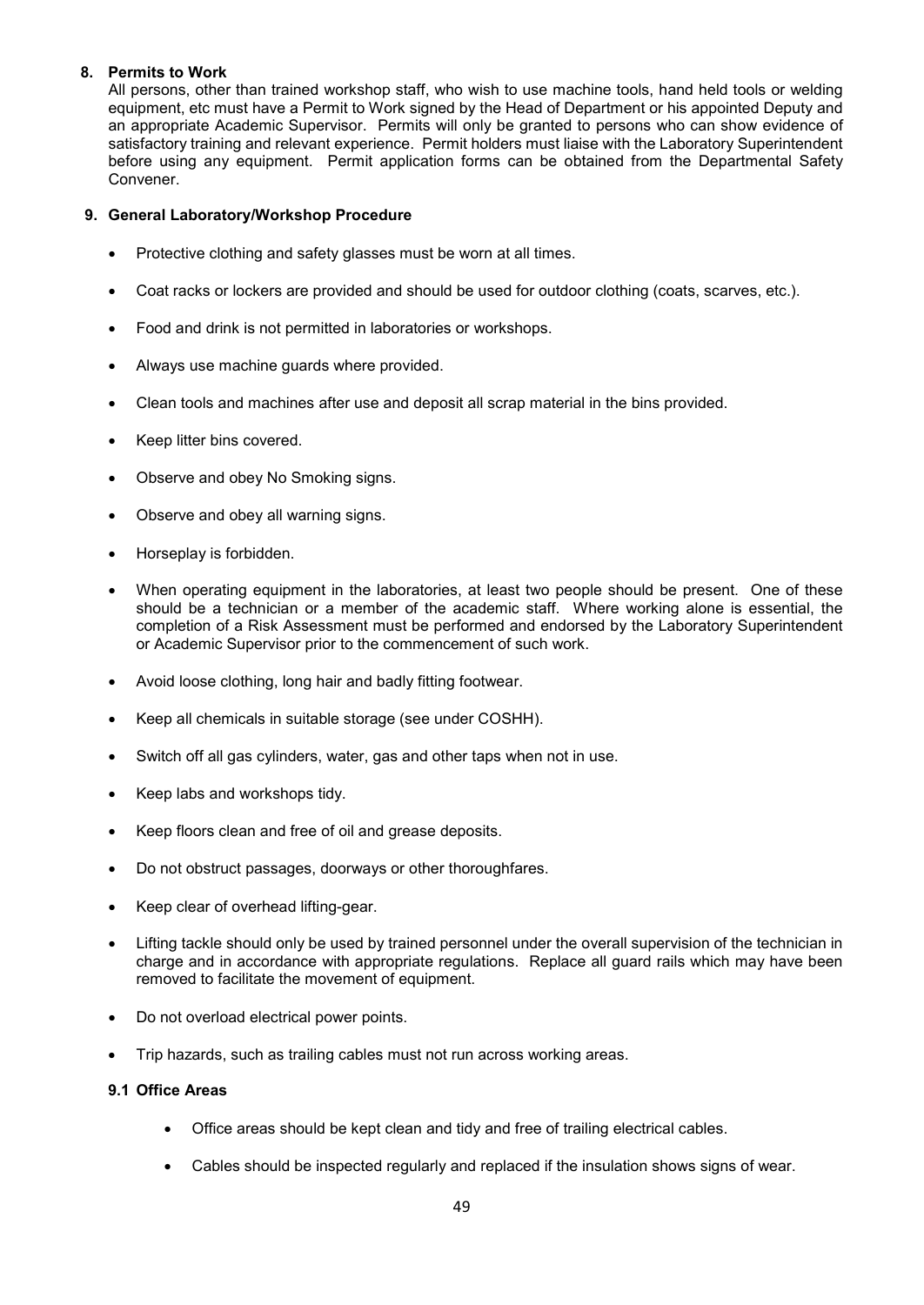- Materials should not be stored on top of filing cabinets or cupboards particularly near eye level.
- Filing cabinets should be filled from the bottom to ensure stability and drawers kept closed.
- Solvents should only be used in well ventilated areas and kept clear of heat sources.

### **10. Access to Buildings outwith Normal Hours**

See Access to University Premises (Appendix 2) and page 14 of this Handbook.

### **11. Supervision of Postgraduate and Project Students**

Supervisors should establish a mode of working with their students such that the supervisor is aware of and agrees to, each element of work, that safe working practices are agreed and where appropriate set down on paper and that regular, active, supervision is established.

### **12. Visitors to Laboratories**

Visitors to the laboratories who are not accompanied by a member of staff should report to the relevant Laboratory Superintendent.

Maintenance staff should report to the relevant Laboratory Superintendent before commencing work in any laboratory area.

Children under the age of 14 are not normally permitted to enter laboratories or workshops. (See Appendix 2 of this Handbook).

### **13. Electricity at Work Regulations 1989**

All offices, storerooms, workshops and laboratories, of whatever kind, within the Department must comply with these Regulations.

It should be noted that the University's Estates Management Department is responsible for all electrical services in the University, e.g. isolators, sockets and other such fixed equipment and no one may break into the electrical system for any reason without the authorisation of the University Electrical Engineer. Persons involved in the use of, and/or responsible for the use of electrical equipment, must read the Regulations and the University's own handbook entitled "Local Rules for Electrical Safety" (November 1991), a copy of which may be obtained from the Departmental Safety Convener. Work on 'live' equipment is prohibited unless in the most exceptional circumstances; before any such work is undertaken permission in writing must be granted by the Departmental Safety Convener.

### **14. General Electrical Safety**

Open-bar electric fires and non-automatic kettles are not allowed in the University.

Multi-way distribution boards with 13 amp shuttered outlets may be used from a socket provided the total load does not exceed 13 amps and they are designed to BS1363. Adaptors are not permitted.

Plugs must be fitted by, and new equipment inspected by, a competent person, before being taken into service, normally by arrangement with the relevant Laboratory Superintendent. A record of the equipment must be kept (see 15 below). The Departmental Safety Convener may approve members of staff bringing in their own personal electrical equipment (except those banned items shown above), however, such items must also be included in the Departmental inventory of electrical equipment and appropriately inspected and tested (see 15 below).

All staff have individual responsibility to report obviously faulty equipment, e.g. broken plug tops, damaged cables, etc. to their supervisor or directly to the relevant Laboratory Superintendent. Equipment thought to be defective should not be used and must be reported immediately to the relevant Laboratory Superintendent. Such equipment should be removed from service until compliance with Section 15 is established. Users of equipment should regularly inspect for damage to casings, cables and plugs etc. and for loose screws.

Where specific hazards exist in laboratory/workshop areas they will be clearly marked at the direction of the relevant Laboratory Superintendent.

All persons wishing to use new or existing equipment in laboratory areas must liaise with the relevant Laboratory Superintendent before commencing work.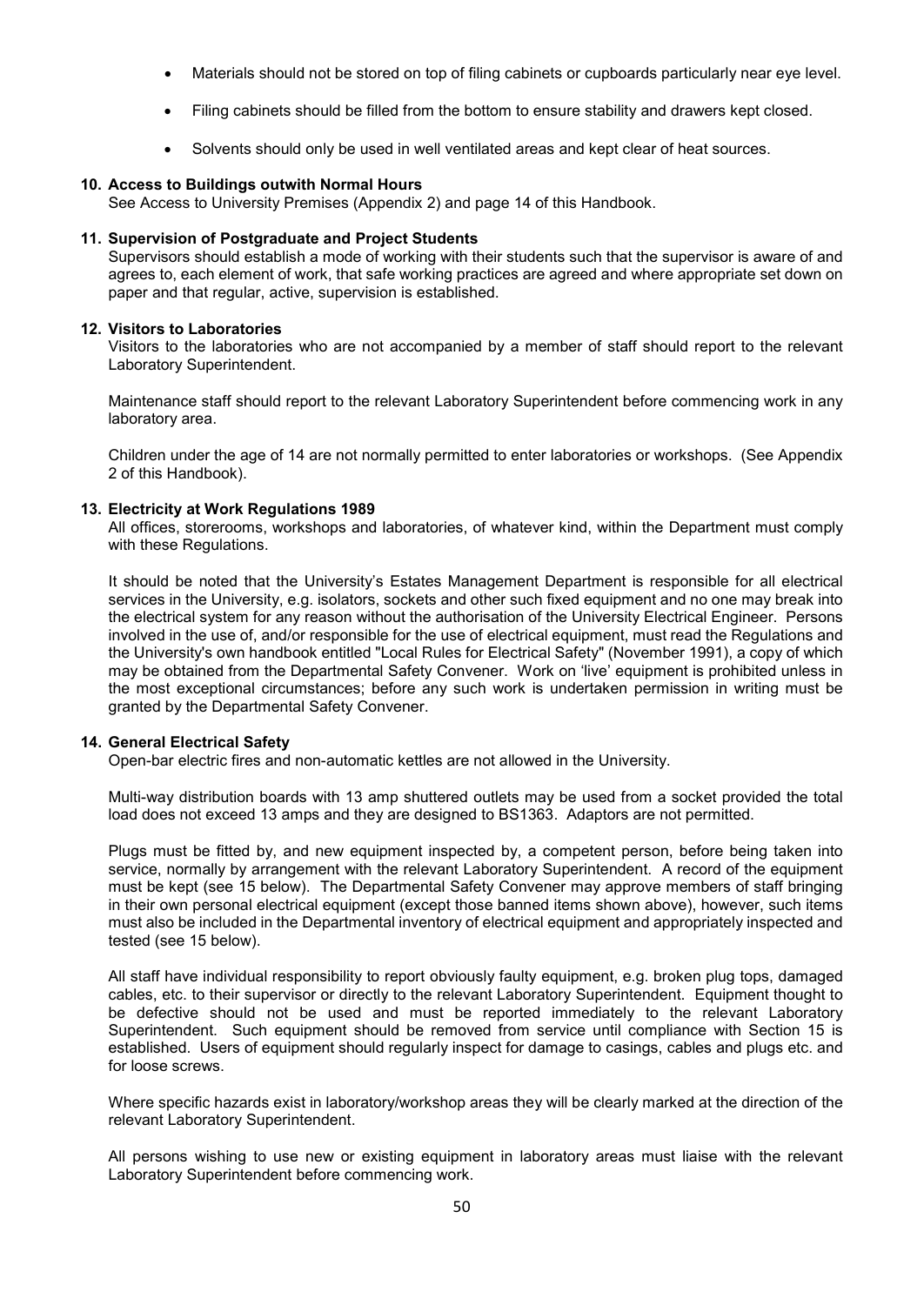### **15. Inspection and Testing of Electrical Apparatus**

All electrical apparatus is required to be inspected and tested at certain intervals. Portable electrical equipment should not be used unless it possesses an approved PAT label.

All fixed installations are the responsibility of the University Electrical Engineer.

All other equipment which can be plugged into a socket, including extension cables, etc. (and can also include battery operated equipment) is the responsibility of the Head of Department.

The Regulations require records to be kept of the maintenance, inspection and testing of all equipment in some detail for the duration of its working life. These records will be maintained centrally by the Departmental Safety Convener. Advice should be sought from the relevant Laboratory Superintendent prior to the introduction of any new electrical equipment.

### **16. Control of Noise at Work Regulations 2005**

Loud noise at work can damage hearing therefore, measures have to be put in place to prevent or reduce risks from exposure to noise at work. It can also be a safety hazard at work, interfering with communication and making warnings harder to hear.

The Regulations require the employer to assess the risks to your employees from noise at work; take action to reduce the noise exposure that produces those risks; provide your employees with hearing protection if you cannot reduce the noise exposure enough by using other methods; make sure the legal limits on noise exposure are not exceeded; provide your employees with information, instruction and training; carry out health surveillance where there is a risk to health.

The Noise at Work Regulations 1989 have been revised and the new 2005 updated legislation comes into force on 6th April 2006 (with the exception of the music and entertainment sectors where the Regulations come into force on 6th April 2008).

1. The new Regulations require employers to take specific action at certain action values (previously called action levels). These relate to:

 $\Box$  the levels of noise employees are exposed to averaged over a working day or week (e.g. use of weekly exposure would be appropriate in situations where noise exposures varied markedly from day to day e.g. gardening staff using power tools on two days of the week); and

 $\Box$  the maximum noise (peak sound pressure – noises due to impacts e.g. hammering, pneumatic impact tools) to which employees are exposed in a working day.

Noise levels are measured in decibels (dB) and the following new values are:

### a. *Lower exposure action values*:

- � daily or weekly exposure of *80dB* (previously 85dB);
- � peak sound pressure of *135dB*.

#### b. *Upper exposure action values*:

- � daily or weekly exposure of *85dB*;
- � peak sound pressure of *137dB*.

**Exposure limit values**: (these are levels of noise exposure which must not be exceeded)

daily or weekly exposure of *87dB*, peak sound pressure of *140dB*. These exposure limit

values take account of any reduction in exposure provided by hearing protection ie personal

protective equipment.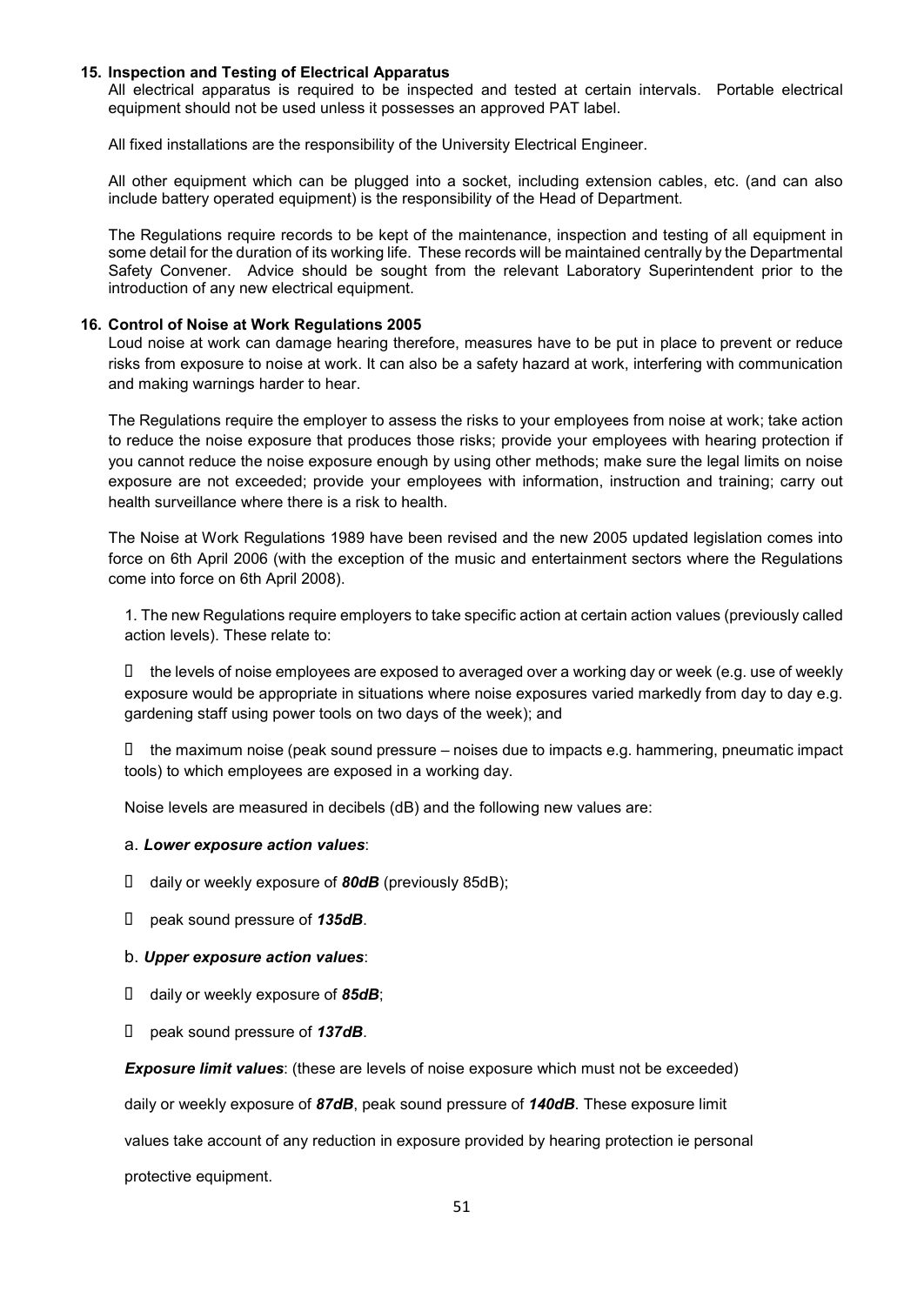2. There is a new specific requirement to provide *health surveillance* where there is a risk to health.

Hearing protection must now be made available where there is exposure above the new lower exposure action value (80dB).

Hearing protection must be worn and a programme of control measures (see below) implemented where there is exposure above the new upper exposure action value (85dB).

Noise assessments will require to be reviewed to take into account the changes in the action levels. (See below).

Health surveillance must be provided for all individuals, staff or students where there is a risk to health from exposure to noise e.g. employees who are likely to be regularly exposed above the upper exposure action values, or are at risk for any reason, e.g. they already suffer from hearing loss or are particularly sensitive to damage. More information on health surveillance is available from the University's Occupational Health Service. If you have any concerns regarding occupational noise induced hearing loss or tinnitus (ringing or buzzing in the ears) please contact the Occupational Health Service on extension (JA) 4824 or email occupationalhealth@strath.ac.uk

The implementation of these Regulations can be quite complex and advice should be obtained from the Safety Officer by anyone affected by them.

### **17. Buildings and Equipment**

Building structural faults should be brought to the attention of the University's Estates Management Department.

The safety and installation of electrical equipment and the clearance of electrical faults up to the normal 13 Amp socket outlets are the responsibility of the University's Electrical Engineer who is based in Estates Management.

### **18. Radiation Hazards**

Radiation Hazards are the responsibility of the Area Radiation Protection Supervisors. The identities and locations of current post-holders can be obtained from your Departmental Safety Convener.

### **19. Compressed Gas Safety**

Only persons within the Department who have been specifically trained may transport, attach or detach gas cylinders from equipment. These persons will follow the University Gudance on Compressed Gas Safety (15<sup>th</sup> December 2009).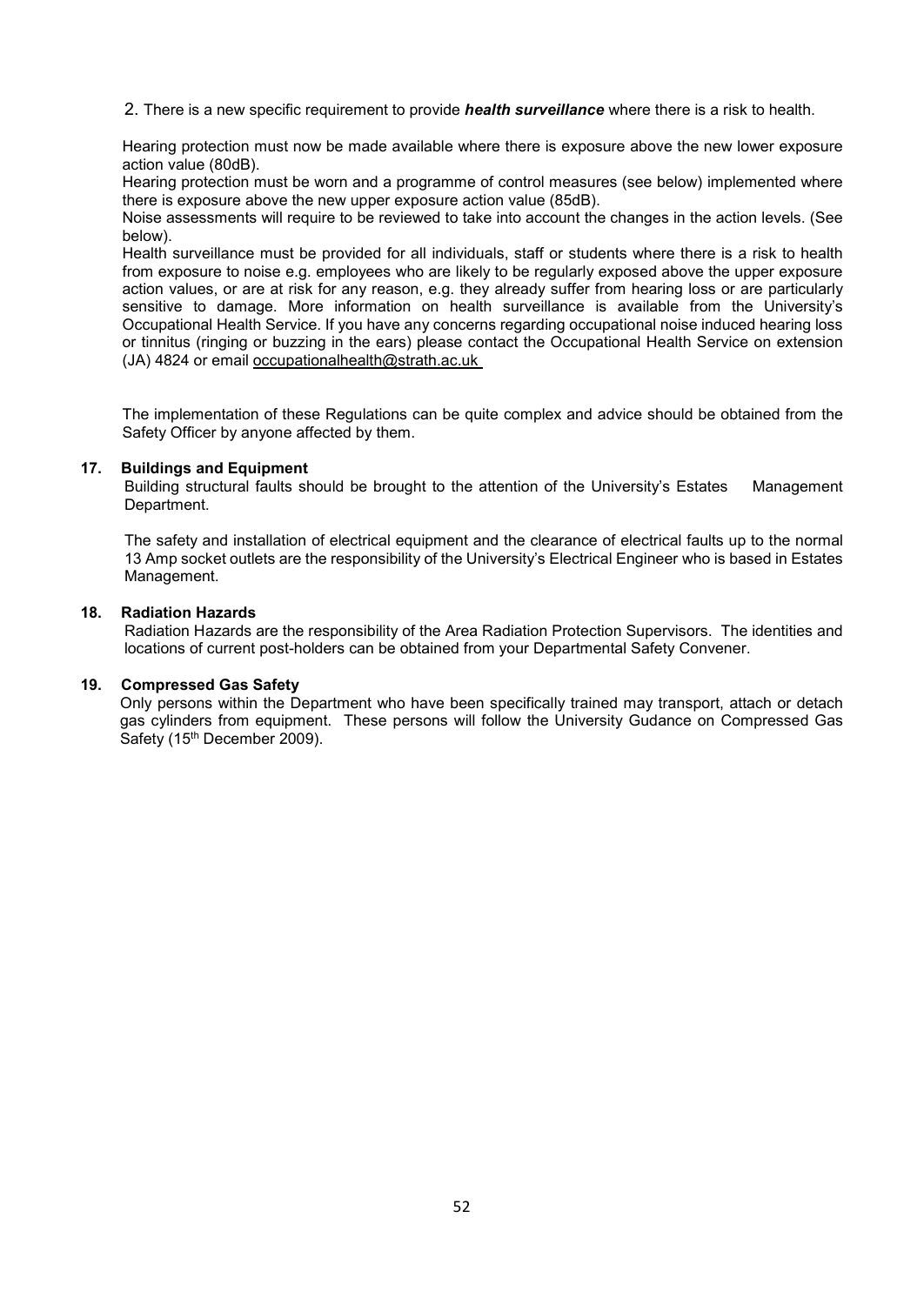# <span id="page-53-0"></span>Appendix 2

# <span id="page-53-1"></span>Access to University Premises - John Anderson Campus

- 6.7.1 The University Court has approved the following regulations to control access to premises belonging to or in the occupation of the University in order to balance the need for access on the one hand and considerations of general and personal safety (of users), security (of property), and economy (in light, fuel and security staff) on the other.
- 6.7.2 The normal hours of access to departmental accommodation are as follows: Monday-Friday

| Andersonian Library<br><b>Computer Centre</b> | (as stated in Regulation 3.5 of the University Calendar)<br>0800-2200      |
|-----------------------------------------------|----------------------------------------------------------------------------|
|                                               | (as stated in the Regulations of the Centre for Sport and<br>Sports Centre |
|                                               | Physical Activity)                                                         |
| All other departments                         | 0800-1800                                                                  |
|                                               |                                                                            |

- 6.7.3 Some University buildings may be open beyond 1800 hours. Nevertheless, the normal hours of access for departmental accommodation is 0800-1800 hours. Every other time is considered outwith normal working hours.
- 6.7.4 Saturdays, Sundays and public holidays are considered to be outwith normal hours of access.
- Academic, senior administrative and academic related staff are granted automatic rights of access outwith normal hours of access (please see the above) to communal accommodation and departmental accommodation within the area with which they are identified.
- 6.7.6 Estates Management personnel are granted automatic rights of access outwith normal hours of access (please see above) to communal accommodation and departmental accommodation, normally by prior arrangement with the Head of Department or other departmental staff responsible for the departmental accommodation. However, obviously, in an emergency, for example, flood, Estates Management staff may have to enter departmental accommodation without prior notification. It is, therefore, imperative that any hazardous operations or particularly hazardous material which by necessity is left on open benches be appropriately labelled.
- 6.7.7 Computer Centre staff are granted automatic rights of access outwith normal hours of access to all areas where that department has computer and communications equipment.
- 6.7.8 University Safety Services personnel are granted automatic right of access to all University accommodation at all times.
- 6.7.9 Research fellows, research assistants, individual postgraduate students and members of the technical, secretarial, clerical and manual staff may be granted rights of access to communal accommodation and departmental accommodation outwith normal hours of access. Buildings may be open until 2200 hours but permission (for those who require it) to enter departmental accommodation is required from the Head of Department or their deputy. Individual undergraduate students may also be granted such rights of access through the same procedure. The levels of access available are as follows:
	- (1) Unlimited Access
		- (i) An unlimited authorisation access card (RED) must be issued by the department and signed by the Head of Department or their deputy and the person being granted access.
		- (ii) The department and those areas specified within it which have been authorised for entry must be stated on the card.
		- (iii) The card may be valid for up to one year from issue. However, the expiry date must be shown on the card.
		- (iv) The card is only valid if used in conjunction with an unexpired student/staff identity card or other photographic identification.
		- (v) The card is issued on the understanding that the cardholder has read and understood that part of the appropriate Departmental Safety Regulations pertaining to out of hours working.
		- (vi) Unlimited access should only be granted when considered essential by the Head of Department.
		- (vii) Requests for red cards for lab access must be accompanied by a risk assessment (S20 form) and a red card request form (see pages 12 and 13) signed by the project supervisor.
		- ANY BREACH OF REGULATIONS WILL RESULT IN IMMEDIATE CANCELLATION OF OUT OF HOURS ACCESS AND DISCIPLINARY PROCEEDINGS.

## **Computer Centre Access**

6.7.10 RED card access needs a countersignature by Computer Centre staff as well as Head of Department signature.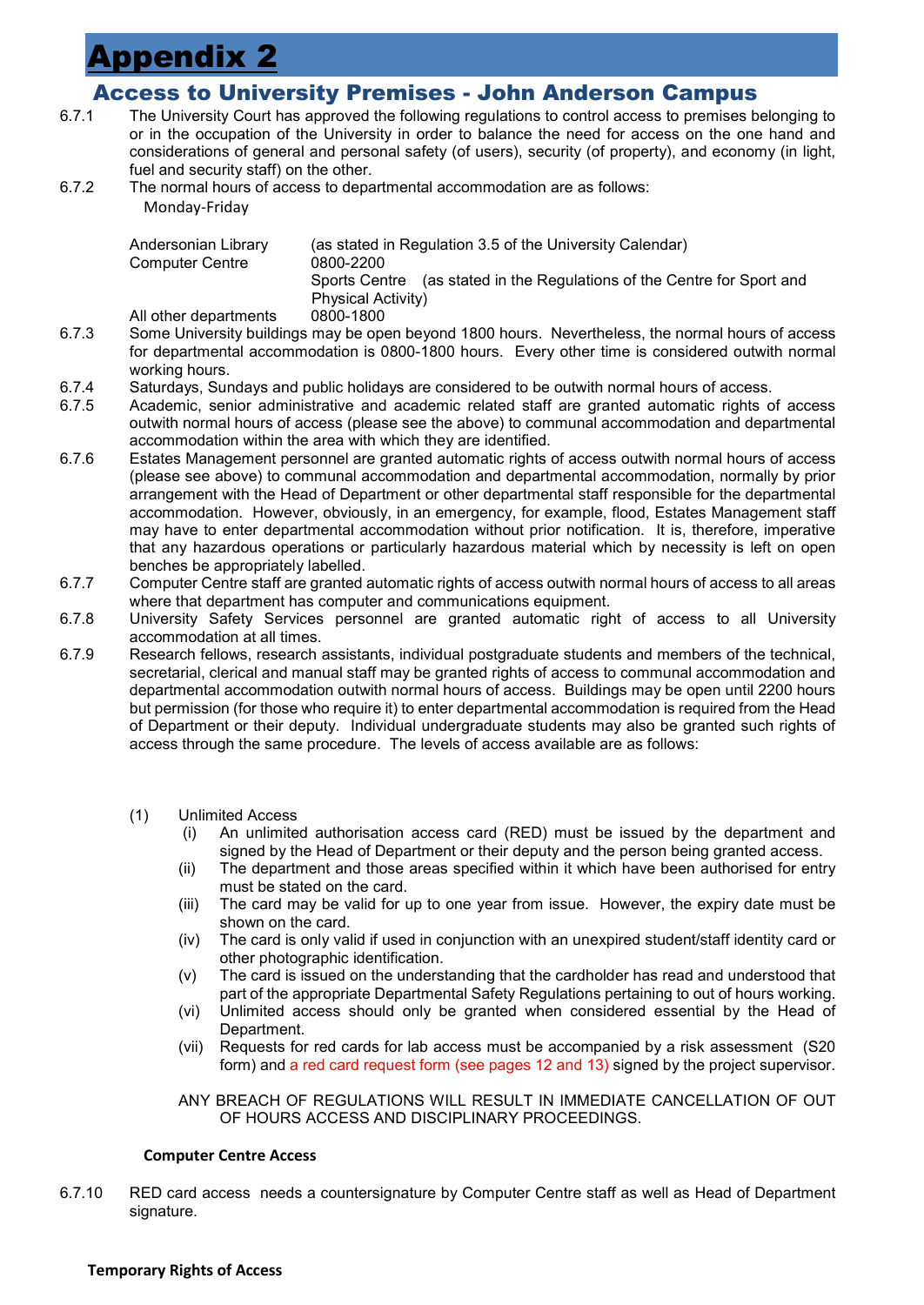- 6.7.11 The Head of a Department or, in their absence, a deputy previously authorised by the Head of Department may, exceptionally, grant temporary rights of access to departmental accommodation, including laboratories and workshops, outwith normal hours of access for a maximum period of one year at a time to a named visitor of not less than 16 years of age in respect of an individual person deemed by the Head of Department on their own responsibility to be suitable.
- 6.7.12 Some departmental equipment may only, by statute, be used by persons over 18 years of age. The Head of Department must ensure the visitor granted access is fully aware of all appropriate University/Departmental Safety Regulations and Procedures including evacuation.
- 6.7.13 The name of the visitor granted access and a note of the duration of the access granted must be lodged with Security Control.
- 6.7.14 Members of staff and students who would normally need RED CARD access are exempt from this requirement when attending social functions authorised by the Head of Department, in departmental rest areas, for example, common rooms, tea rooms, etc. This exemption is only valid until 2200 hours. If it is expected that the function will continue after this time, special permission must be granted by the Chief Operating Officer. Please see Regulation 6.7.15.
- 6.7.15 The Chief Operating Officer may, exceptionally, grant temporary rights of access to persons other than those granted rights of access under previous Regulations for the purpose of attending specific meetings, examinations or other functions on University premises. When temporary rights of access are so granted Security Control must be notified.
- 6.7.16 Departmental Safety Regulations must make adequate provision for the health and safety of all persons using departmental premises outwith normal hours of access as defined in the Regulations above.
- 6.7.17 All persons granted rights of access who use premises outwith normal hours must inform Security Control of their intention to enter, remain in or leave the premises in order that the security staff may arrange for them to be granted access to or exit from the building concerned. They must also record their presence on the premises either by telephoning Security Control or by signing the log book at Security Control (or, in the case of the Royal College, the James Weir or Thomas Graham Building, the log book held at the James Weir Building, Montrose Street entrance) before they enter the premises. All University staff must carry a University staff identity card or other photographic identification. Students must carry a current student identification card plus the appropriate departmental authorisation (for example, BLUE or RED card). Persons using premises outwith normal hours of access may be refused entry or requested to leave by a member of the Security or University Safety Services staff if they cannot show proof of identity.
- 6.7.18 Security staff must check periodically the safety of individuals recorded as being on the premises outwith normal hours of access.
- 6.7.19 Persons using premises outwith normal hours of access must have access to a telephone in order to contact Security Control in the event of an emergency.
- 6.7.20 Operations outwith normal working hours which have been assessed and identified as having a particular risk associated with them must have appropriate control measures in place to handle the foreseeable consequences of the work.
- 6.7.21 Abuse of the system may result in confiscation of the access card and identity card by Security or Safety Services personnel.

### **Children - Special Access**

- 6.7.22 Children (persons under the age of 16) are permitted to enter the office accommodation and sports and recreational facilities of the University during the normal hours of access. Access to University premises is only permitted if accompanied by a parent or other responsible adult. Outwith normal working hours, children may be allowed access to office accommodation only; they must be accompanied by the parent or legal guardian who must directly supervise the child.
- 6.7.23 Children are not permitted to enter laboratories or workshops or other accommodation whose sole means of access is by way of a laboratory or workshop unless for the purpose of attending a supervised course, demonstration or exhibition in which case all sources of potential hazard will have been removed or rendered safe by other means.

### **Pet Animals**

6.7.24 Pet animals of any nature may only be brought on to University premises under extraordinary circumstances. A Head of Department, on advice from a Departmental Safety Convener, may exceptionally authorise access to department premises in which case the animal must be kept under the direct supervision of the owner or other responsible person. A guide dog accompanying a blind person will normally be permitted unrestricted access to University premises but the nature of equipment in certain areas may make it necessary to deny access to such guide dogs.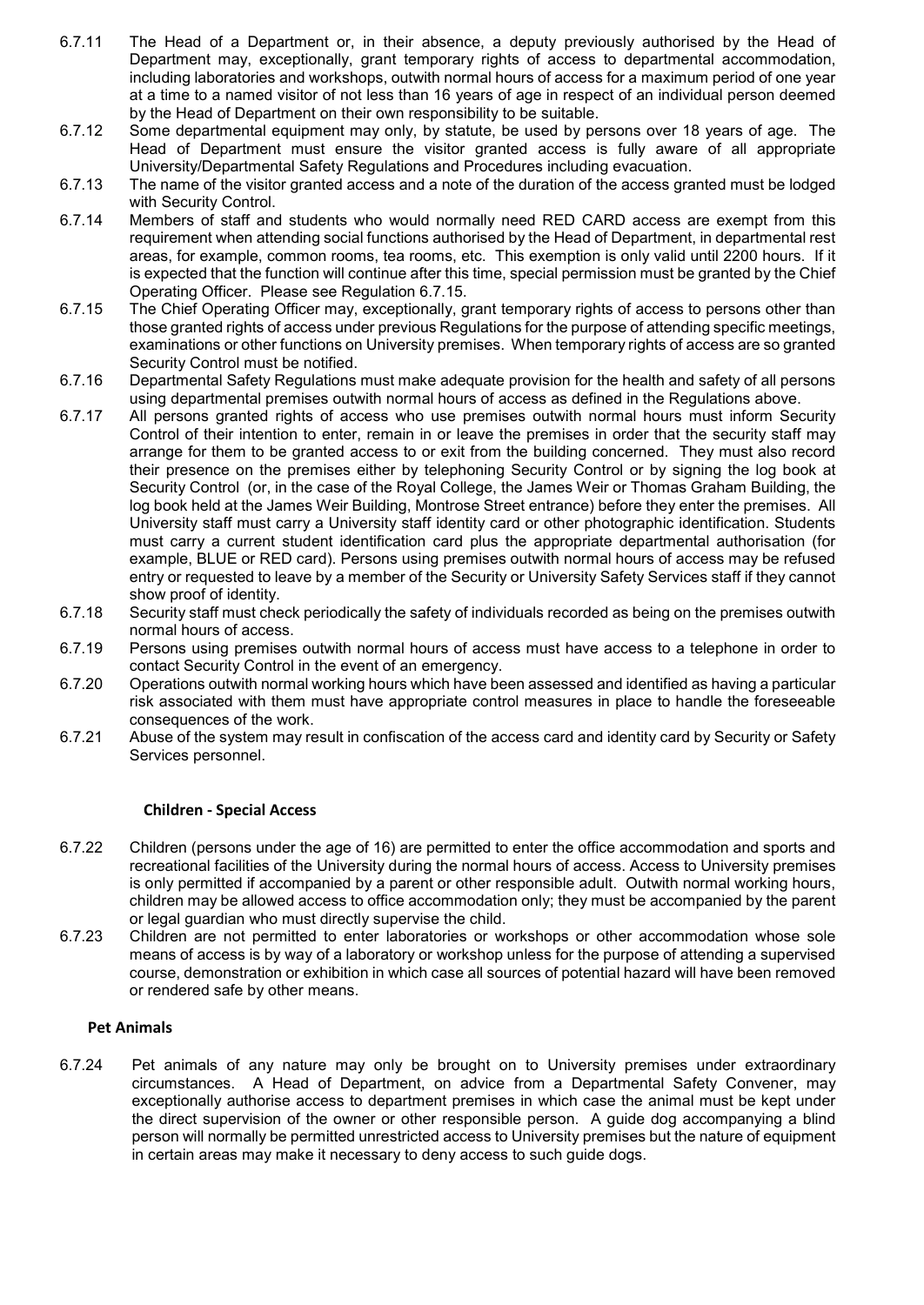# Mechanical and Aerospace Engineering Request for a Red Card for After Hours Work (6pm -10pm Mon-Fri; 9am-5pm Sat/Sun & Holidays)

James Weir Building.

Please complete the following and make **two copies of the signed document.** The Safety Convener will retain the original. A copy must be retained by the supervisor and one kept by yourself for reference. \_\_\_\_\_\_\_\_\_\_\_\_\_\_\_\_\_\_\_\_\_\_\_\_\_\_\_\_\_\_\_\_\_\_\_\_\_\_\_\_\_\_\_\_\_\_\_\_\_\_\_\_\_\_

A: Is the Red card (permission for out-of-hours work) being issued to allow the researcher to conduct non-hazardous work and/or paper work i.e. office work?

B: Is the Red card (permission for out-of-hours work) being issued to allow the continuation of practical work in laboratories? A Risk Assessment must also be provided with the Red Card application that outlines measures that will be implemented to ensure out-of-hours work will be conducted safely.

Date …………………..……… Name ………………………….. Supervisor(s) ………………………….. Area(s) of the building to which access is requested (Floors and or labs) ……………………………

**For all persons requesting access for activities associated with A only (no partner required)** 

In return for permission to be in the building after hours, I agree to register my presence with Security on every occasion that I work out of normal hours (6pm -10pm Mon-Fri; or 9-5 Sat/Sun or when the Univ. is officially closed)

Signature …………......…………….

**For all persons requesting access for activities associated with B. NOTE: All those requiring laboratory work should complete this section.**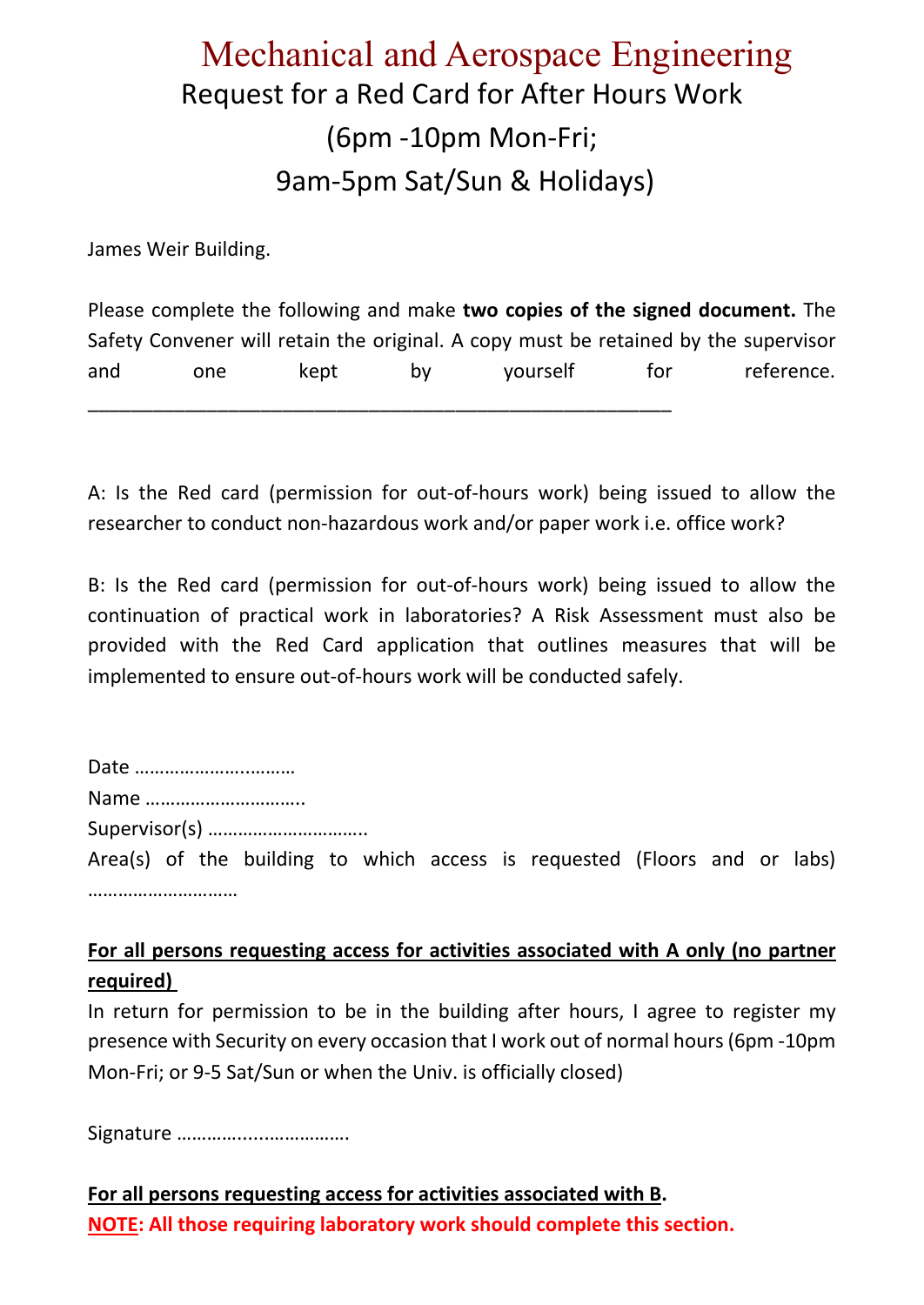In return for permission to be in the building after hours, I agree to register my presence with Security on every occasion that I work out of normal hours (6pm -10pm Mon-Fri; 9-5 Sat/Sun or when the Univ. is officially closed)

**It is understood that I can only work when I have a partner who is prepared to remain in the building until my activity has been completed.** The onus is on me to ensure that this person has been identified prior to 6pm weekdays and 6pm Fri for Sat & Sun work or for days when the Univ. is to be officially closed.

The programme of work to be conducted will be discussed in advance and approved by my supervisor or his nominee prior to its commencement.

Signature ………........……………….

# **Supervisors**

It is my wish that the above be provided with permission to work out of normal hrs. Where the researcher has requested access to continue practical work, the programme will have been approved in advance. I understand that I have a duty of care (defined in the area safety regulations Sec. 9) to the researchers under my direction working after hours.

Signature …………........…………….

**The department will not be held responsible for any accident or incident which occurs should you deviate from the above. Should you be found within the building working alone after hours on activities covered by section B your permission to work out of normal hours will be withdrawn.**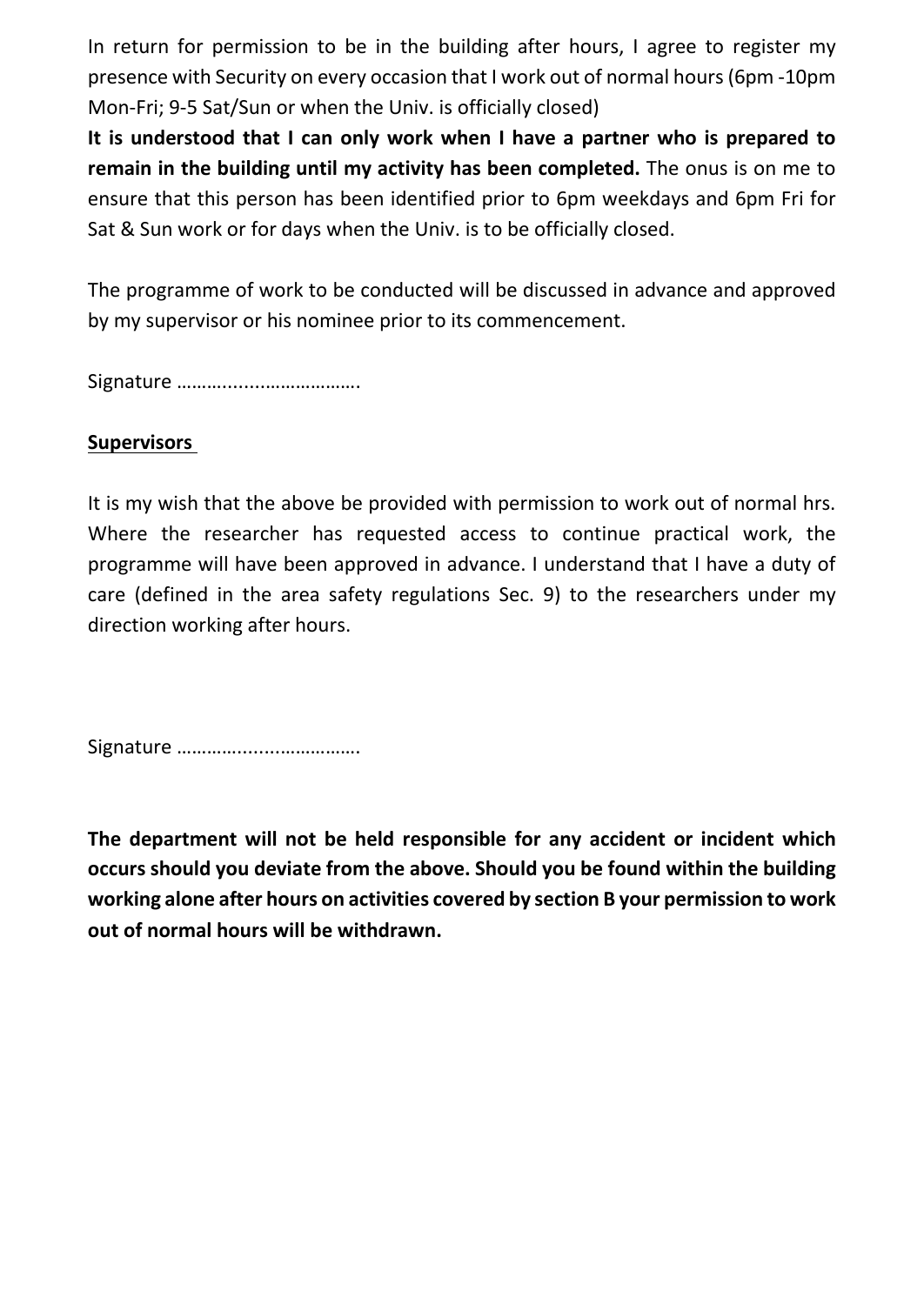# <span id="page-57-0"></span>Appendix 3 - Guidance on Student Projects and the supervision

# <span id="page-57-1"></span>1.Introduction

This document aims to provide students and supervisors with a summary of the relationship that should build up between both parties during the project and the responsibilities on each part. This document aims to cover supervision of individual research projects in the department.

# <span id="page-57-2"></span>1.1Project purpose

Projects provide students with an opportunity to apply the skills and knowledge acquired during their course of study and during placement periods to a specific problem or project. These topics can be extremely varied. Some may lean more towards design or development, others may be part of a wider research programme, or industrial collaboration. They offer the chance to undertake in-depth study into a project area of personal interest or value, with the potential of producing a unique body of work. Irrespective of the specifics of the project, the main priority is to encourage the aim of "Technical Achievement", defined as follows:

**"Make a contribution to the field in which you are working, in line with the application, ability, intelligence and imagination expected of a MSc/Hons graduate level engineer."**

The assessment scheme has been devised to encourage and reward this. The project is worth a significant portion of the final degree qualification and classification. Undergraduate projects constitute 40 credits and MSc project 60 credits. It is expected, that students spend a MINIMUM of 400 or 600 hours of works towards it respectively.

# <span id="page-57-3"></span>2.Supervision and Roles

The project module contains both student and staff stakeholders. This section of the document aims to set out the main stakeholders who may be involved in the management, supervision and completion of student projects.

# <span id="page-57-4"></span>2.1Module Registrar/Project Coordinator

The project coordinator or module registrar will be the contact point during the project selection phase, they will also be responsible for advising on all matters surrounding assessment and submission of the work, and keeping the myplace module page up to date. The project coordinator will be available to answer general queries regarding the project. The best way to contact them will be provided on the myplace page.

Students may also at times be contacted about their projects from the generic MAE-UG or MAE-PG emails.

# <span id="page-57-5"></span>2.2Project supervisor

The main function of the project supervisor is to support the student in developing a coherent project and ensure they remain focussed on this. This supervisor should **provide feedback** on the work done by the student**. It is not the supervisors' function to direct or instruct the student what to do.** 

The student may take project problems to the supervisor but should not expect to have the work closely directed or time-managed by the supervisor: it is emphasised, **this is your project** - you have to demonstrate that **you** are capable of independent project work, just as would be expected of you upon graduation.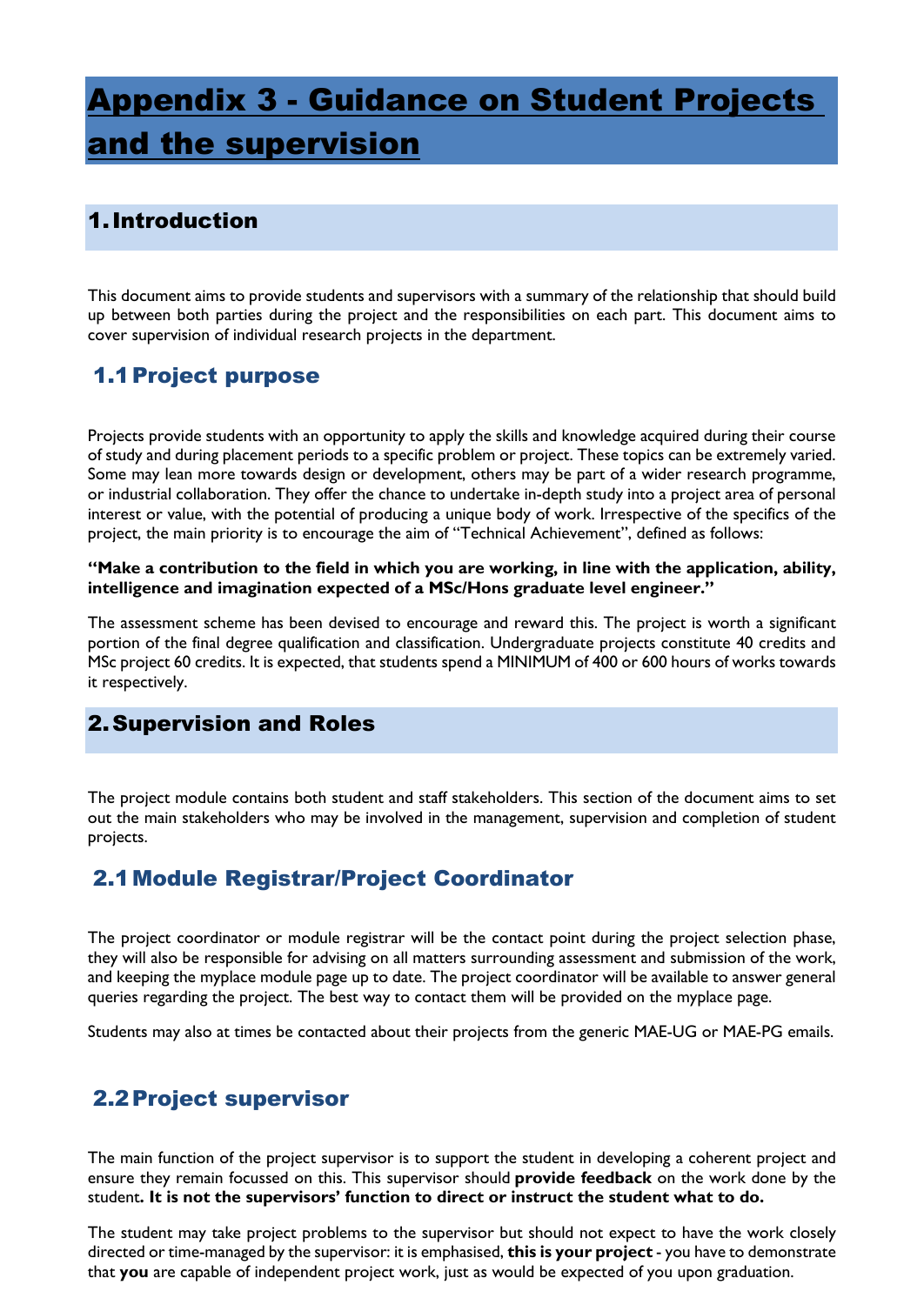Supervisors will know about the approaches to carrying out projects, the common pitfalls and be able to provide advice on structure, plans, etc. Some supervisors may be technical experts in the project area and some may not. If this is the case expertise should be sought by the student from elsewhere in the University or externally, if necessary. This should be discussed with the supervisor.

Students should note that supervisors will be supervising a significant number of students on top of a teaching, research, knowledge exchange and administration. Supervisors are not expected to 'chase up' students who fail to attend meetings or produce work.

Where supervisors will be on extended periods of absence from campus (>2 weeks) of the project, this will be communicated to the student wherever possible. Ideally, a meeting will be held before the leave takes place, to ensure that the student has a clear plan of work for the duration of leave of the supervisor, and where appropriate a substitute supervisor may be identified.

Supervisors are expected to:

- Advise on planning and methodology;
- Respond to students in a timely manner (e.g. to email usually within 3 days);
- Review and provide feedback on **one** draft of the thesis within 2 weeks by prior agreement\*;
- Give informal feedback approximately every fortnight on progress (i.e. meet in person or via Zoom)\*;
- If necessary, agree a substitute supervisor in extended periods of absence;
- Advise students of extended periods of absence from campus (where known);
- Be constructively critical of work and offer helpful suggestions and direction.

*\*based on full time working for an MSc project, and may be pro-rata'd where MSc students are not working on project full time.*

# <span id="page-58-0"></span>2.3Student

Students are **individually responsible** for their own project work and for managing all tasks and communications in relation to the project. It is crucial that each student engages early on with the individual project to allow adequate time to achieve a positive outcome.

Students are expected to discuss at the first project meeting the most suitable means of communication with the supervisor, and the most appropriate meeting schedule. It is the responsibility of the student to arrange and minute meetings. It is recommended that the students update the supervisor on the progress once a week via e-mail and indicate their plans for the following week. If the student experiences technical or personal difficulties they must discuss them with their supervisor as early as possible. **Problems rarely disappear without being addressed.**

During the project, the onus is on the student to drive and deliver on the project. This means the students have to be proactive in their time management, including arrangement of meetings, workload management, decisions on the project development, as well as minor technical problems coming up during the research progress.

At all times, when speak to supervisor, other department, faculty, or wider University staff, and external contacts, it is expected that a **professional approach** will be adopted and any relevant University policies adhered to.

An essential part of the student's work will be to familiarise themself with the up-to-date technical and/or research literature in the field of research; there will be some assistance on the MyPlace page provided by library services.

## **Students are expected to:**

Be responsible for the progress of their project.